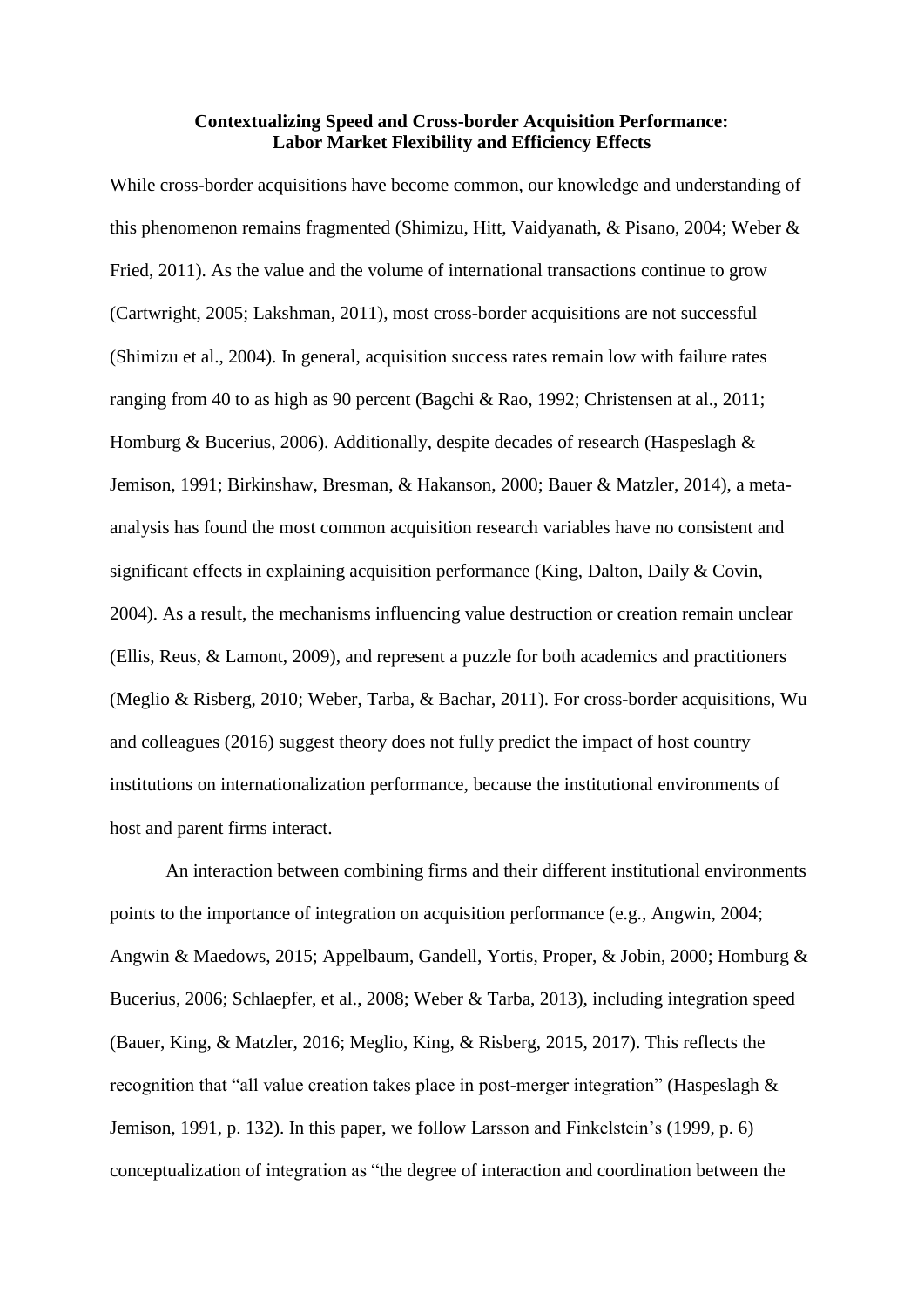two firms involved in a merger or acquisition". In addition to determining integration depth, or the amount of coordination (Steigenberger, 2016), managers confront integration planning and its execution (Jemison & Sitkin, 1986). While integration levels are often largely dictated by strategic fit (Capron, Dussauge & Mitchell, 1998), managers have discretion on speed of integration (Homburg & Bucerius, 2005, 2006; Bauer & Matzler, 2014). Integrating too slow risks not realizing benefits (Cording et al., 2008). At the same time, integrating too fast risks socio-cultural turmoil, including: resistance, in-group and out-group biases, and loss of key employees (Meglio, King & Risberg, 2015; Puranam, Singh & Chaudhuri, 2009; Paruchuri, Nerkar & Hambrick, 2006; Weber, Tarba & Reichel, 2009).

Research examining integration speed in acquisitions tends to focus on the firm level and examines the relationship of speed of integration and acquisition performance (e.g. Angwin, 2004; Homburg & Bucerius, 2006; Bauer, King & Matzler, 2016; Uzelac, Bauer, Matzler & Waschak, 2016) or internal reorganization (Cording, Christman & King, 2008). While research has examined cultural differences in cross-border acquisitions, there is less research on institutional differences (Alimov, 2015; Chacar et al., 2010; Choi et al., 2016) and little to no research has examined the impact of institutional differences on integration speed. An exception involves recent research on integration approaches from emerging economies. For example, Liu and Woywode (2013 ) find Chinese acquirers of companies in German speaking countries apply a light integration approach which confirmed earlier results that Asian acquirers tend to integrate acquisitions slowly (Cogman & Tan, 2010). Consequently, research continues to call for examining the impact of different institutional contexts in crossborder acquisitions (Buckley et al., 2016; Meyer et al., 2009; Xing, Liu, Tarba & Cooper, 2016; Zheng, Wei, Zhang & Yang, 2016).

A country's institutional environment reflects "the set of all relevant institutions that have been established over time" (Kostova & Roth, 2002, p. 180), or the "rules of the game" (North, 1990). Research suggests that country effects on firm performance can be as powerful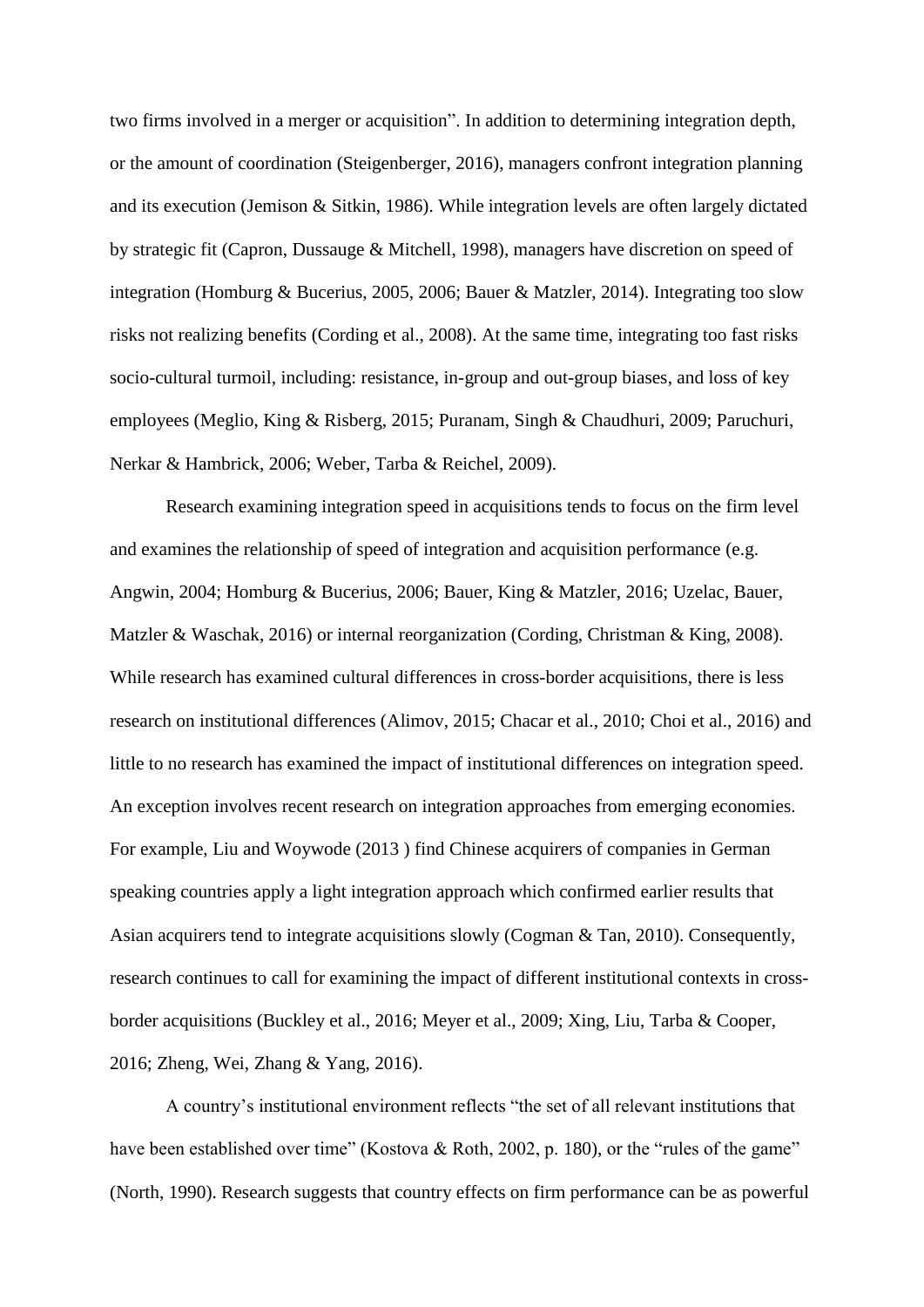as industry effects (Makino, Isobe, & Chan, 2004), making the examination of institutional contexts an important line of inquiry in cross-border acquisition research (Ferreira, Santos, de Almeida & Reis, 2014; Stucchi, 2012). For example, institutional differences across countries influence entry mode decisions (Meschi et al., 2016; Slangen & Tulder, 2009; Meyer et al., 2009), and innovation performance (Wu et al., 2016). Beyond traditional differences in country institutions, research in economics suggests that labor factor market conditions (Botero et al., 2004; Siegel & Larson, 2009), including labor protections preventing dismissal of workers, influences a country's employment (Breen, 2005; Neumark & Wascher, 2005). Factor conditions reflect "formal and informal rules governing the labor market" (Siegel & Larson, 2009, p. 1527). This makes labor market factor conditions relevant to cross-border acquisitions, as a consistent motive behind acquisitions is to improve efficiency from reducing personnel. For example, country contexts that provide greater employee protection may decrease the fear and uncertainty of employees following an acquisition (Homburg & Bucerius, 2006), and different labor market factor conditions can drive higher transactions costs (e.g., Hoskisson et al., 2012).

In our study, we make multiple contributions to theory by developing and testing the impact of the labor market factor conditions on integration processes. First, our study answers calls to examine the business environment surrounding acquisitions (Teerikangas & Joseph, 2012; King & Schriber, 2016) and across different institutional settings (Paustian-Underdahl et al., 2017). With the notable exception of Capron and Guillén (2009), the impact of labor market conditions on integration decisions and acquisition performance remains largely unexamined in developed economies, and we find labor market differences matter for acquisition outcomes. Second, we address one of the most important managerial choices in acquisitions, that of integration speed (Bauer & Matzler, 2014). We develop how the institutional characteristics moderate central relationships in acquisition research and can resolve conflicting results in integration research. In our examination of the institutional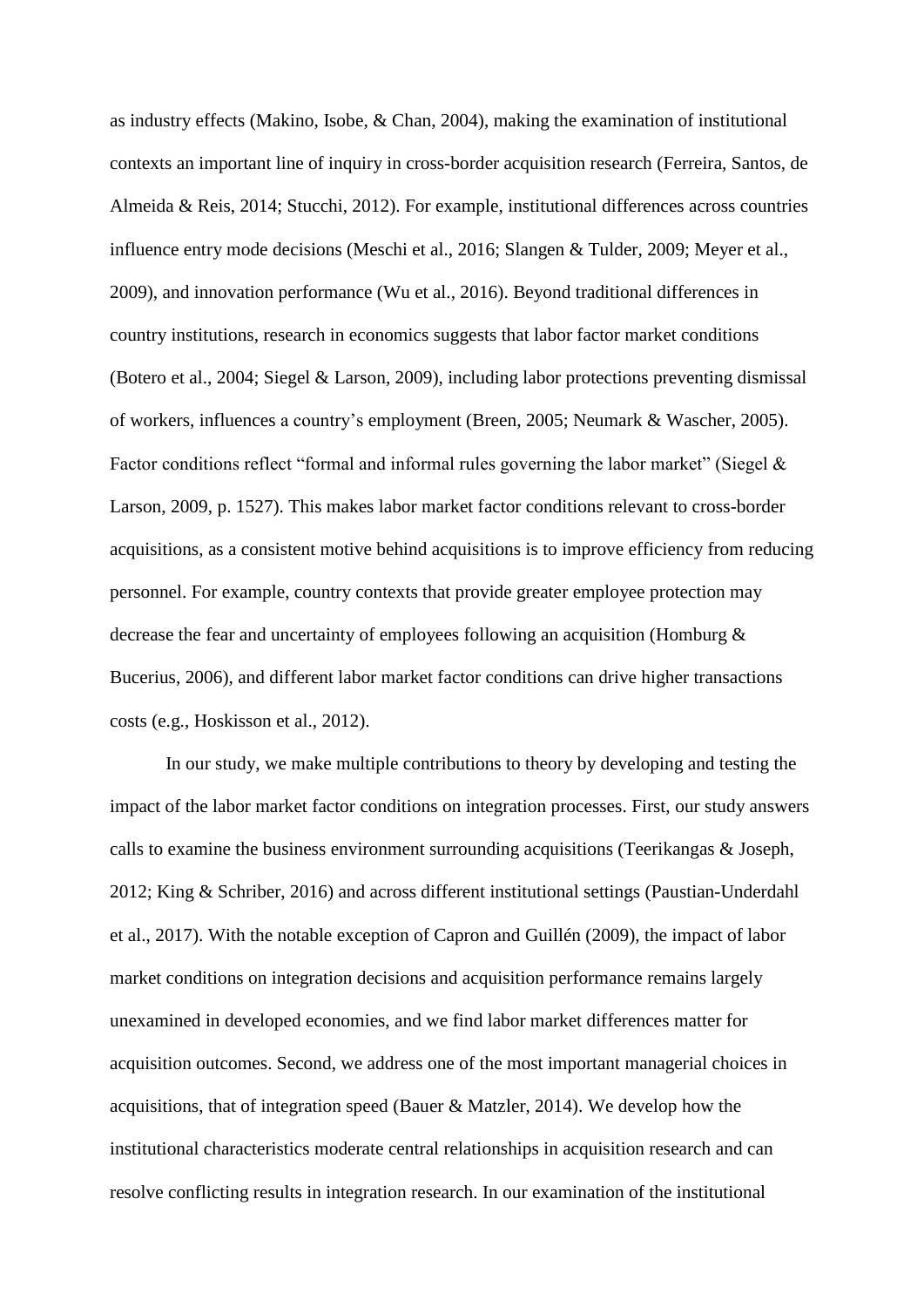effects of labor market flexibility and efficiency, we find that they do not have direct effects on acquisition performance. Instead, labor market factor conditions moderate the relationship of human and functional integration speed on acquisition performance. This underscores the need for managers and researchers to consider how elements of an institutional environment change established experience or anticipated relationships. Third, our study contributes to new institutional economics research on acquisitions. While this research field has pointed to discrepancies in the institutional setting in acquisitions involving developing and developed countries (e.g. Lebedev et al., 2015), our research begins to outline how institutions offer a fruitful starting point for understanding acquisition performance also in acquisitions involving developed countries.

### **THEORY AND HYPOTHESES DEVELOPMENT**

New institutional economics (NIE) examines the role of institutions in developed economies on economic growth (Faundez, 2016). As defined by Douglas North, an architect of NIE, institutions are the "rules of the game" in society that constrain human interaction (North, 1990). For cross-border acquisitions, the "rules" in one society often differ from another, and manager decisions are constrained by the institutional environment (Meyer & Peng, 2016). However, acquisition research has focused more on issues internal to combining firms, in spite of observations that integration decisions are not always "the buying companies´ free choice" (Bauer, 2016, p. 343). For example, managers have limited choice on the environmental or tax regulations applying to an acquisition. Additionally, firms also contend with variance in labor laws. Specifically, firms conducting cross-border acquisitions can struggle to realize cost efficiencies in countries with strong employment protection laws (Belenzon & Tsolmon, 2016). For example, some integration efforts generally accepted in one culture may contradict basic cultural assumptions in another (e.g. Cooke & Huang, 2011). This is also consistent with calls to consider additional aspects of national institutional differences (Stenard & Sauermann, 2016).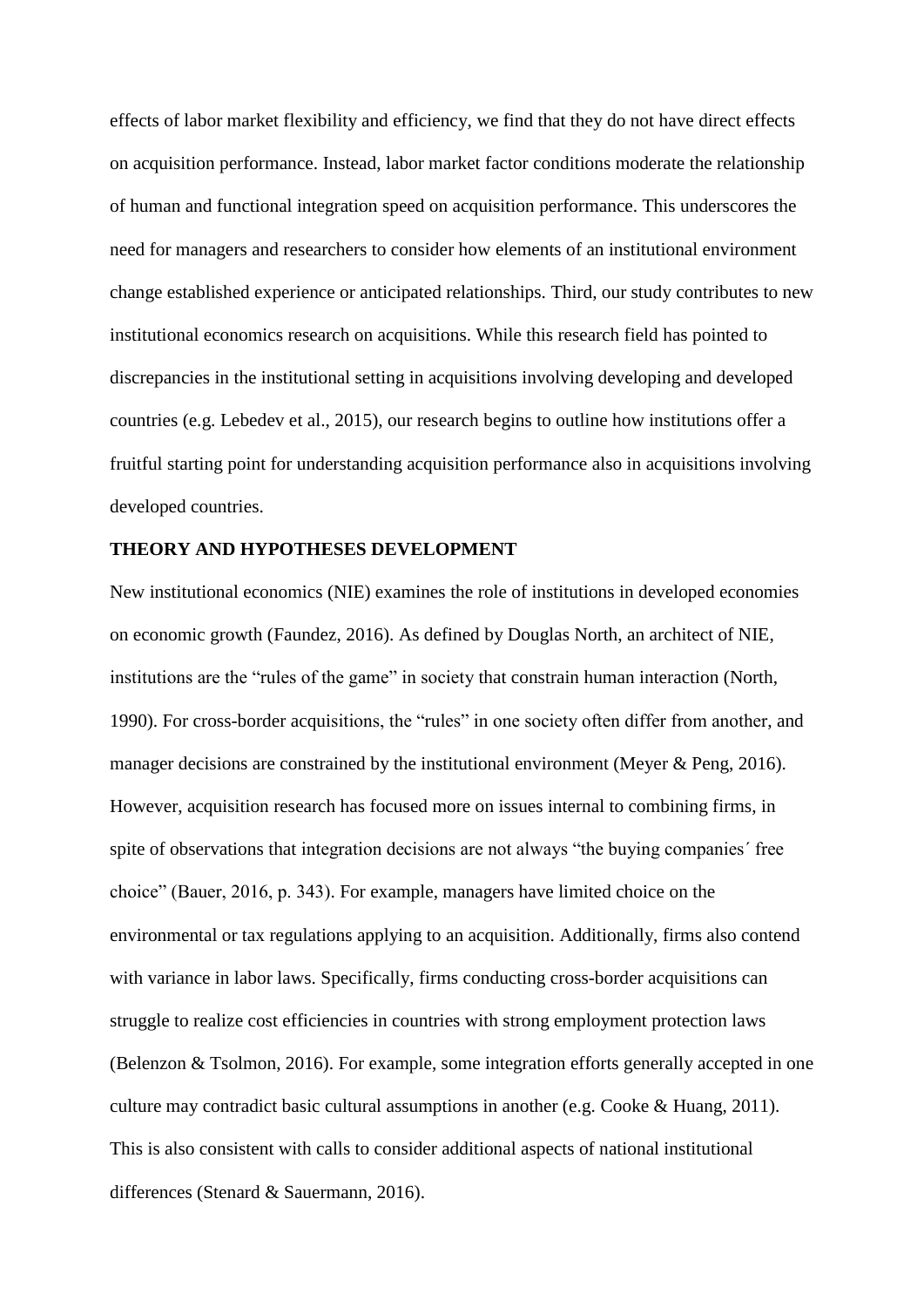The impact of different labor market characteristics on the pace of integration needs examination, as the labor market influences the ability of an acquirer to implement changes in personnel (Schneper & Guillén, 2004). The importance of the institutional context derives from the fact that it sets the frame for integration processes and outcomes (Alimov, 2015), and employee participation differs between legal environments to impact what can be achieved during integration (Aguilera & Dencker, 2004). Legal regulations set boundaries, even though multinational firms develop capabilities in dealing with institutions that are transferable (Carney et al., 2016). Limited transferability from institutions and capabilities displaying path dependency (e.g., Faundez, 2016) likely has an impact on choices for the speed of integration in cross-border acquisitions.

Theory identifies speed of integration as central to acquisition outcomes. However, research provides conflicting results regarding the relationship between integration speed and acquisition performance. On the one hand, slower integration can foster trust building and on the other hand faster integration can minimize instability and enable realizing improvements faster (Angwin, 2004; Buono & Bowditch, 2003; Birkinshaw, Bresman, & Hakanson, 2000). We anticipate beginning to reconcile these divergent expectations is aided by separately examining human and functional integration speed. These separate constructs relate to different decisions that often involve trade-offs where progress on one dimension can come at the expense of the other (Haspeslagh & Jemison, 1991). Further, adjusting speed of human and task integration separately has been found to positively influence acquisition performance (Bauer, King, & Matzler, 2016; Birkinshaw et al., 2000; Schweizer, 2005; Gates & Very, 2003). The combined implication from acquisition research is that managing integration and its speed is an important, but an insufficient condition for improving acquisition performance. Further improvement in performance and our understanding of its antecedents likely also needs to consider differences in the institutional context. Each of these concepts and their interactions are developed in the following subsections.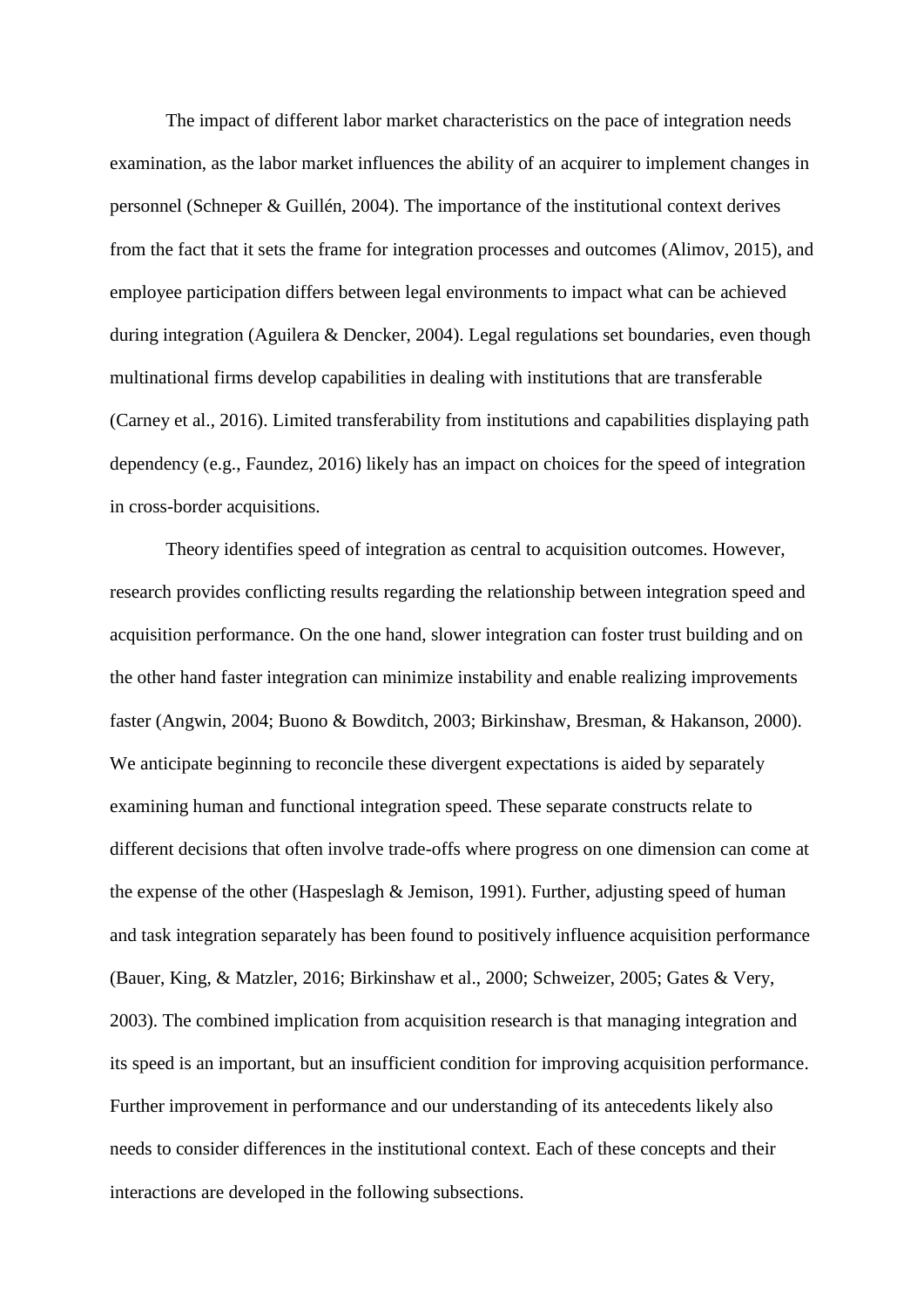## **Human Integration Speed**

Employees balance commitment to an organization with an organization's observed commitment to people (Ahammad, Glaister, Weber & Tarba, 2012), and human integration provides evidence of an acquiring firm's commitment to employees. Human integration involves processes aimed at reducing uncertainty and establishing mutual understanding and trust between employees of combining organizations, as well as a shared identity in a new organization (Birkinshaw et al., 2000). During an acquisition, employees face unclear job prospects, increased workload, changes in work processes, reporting relationships and status, and role ambiguity driving a need to communicate with employees (Ullrich & van Dick, 2007). These concerns relate to research consistently showing human integration is important to acquisition performance, as human integration enhances willingness to share knowledge, interact, and cooperate with employees from the other firm (Larsson & Finkelstein, 1999).

Research has also begun to consider the speed of human and functional integration in improving acquisition performance. Early human integration, involving efforts to learn about the other firm's culture, can lead to more benevolent attitudes that are associated with synergy realization (Schweiger & Goulet, 2005). Additionally, efforts to integrate cultures can mitigate negative influences from cultural differences (Teerikangas & Very, 2006). Quicker human integration also minimizes instability in the organization (Angwin, 2004) and helps managers maintain integration momentum (Graebner, 2004; Gates & Very, 2003). Therefore, we propose:

# *Hypothesis 1a: Higher human integration speed is associated with higher acquisition performance.*

Still, there are arguments for high human integration speed resulting in negative acquisition performance. Fast human integration can counteract intentions of creating a mutual learning environment for the employees of both entities (Buono & Bowditch, 2003). This may have greater importance in cross-border acquisitions where trust building requires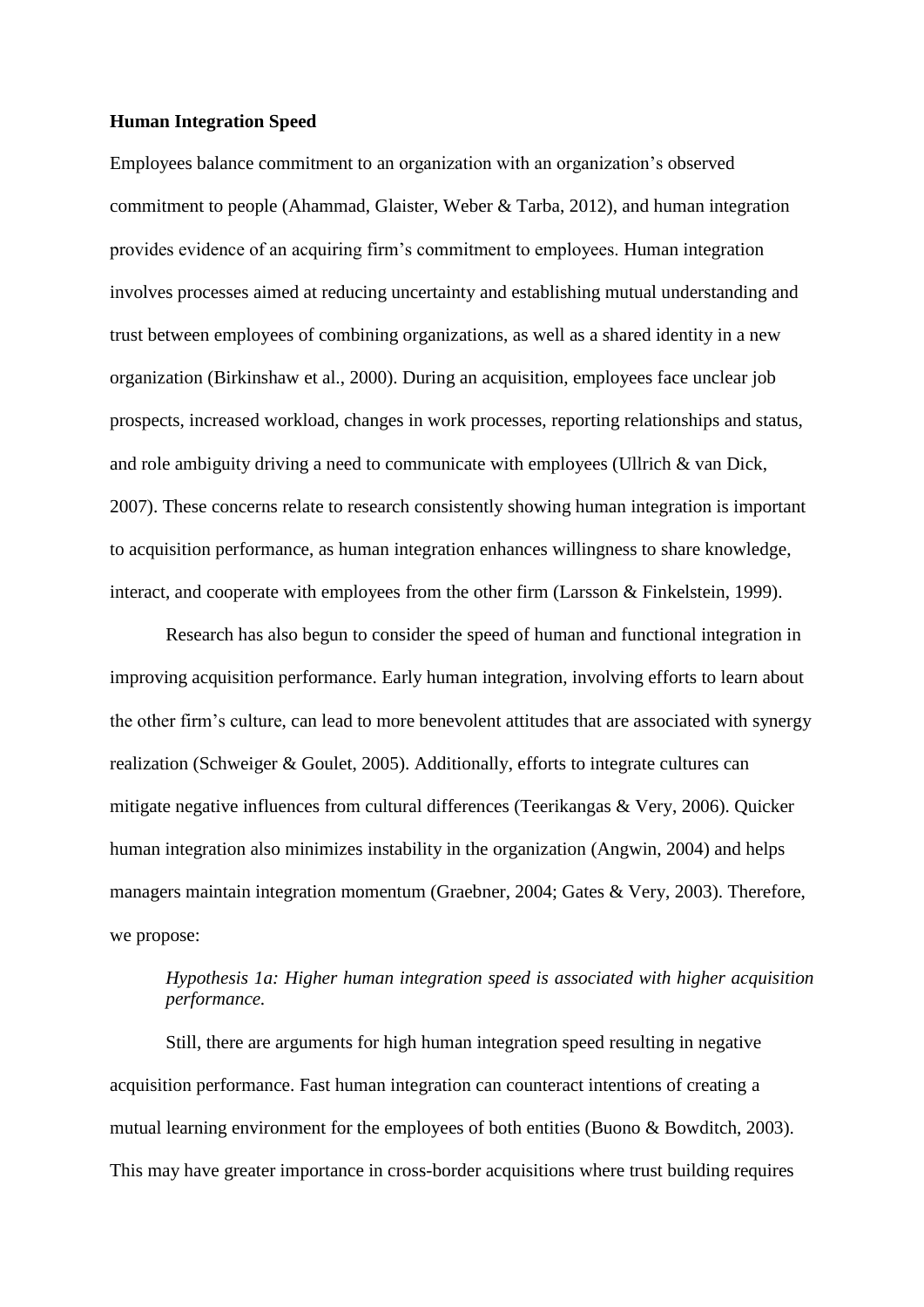time to set a foundation for success (Bijlsma-Frankeema, 2004; Liu, & Woywode, 2013; Schweiger & Goulet, 2005). As a result, fast human integration may also be detrimental for increased acquisition performance. For example, slow integration requires less effort of employees (Homburg & Bucerius, 2006), and it can mitigate communication problems that are common during cross-border acquisitions (Lee et al., 2014). Consequently, we offer a competing hypothesis that:

*Hypothesis 1b: Higher human integration speed is associated with lower acquisition performance.*

# **Functional Integration Speed**

While integration of functional areas can be a source for coordination problems, conflicts and organizational resistance (Cooke, 2006; Shrivastava, 1986), its aim is minimizing coordination problems and creating operational synergies. There are strong arguments for rapid functional integration based on realizing the benefits of an acquisition sooner (Sirower, 1997). Faster integration is associated with quicker returns on investment, greater effects of early actions, and the faster combination of resources (Angwin, 2004; Homburg & Bucerius, 2006; Morag & Barakonyi, 2009). For example, even a one-month delay in realizing cost savings can significantly reduce the net present value of an acquisition (Chanmugan, et al., 2005). Therefore, we propose:

*Hypothesis 2a: Higher functional integration speed is associated with higher acquisition performance.*

Meanwhile, there are also strong arguments in favor of more deliberate functional integration. For example, coordination inevitably involves direct costs to achieve interoperability, modify organizational interfaces, and train employees on updated processes and responsibilities. While such costs likely occur regardless of integration speed, integrating faster is consistent with employee learning and adjustment can lead to organizational breakdowns and higher employee turnover (Hambrick & Cannella, 1993). Further, the introduction and distribution of new responsibilities in an organization takes time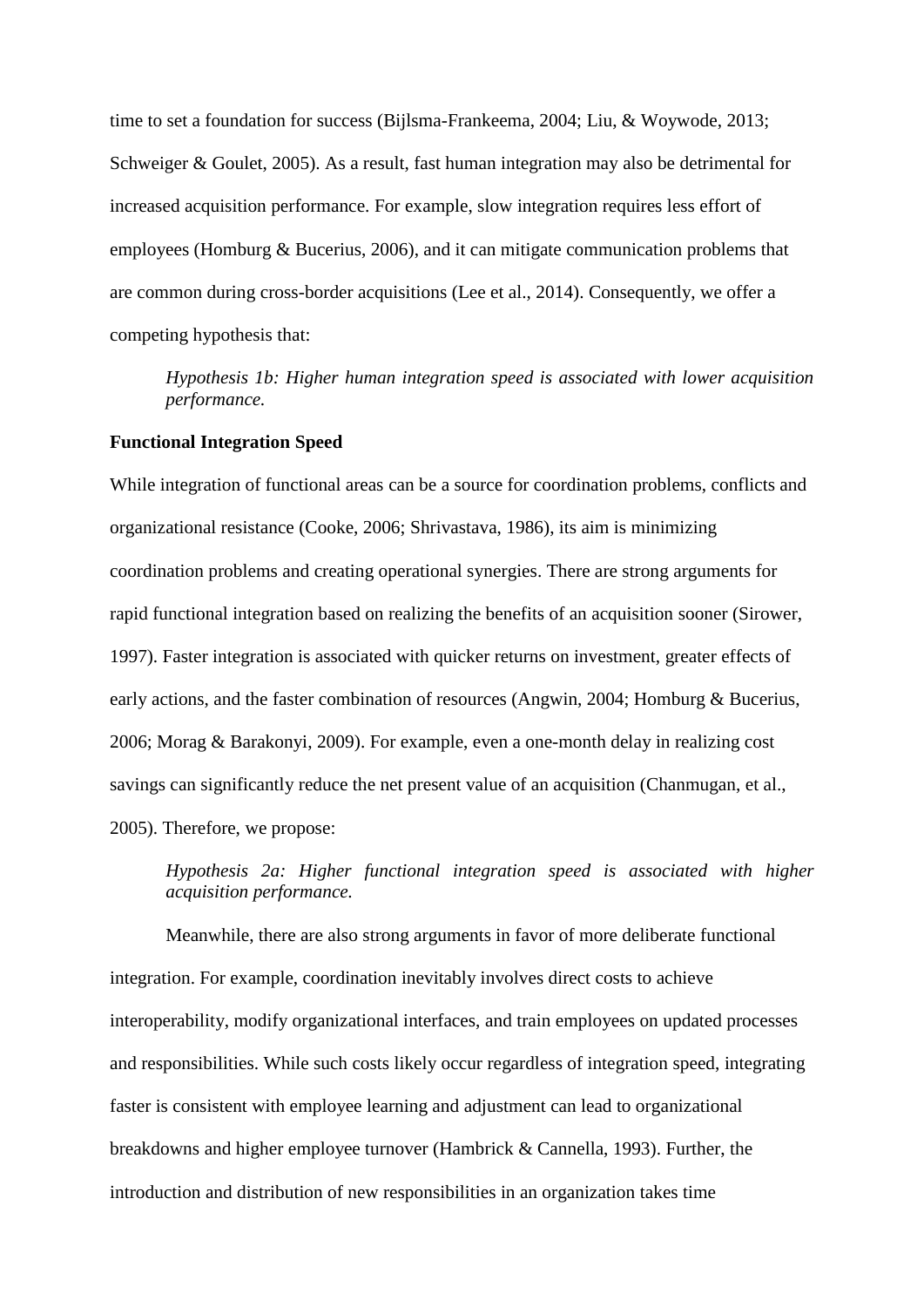(Birkinshaw, Bresman, & Hakanson, 2000). As a result, fast functional integration increases the risk of insufficient preparation that contributes to misunderstanding. For example, functional integration disrupts established processes and routines (Paruchuri, Nerkar & Hambrick, 2006; Vester, 2002) and this can lead to employee resistance and lower performance (Cooke & Huang, 2011; Larsson & Finkelstein, 1999). Faster integration also limits understanding tacit target processes (Schweizer & Patzelt, 2012; Weber, Shenkar & Raveh, 1996). For example, faster integration leaves less time to understand what processes can be modified without driving knowledge transfer losses (Puranam, Singh & Chaudhuri, 2009). Therefore, we propose:

*Hypothesis 2b: Higher functional integration speed is associated with lower acquisition performance.*

## **Labor Market Factor Conditions**

The institutional environment likely modifies integration decisions in cross-border acquisitions (Ang, Benischke, & Doh, 2015; Capron & Guillén, 2009; Collings, Scullion & Morley, 2007; Mellahi & Collings, 2009; Zhu, Xia, & Makino, 2015). To account for contextual differences, research has investigated effects of institutional distance between the host and the target country (Hitt et al., 2004) to find that institutional distance influences the likelihood of acquisition completion (Dikova, Sahib, & van Witteloostuijn, 2010) and subsequent success (Zhu, Xia, & Makino, 2015). While research recognizes the legal framework of employee protections influences personnel decisions or limits the actions of managers can make following an acquisition (Khan, Soundararajan, Wood, & Ahammad, 2017; Siegel & Larsson, 2009), research has not examined the impact of different labor market factor conditions.

In considering labor market factor conditions, we focus on the flexibility and efficiency of labor markets that are critical to allocating workers effectively and providing incentives for employees to give their best effort (Chacar, et al., 2010). At the national level,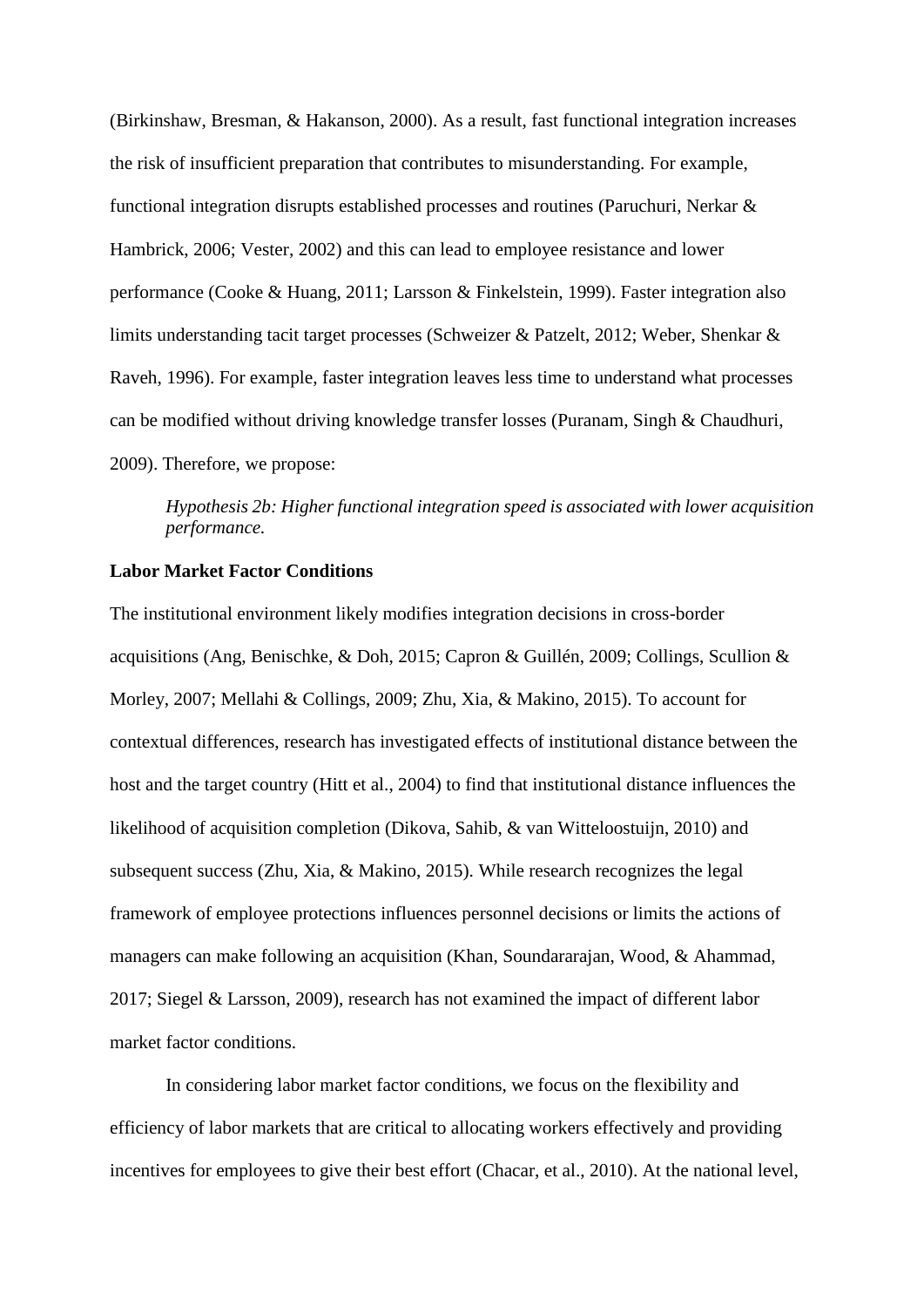lower unemployment relies on flexibility, or the ability of labor markets to shift workers from one economic activity to another rapidly and at low cost (Mortensen & Pissarides, 1994). In turn, efficient labor markets provide clear incentives for employees, and promote meritocracy and diversity in the workplace (Greig, 2008). The combined effect of labor market flexibility and efficiency can make a country more attractive to businesses or trigger acquisition activity (Alimov, 2015), particularly cross-border acquisitions that facilitate the redistribution of workers and entering new markets. Next, we separately develop contingent impacts of labor flexibility and efficiency on the relationship between acquisition integration and performance.

*Labor market flexibility*. Integrating firms following an acquisition generally involves the elimination of redundant resources, including jobs and employees (DiPrete, 1993). In some acquisitions, the main purpose is to reduce the overall workforce to lower costs, making employee termination an integral part of the value creation (Siegel & Simons, 2010). Still, the institutional environment of a target firm influences implementation of acquisition integration and capable acquirers consider this in advance. For example, Teva Pharmaceutical Industries delayed an acquisition of a Hungarian firm for five years over the acceptance of lay-offs (Brueller et al., 2016). Greater labor market flexibility reduces efforts and costs for acquirers to change workforce, facilitates introducing non-permanent labor contracts and a greater freedom in firm operations (Anner & Caraway, 2010). For countries with tightly regulated labor markets, employee turnover is more difficult and this can lower acquisition performance (Debroux, 1996) due to higher costs than markets with labor market flexibility that allow more rapid employment changes (Anner & Caraway, 2010).

For human integration, we anticipate high labor market flexibility will positively moderate its impact on acquisition performance as cross-border acquisitions in more flexible labor market environments allow capturing more value potential (Alimov, 2015). In flexible labor markets, employees are adept at making adaptions that can facilitate performing acquisition integration quickly. For example, research consistently supports strategic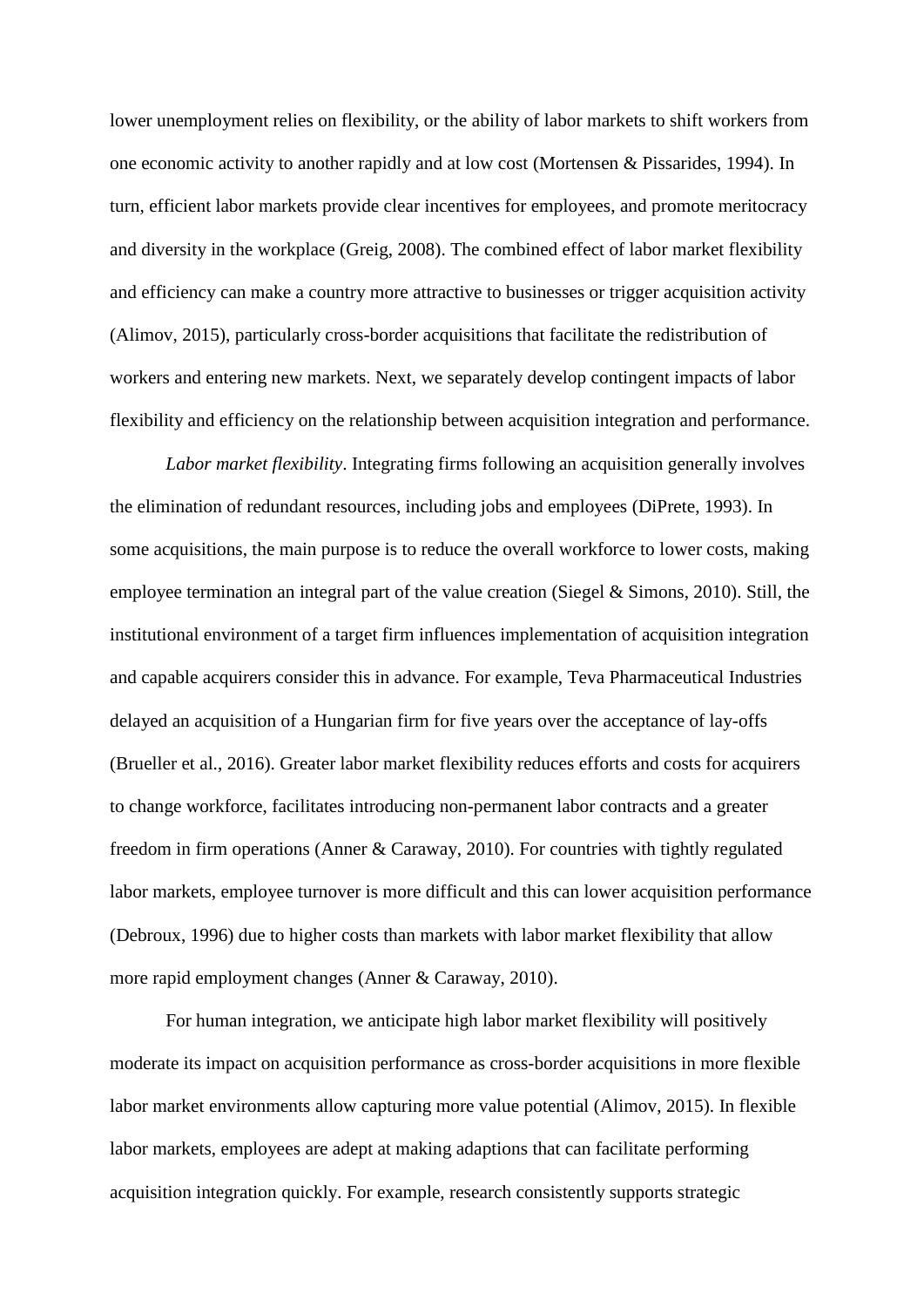flexibility being related to higher performance (Brozovic, 2016). This relates to workers in flexible contexts being more open to performing different tasks (Sarala, Junni, Cooper & Tarba, 2016). Still, workers often make specific investments in firms to learn work processes that have limited value in other firms (Piketty, 2014), and this can contribute to worker commitment to an organization despite changes. Therefore, we propose:

*Hypothesis 3a: Labor market flexibility positively moderates the path from human integration on acquisition performance.*

For functional integration, flexibility can hurt coordination from increased variance in employee behavior that reduces interoperability (Sarala, Junni, Cooper & Tarba, 2016). For example, organizational knowledge is embedded in routines that are disrupted by acquisitions (Paruchuri et al., 2006). Labor market flexibility may also drive undesired employee turnover from employees leaving an organization, and high employee turnover following an acquisition negatively impacts acquisition outcomes (Eckardt, Skaggs & Youndt, 2014; Walsh, 1988). To compound problems from employee turnover, managers often overestimate workforce reductions possible after an acquisition (Krishnan, Hitt & Park, 2007), contributing to the inadvertent destruction of sought capabilities (Lord & Ranft, 2000). Therefore, we propose:

*Hypothesis 3b: Labor market flexibility negatively moderates the path from functional integration speed on acquisition performance.*

*Labor market efficiency*. An efficient labor market is characterized by property rights, free markets, and competition (Piketty, 2014), and this provides performance incentives and upward mobility. This results in higher productivity, because the best talent is attracted and retained. For example, performance-related pay has been found to improve labor market flexibility (Laezar, 1999). Consequently, labor market efficiency influences human resource management (Mellahi & Collings, 2009). The transfer of employee skills across industries explains both labor flows and corporate diversification (Neffke & Henning, 2013), or it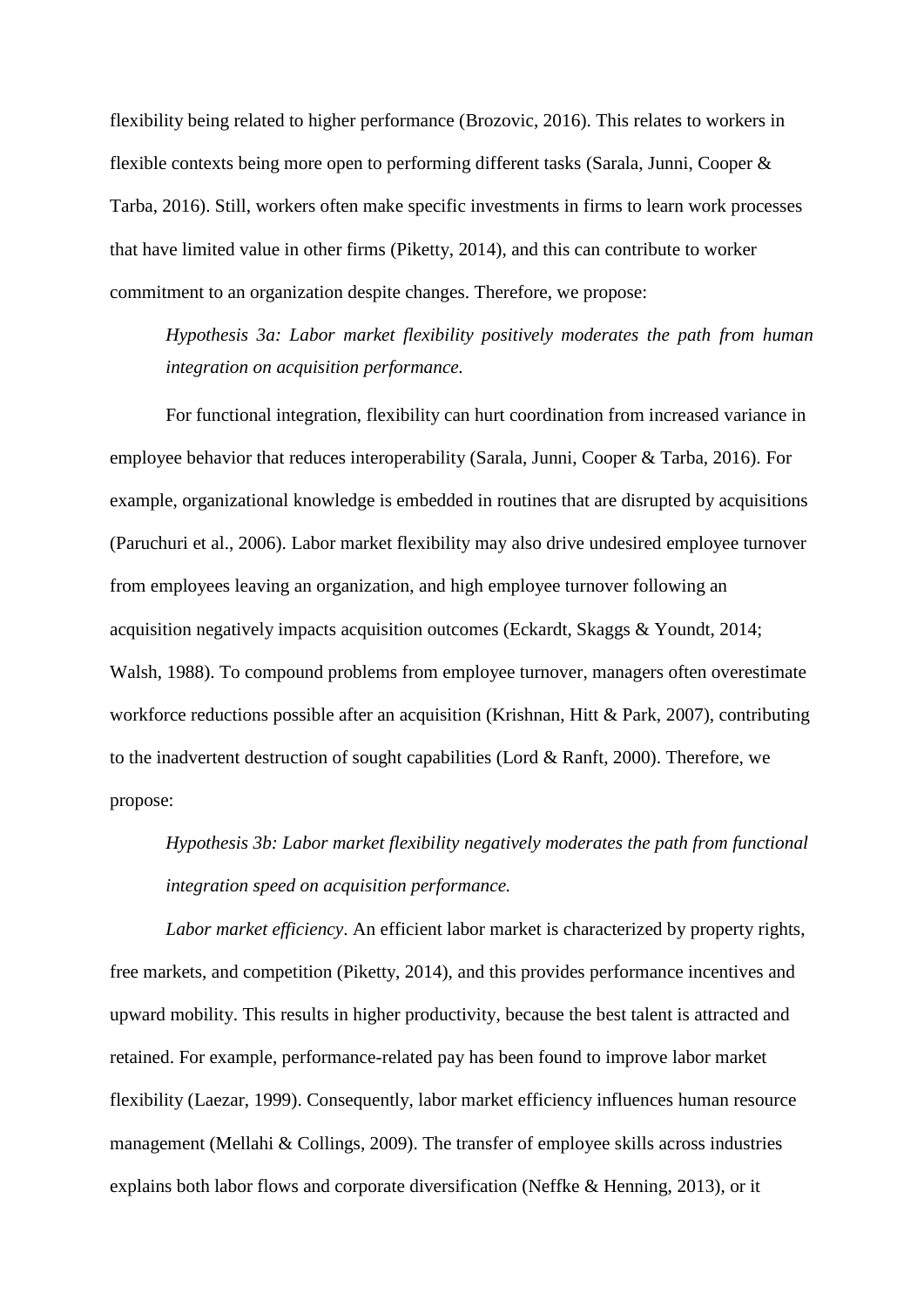provides insight into possible cross-border acquisitions motives (Lebedev et al., 2015). For example, acquisitions can provide a method of gaining needed employees and skills (Mayer & Kenney, 2004).

For markets with higher labor market efficiency, or developed employee incentive and advancement systems (Greig, 2008), we anticipate access and transferability of employees and needed skills will be higher. This suggests that labor market efficiency will have beneficial effects on both human and functional integration speed. This relates to employees in efficient labor markets being more open to change due to perceptions of greater overall opportunity. When markets lack labor market efficiency (e.g. in transparency of competences), there will be less opportunity. For example, Cooke (2006) concludes foreign direct investment into mainland China is difficult due to low transparency. Therefore, we propose:

*Hypothesis 4a: Labor market efficiency negatively moderates the relation of human integration speed and acquisition performance.*

*Hypothesis 4b: Labor market efficiency positively moderates the relation of functional integration speed and acquisition performance.*

## **METHODOLOGY**

## **Sample**

For testing our proposed hypotheses, we used a multi-method design combining two data sources. First, a survey investigated organizational variables. Primary data provided greater detail for investigating acquisition integration than is available from secondary data (Zaheer et al., 2013). Second, we used secondary data to assess the labor market factor conditions. This enabled complementing key-informant information most knowledgeable about strategic and organizational issues (Ellis et al., 2009) with archival information on national labor market differences. It also has advantages in avoiding common method bias and allowing us to lag the measurement of constructs.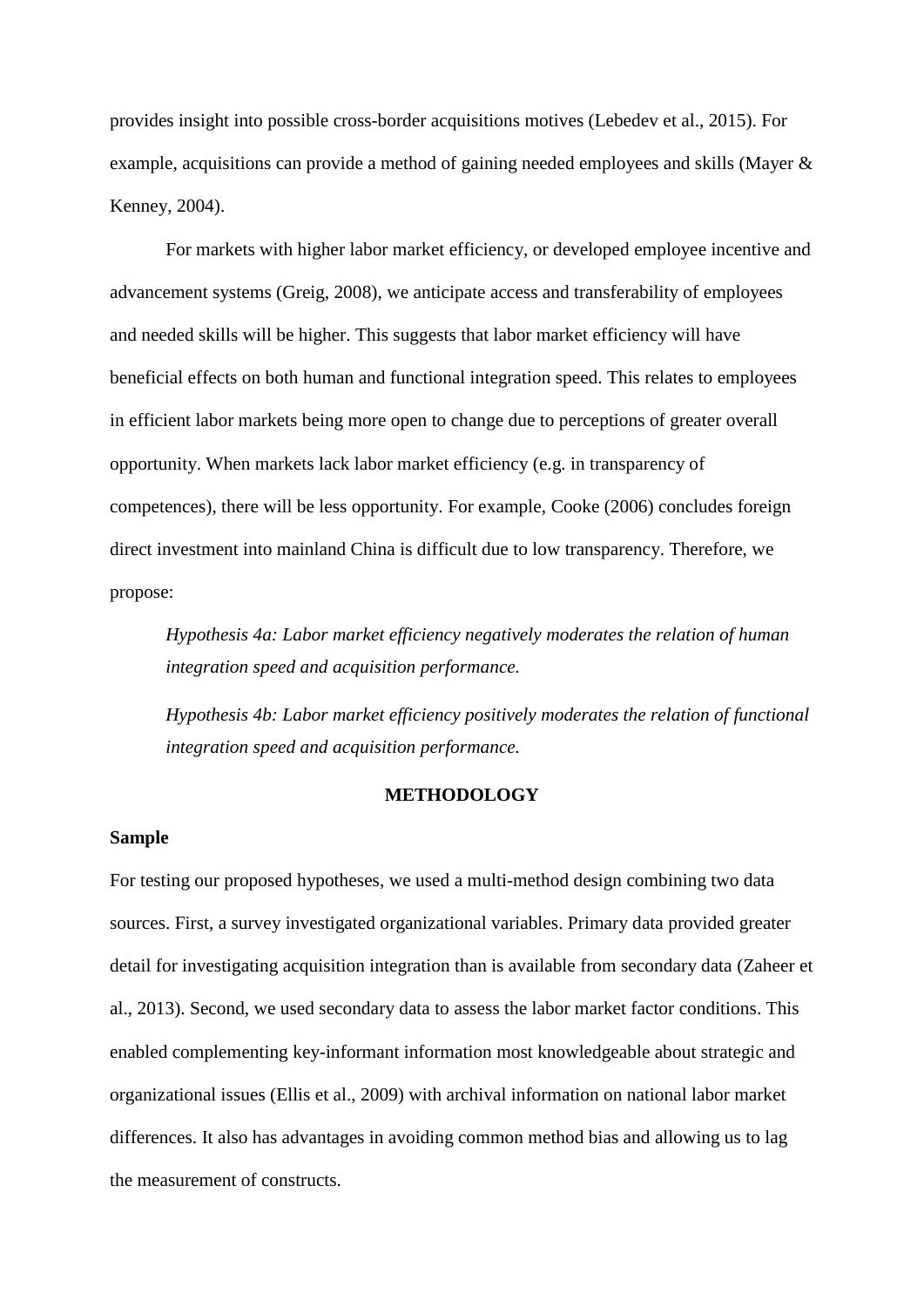The survey was conducted in early 2016. Our survey instrument was developed in early 2016 and tested by a two-step pretest conducted with practitioners and academics with acquisition experience in February (Churchill, 1995). For the structure and the design, we followed the advices of Dillman et al. (Dillman, 2000; Dillman, Smyth, & Christian, 2009). Based on the results of the pretest, we made minor modifications. To improve clarity, we added some examples to specific items and reformulated two questions to improve readability. In late February, we sent out the questionnaires together with a personalized cover letter, an executive summary of the last year's study, and a separate sheet, where respondents could add their contact details in case they were interested in the results of the study at hand. Key executives from the acquiring firms were selected as respondents because they tend to be most knowledgeable about the requested issues (Datta, 1991; Homburg & Bucerius, 2006). We would have preferred to interview executives from acquiring and target firms, but managerial turnover precluded including target executives. After sending out the questionnaires via mail, we started with follow-up phone calls two weeks later. In sum, we gathered 203 completed questionnaires from CEO´s, CFO´s or other top managers, where 107 were returned from the German-speaking countries, 96 from Scandinavian countries and two others. Our response rate (about 12%) is due to the length of our survey instrument and the requested issues sufficient and in line with other acquisition research (Homburg & Bucerius, 2005).

For sample construction, we implemented temporal, regional, industry, and firm size restrictions. We focused on transactions that took place between January 2009 and December 2013 with buyers from the German speaking countries from central Europe (Germany, Austria, Switzerland, and South Tyrol), as well as from the Scandinavian countries. The selection of time period also helps to guarantee that the integration process was already finished or in a final stage (Homburg & Bucerius, 2005) and to minimize the risks of a potential recollection bias (Ellis, Reus, & Lamont, 2009; Krishnan et al., 2007). The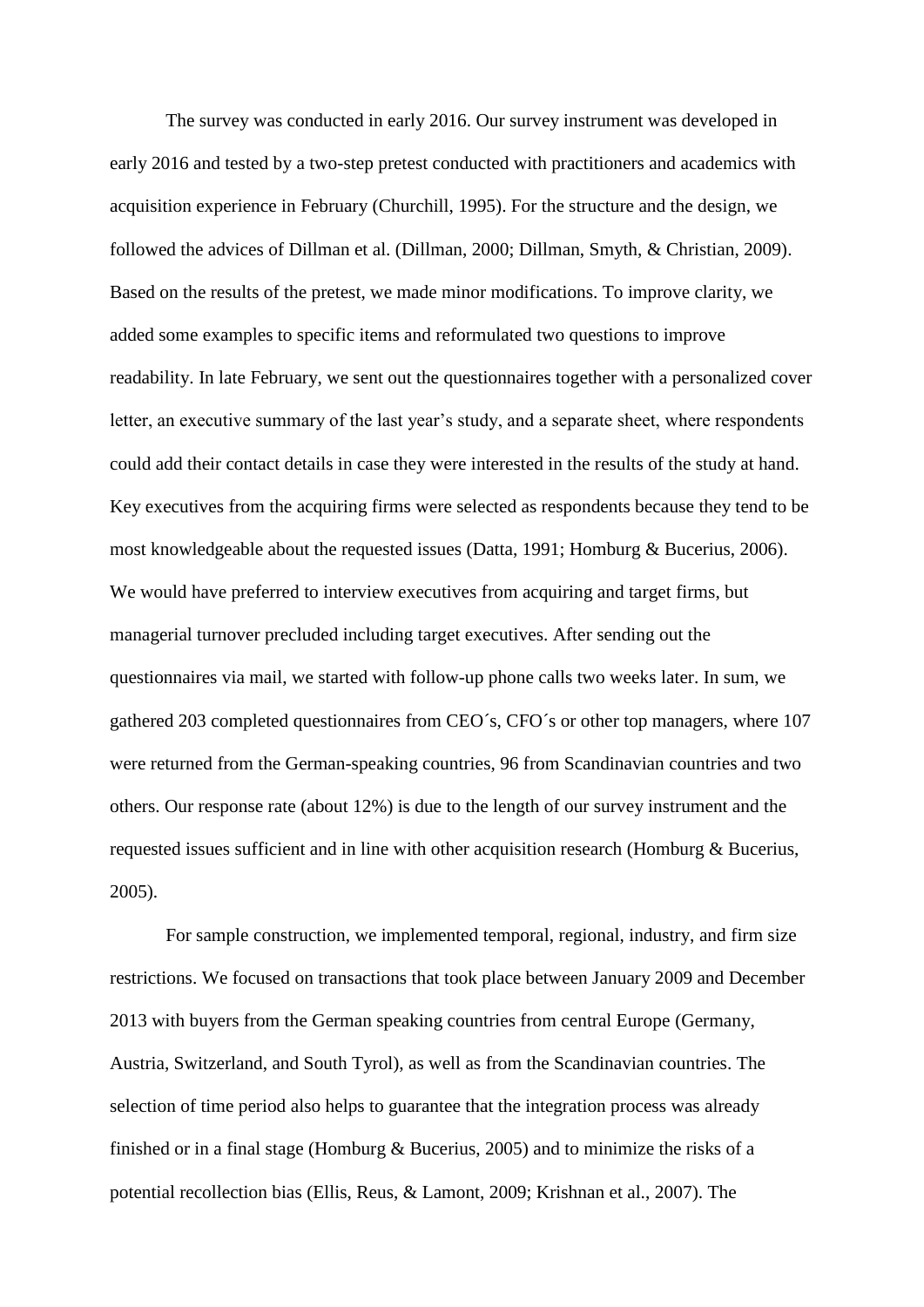geographical restrictions were driven by four reasons. First, mid-sized firms with a longstanding entrepreneurial tradition and international trading history, play an important role for both regions (for Scandinavia e.g. Holmund, Kock & Vanyushyn, 2007; for Germanspeaking countries e.g. De Massis, Audretsch, Uhlaner & Kammerlander, 2017). Second, the countries in these regions can be described as industrial nations where the industries we investigate play a dominant role. Third, the macroeconomic development, an important antecedent for investing abroad (Giovanni, 2005), is comparable across the investigated countries. Finally, Europe, while providing a rather similar institutional setting under the European Union, displays variance in labor market regulations between nations (Botero et al., 2004).

We also focused on more traditional and labor-intense industries (e.g. machinery engineering) with long industry life-cycles for three reasons. First, in labor-intense industries at least some integration is necessary to eliminate redundant resources and to transfer and share resources (Birkinshaw et al., 2000). Second, structural changes require rather stable conditions (Bauer, Dao, Matzler & Tarba, 2017) and the investigated industries can be described as mature. Third, acquisition motives differ among industries (Teusler, 2008) and restricting industry avoids dilution of examined effects. For example, we deleted private equity as well as financial service or insurance firms. To make a specific acquisition observable, we also limited the acquirer size to 500 million Euros annual sales prior the acquisition. The relevant acquirers from the German-speaking countries and their corresponding acquisitions were identified with the ZEPHYR database from Bureau von Dijk. For the Scandinavian countries, we used a comprehensive database from a consulting firm located in Stockholm. In total, we identified 1737 acquirers that met our sample requirements.

## **Measures**

For measurement development, we used already tested scales that were modified to fit the context of our study. The major advantages of this approach are: 1) the scales are already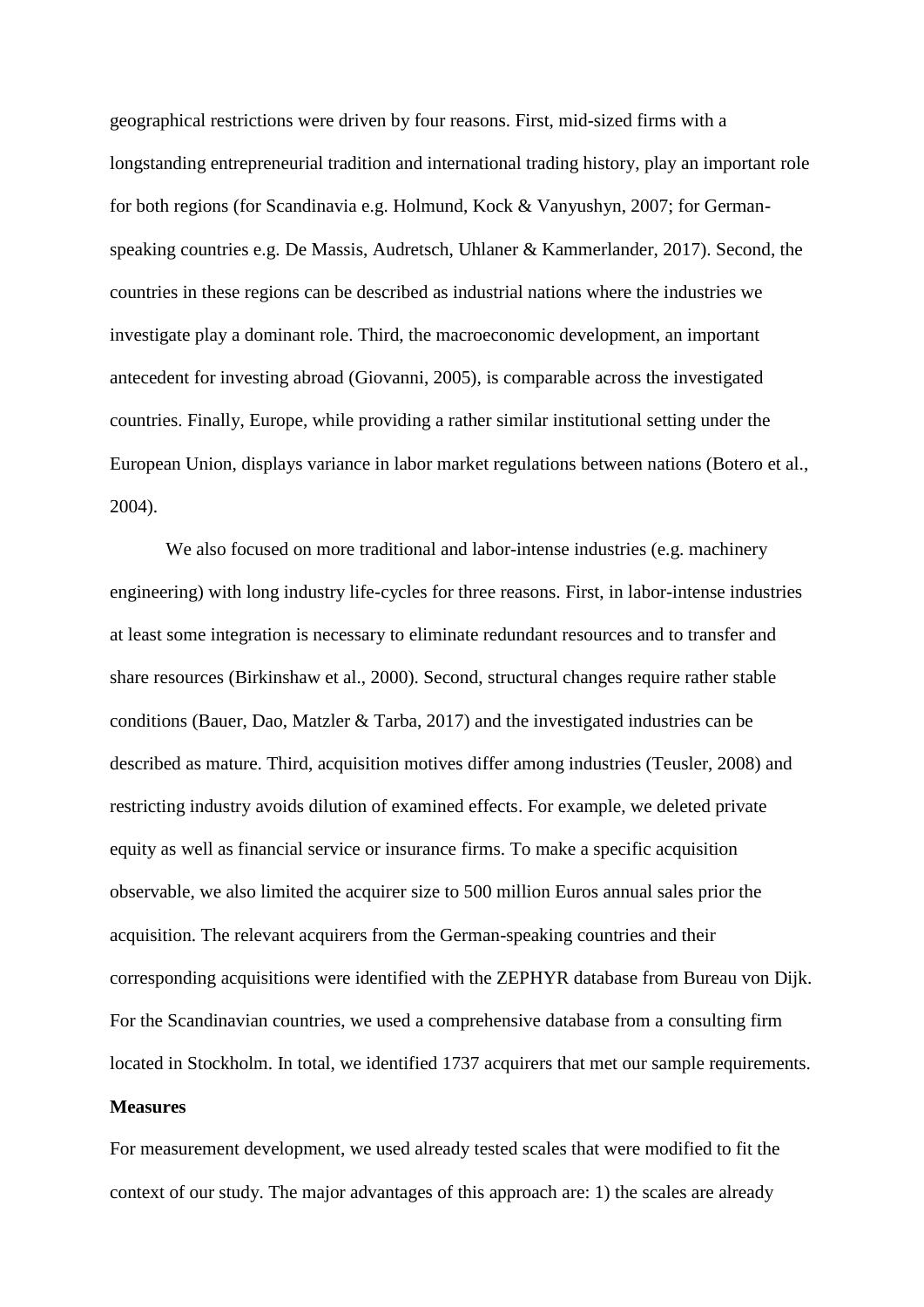empirically tested and have proven to be reliable, and 2) it makes our results comparable to other studies.

**Acquisition Performance** The measurement of performance is a widely-discussed topic in acquisition research (Cording, Christmann, & Weigelt, 2010; Meglio & Risberg, 2011). Stock market and accounting based measures have inherent problems (King, Dalton, Daily, & Covin, 2004), and they are also difficult to compare across different countries (Weetman & Gray, 1991). Therefore, we used managerial perceptions of performance, and empirical evidence indicates that managerial ratings highly correlate with objective performance measures (Datta, 1991). Acquisition success was assessed with the measurement model developed by Becker (2005), which consists of an objective (Alpha: .811) and a subjective (Alpha: .832) dimension that are each assessed with four items. For measuring performance, both dimensions were aggregated (Alpha: .786). As an indicator for the reliability of our scale, we compared the success and failure rates of our study with those regularly reported. We found no major differences as only 9.4 % of all acquirers display an outstanding performance and this is comparable to Christensen and colleagues (2011). Thus, we conclude that our measure of performance is not biased.

**Speed of Integration** Speed of integration is usually assessed as duration of integration lasting from deal closing until the desired degree of integration is reached (Cording et al., 2008; Homburg & Bucerius, 2005; 2006). However, the degree of integration can have an enormous impact on the length of integration, and differences make the comparison across firms of traditional measures of integration speed problematic. For example, an integration time of 12 months could be either slow or fast, depending on the degree of change. If the target is granted autonomy, then 12 months would be rather slow when compared to a firm fully integrating a target in 12 months. To make the firm acquisition integration comparable, we applied a relative measure (Carbonell, Rodriguez-Escudero & Pujari, 2009) for speed of integration as suggested by Bauer, King and Matzler (2016). Relative approaches are rather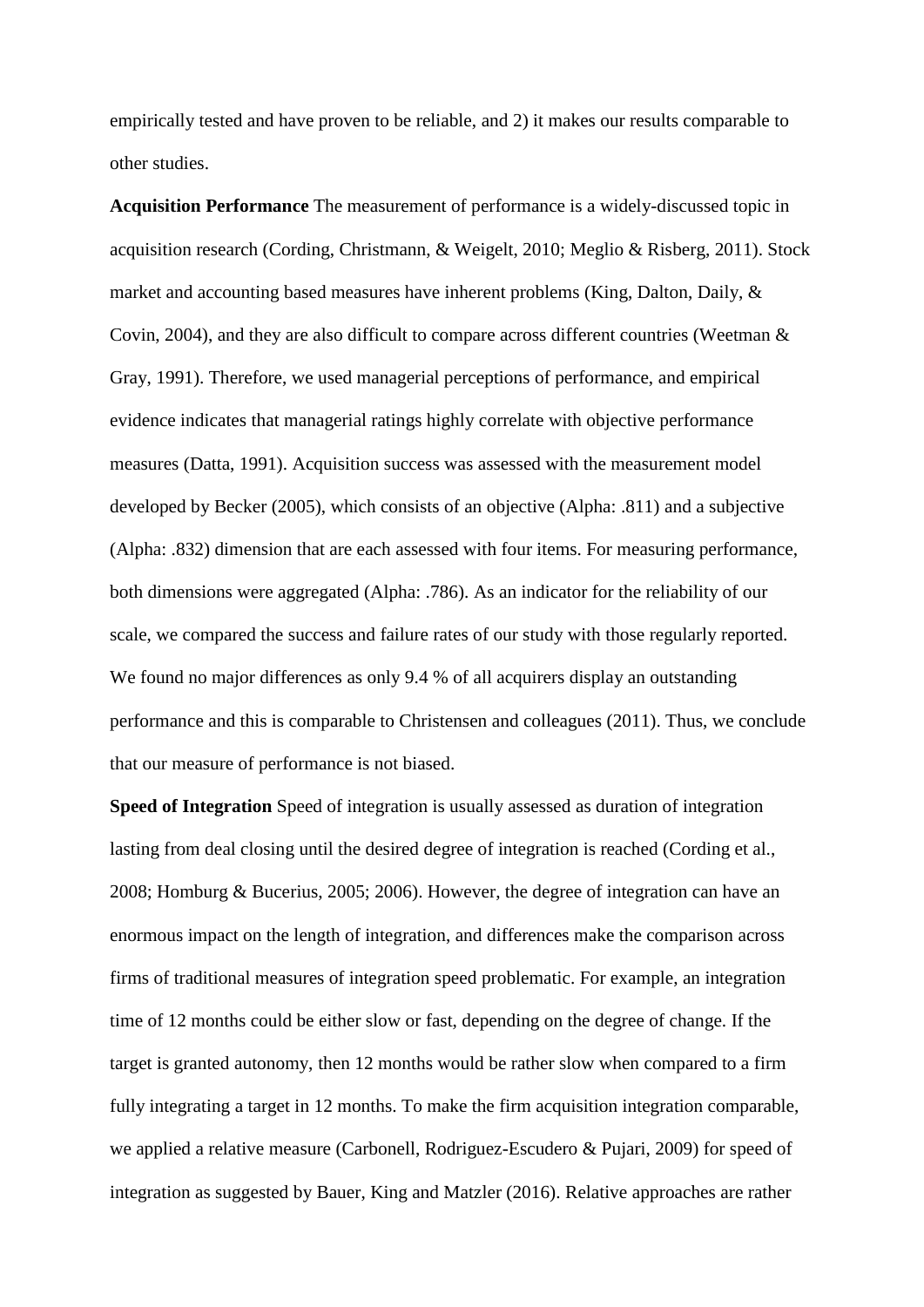new in acquisition research, but they are common in new product development literature (e.g., Goktan & Miles, 2011; Akgün & Lynn, 2002; Kessler & Bierly, 2002). We set the duration of integration in relation to the degree of change with the following formula:

*Relative speed = Degree of change / Scale points of duration of integration \* Duration of* 

### *Integration*

The scales were operationalized with 7 point Likert scales, ranging from  $1 =$  "no changes at all" to  $7 =$  "major changes" for the degree of change and from  $1 =$  "longer than 24 months" to  $7 =$  "less than seven months" for the duration of integration. The relative speed scale ranges from 0.143 indicating only minor changes over a period exceeding 24 months after deal closing to 7, indicating major changes in less than seven months.

Human integration speed was assessed with three items for the degree of change based on the measure developed by Cording and colleagues (Cording, Christman, & King, 2008). The scale is reliable with Cronbach´s Alpha exceeding the recommended threshold of 0.7 (Alpha: .782). The duration of human integration was assessed with a single item. For measuring functional integration, we applied the measure developed by Zaheer and colleagues (2013) with four items. As the duration of integration could significantly vary for different functions, we assessed the duration of integration with the same items as the degree of functional changes. Based on the degree of change and the duration of integration, we compounded the relative measure of speed (Alpha: .722) as suggested by Bauer, King & Matzler (2016).

**Labor Market Flexibility and Efficiency** For assessing labor market flexibility and efficiency, we used data from the World Economic Forum´s (WEF) Global Competitiveness Index and compounded the differences of buyer and the target country scores. Consequently, a higher score indicates relatively more flexible or efficient labor markets in the target country compared to the buyer country while a negative value indicates less flexibility or efficiency in the labor market of the target firm.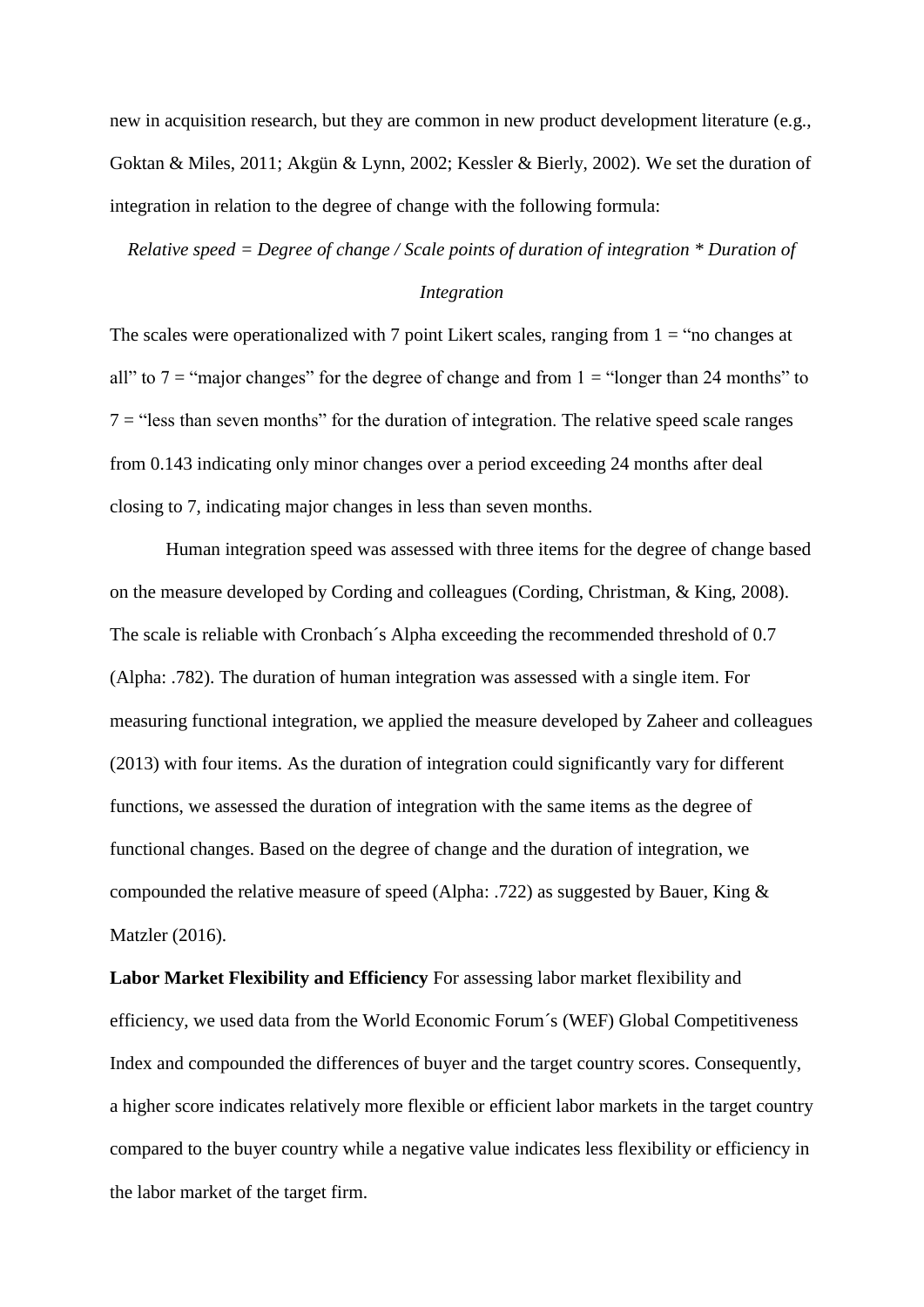Labor market flexibility is assessed by five indicators, namely the cooperation in labor-employer relationships, the flexibility of wage determination, hiring and firing practices, redundancy costs and weeks of salary, and the effect of taxation on incentives to work. The assessment of the efficiency of the labor market consists of five indicators, pay and productivity, reliance on professional management, the countries capacity to retain talents, the countries capacity to attract talents, and the ratio of woman and men in labor force. Both, labor market flexibility and efficiency data were aggregated.

**Control Variables** We included control variables commonly used in acquisition research. First, *relative size* strongly affects the acquirers´ ability to reorganize a target firm, as smaller targets are easier to absorb compared to larger ones (Cording et al., 2008) and larger targets receive greater managerial attention (Calipha, Tarba, & Brock, 2010). Second, *annual sales* indicate acquisition routines in larger firms that can impact the ability to reorganize the target (Barkema & Schijven, 2008). Third, the number or prior acquisitions is an indicator for *acquisition experience*, and we asked respondents for the amount of previous acquisitions in the five years prior to focal acquisition identified in the questionnaire. Different types of acquisitions affect the degree of integration and the corresponding managerial measures, as conglomerate acquisitions require less structural managerial integration efforts, leading to our fourth control, *transaction type*. Fifth, even though the terms merger and acquisitions are often used interchangeably, they are distinct legal concepts and we control for it using a dummy variable, *merger acquisition*. There is empirical evidence that firm growth strongly impacts organizational behavior (Bauer & Matzler, 2014; Bauer, Dao, Matzler, & Tarba, 2017). As a result, our sixth and seventh controls measure *industry growth* and firm *average growth* rates. Growth rates were single item measures and aggregated to a mean growth rate before and after an acquisition. The external environment impacts organizations (Kostova, 1999; Lord & Ranft, 2000; Scott & Davis, 2007), and acquisitions expose firms to different competitive forces. Competition surrounding acquisitions has recently received increased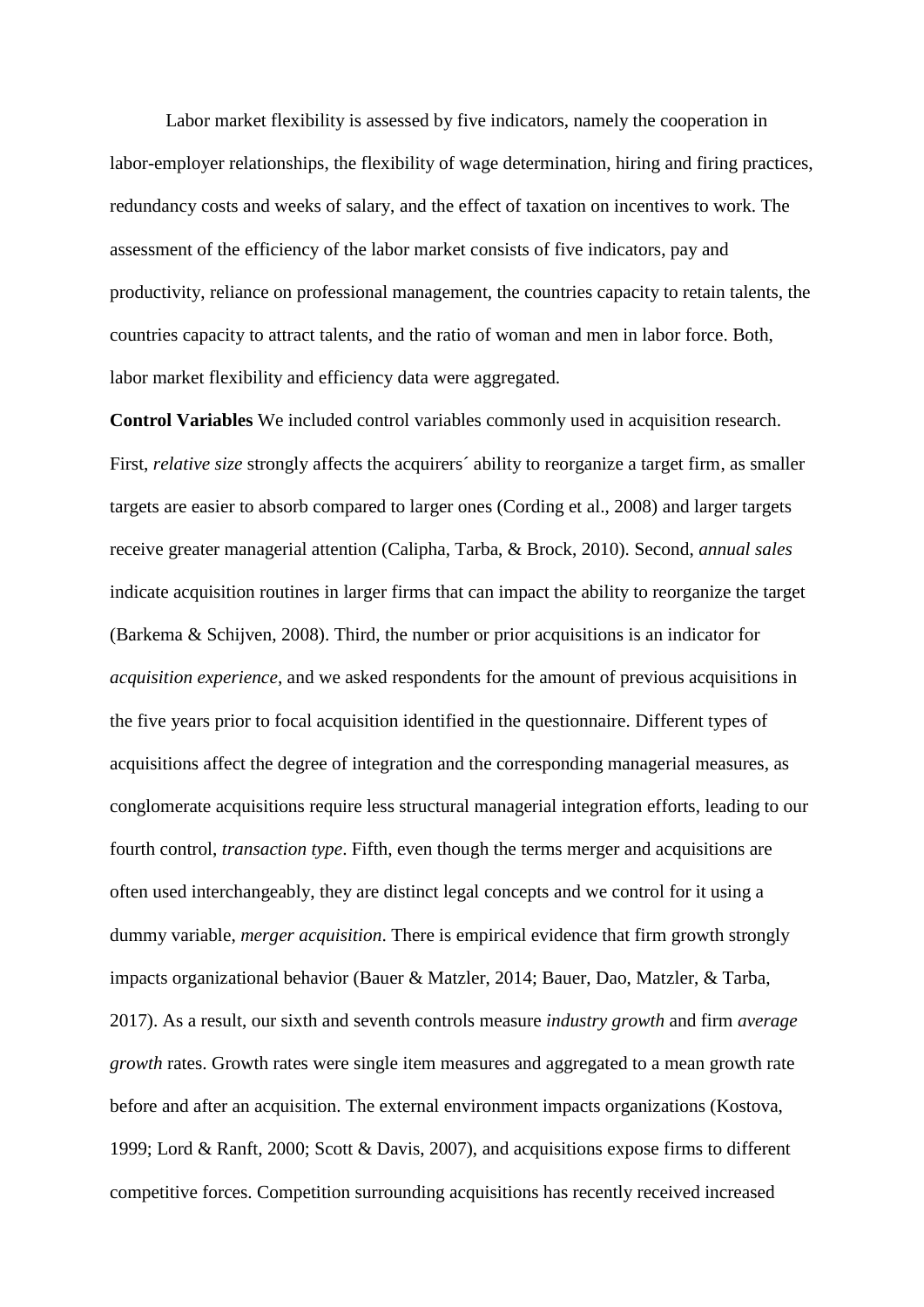attention (King & Schriber, 2016; Keil, Laamanen & McGrath, 2013), so our eighth control measures differences in *competition intensity* for an acquirer and target country. While prior controls were survey measures, competition intensity was assessed with secondary data from the WEF global competitiveness index. A detailed description of the scales and the psychometric properties can be found in the Appendix.

### **ANALYSIS AND RESULTS**

#### **Assessing Sample Bias**

To assess potential non-or late response bias, we conducted additional analyses. First, we compared early and late respondents of our sample and found no significant differences. Second, we compared our data at hand with a random sample from the basic population regarding annual sales and relative size (Zaheer, Castaner, & Sounder, 2013). Again, we find no statistically significant differences between our gathered primary data and the secondary data. Both results indicate that non-or late response bias is not a serious concern for our data (Armstrong & Overton, 1977).

Additionally, primary data from surveys risks the potential for common method bias for our data (Podsakoff et al., 2012; Podsakoff et al., 2003). Even though some scholars assume common method variance to be an "urban legend" (Spector, 2006), we implemented several measures in our research process to mitigate method variance and conducted some post-hoc tests to identify a potential common method bias problem. First, we guaranteed respondents' anonymity and confidentiality (Podsakoff et al., 2003). Second, we separated the variables in our questionnaire to avoid proximity effects that could affect our data (Podsakoff, 2012). Third, our latent variables were not similar in content. Fourth, all constructs were measured with multiple items (Harrison, et al., 1996). Fifth, labor market efficiency and flexibility were collected from archival data.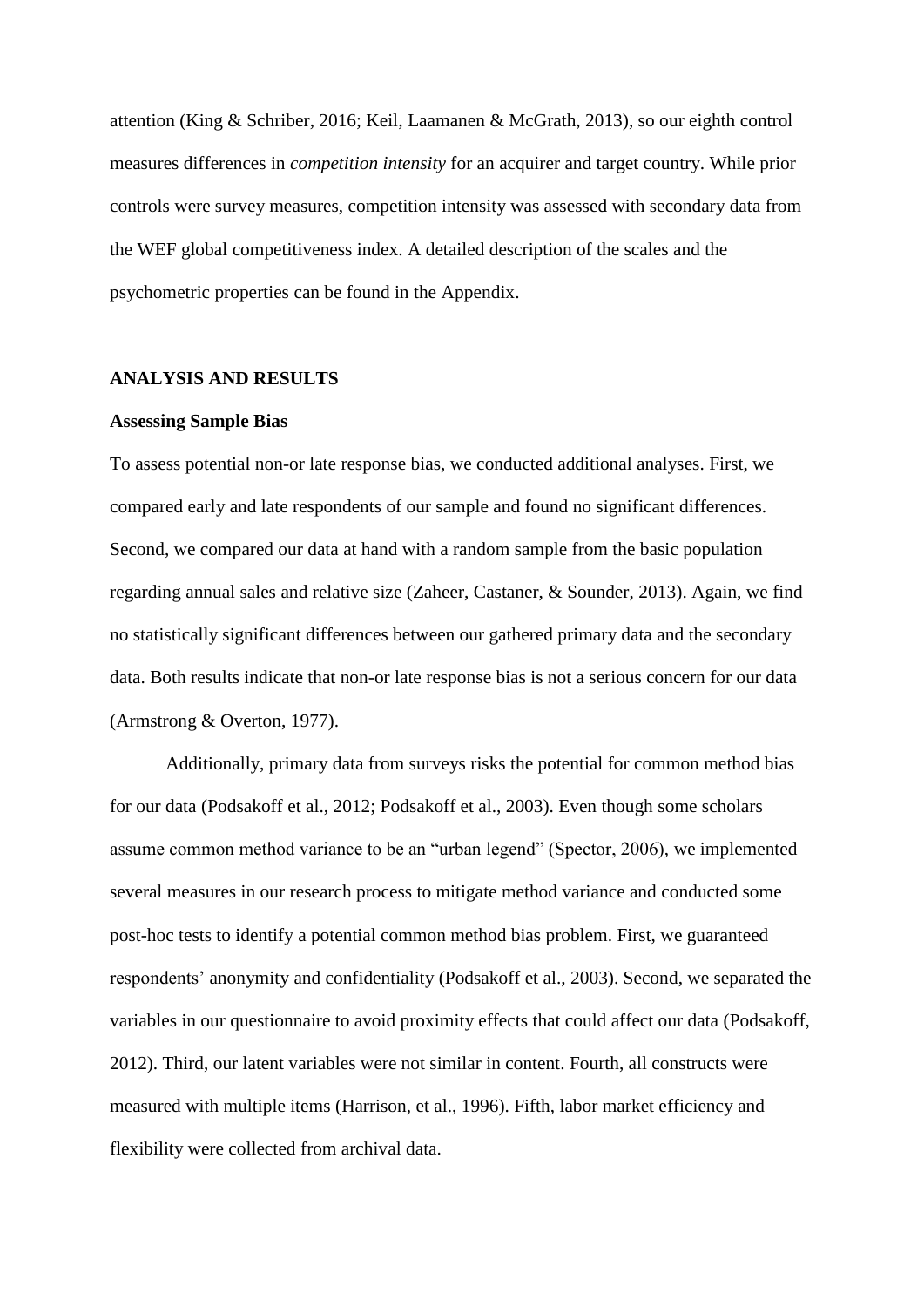We also conducted Harman's single factor test to get an initial indication of common method bias post-hoc (Podsakoff & Organ, 1986). The results of an exploratory factor analysis display 8 discrete factors with an Eigenvalue greater than 1, and a single factor only explained 18.67 percent of variance. This result indicates no serious concerns (Podsakoff & Organ, 1986; Podsakoff, MacKenzie, Lee, & Podsakoff, 2003). Further, we applied factor analysis to investigate discriminant validity between our constructs (Zaheer et al., 2013). This is important as human and functional integration speed could belong to a greater concept of integration speed, as previous research usually assesses speed of integration with a single item (e.g. Cording et al., 2008). The results of our analysis show two discrete concepts. Together, a priori measures and post-hoc analysis suggest that common method bias is not a serious concern for our data.

## **Descriptive data**

Table 1 shows the descriptive statistics of our data. The majority of deals involve a target less than half the size of an acquirer (relative size). Additionally, most deals are horizontal, or they involve firms in related industries. Acquired targets were also generally growing in sales, but combined firms were still relatively small with the majority having less than 100 million Euro in annual sales. In Table 2, we display the location of the acquiring and target firms, and many of the deals involve cross-border acquisitions with domestic acquisitions more common in Germany and Sweden. Additionally, few of the acquisitions include developing counties, but the distribution of acquiring and target countries are comparable to official statistics. Consequently, sampling bias does not appear to be a serious limitation for our study

--- Insert Table 1 about here ---

--- Insert Table 2 about here ---

## **Evaluation of the Hypotheses**

For assessing our hypothesis, we used OLS regressions, as it accommodates interval scales. For the analysis of the moderating effects, we followed the advices of Baron and Kenny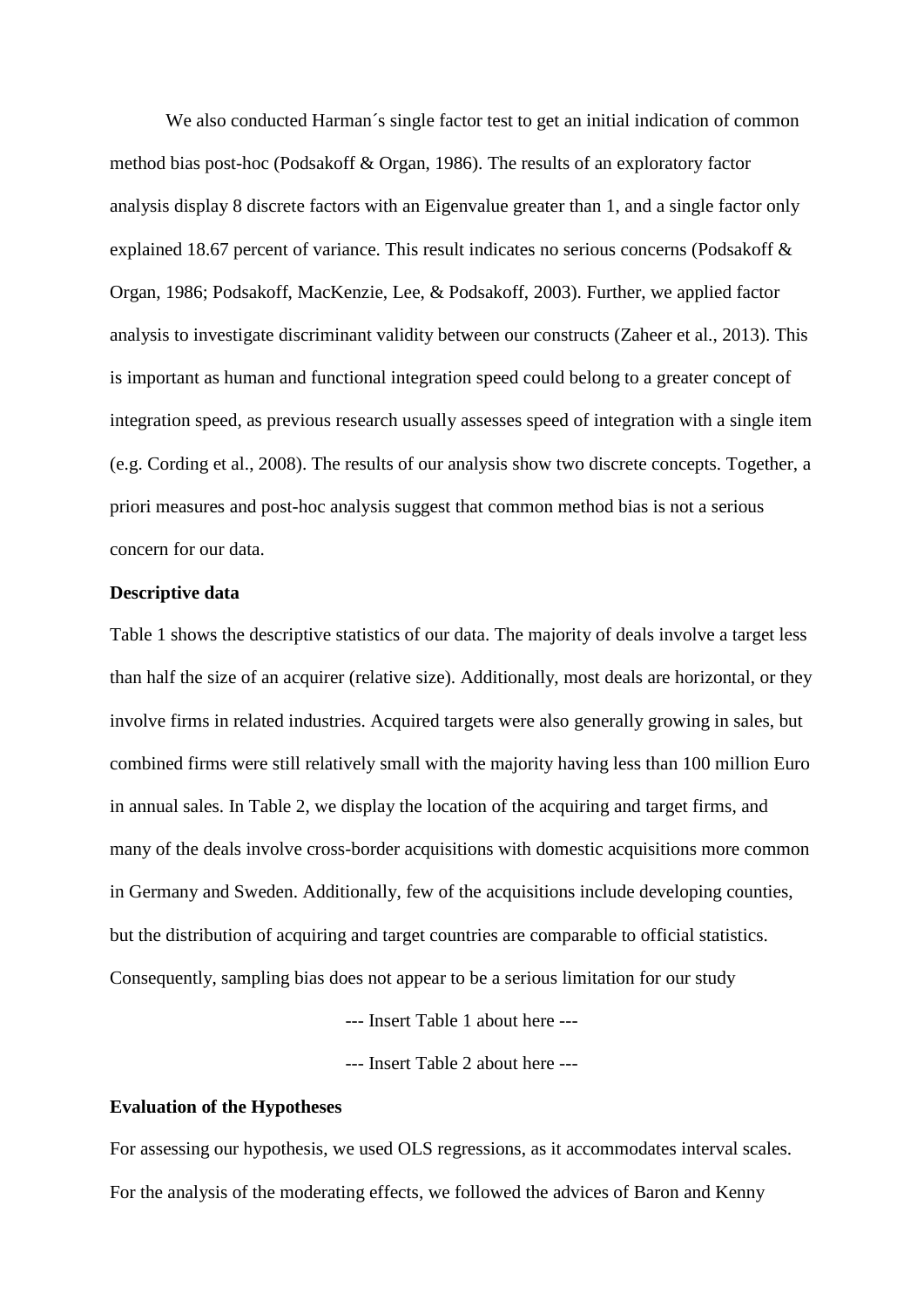(1986) to standardize variables before calculating the interaction terms (Irwin & McCelland, 2001). We first analyzed the correlations of our indicators and constructs for potential multicollinearity problems, see Table 3. All correlations are below the suggested threshold of 0.8 (Gujarati, 1995). However, there is a high correlation between labor market flexibility and efficiency  $(r = 0.701)$ . We also analyzed the variance inflation factor (VIF) for each regression model. The VIF´s range between 1.057 and 4.033 and thus, are below the recommended threshold of 10 (Tabachnick & Fidell, 2012). Again, the results suggest no multicollinearity problems. Our sample also shows a positive correlation between transaction type and performance, and this is consistent with conglomerate acquisitions performing better in our sample. Additionally, performance is better for the acquisition of growing targets. Interestingly, a correlation between the acquirer size in terms of annual sales and the acquisition experience  $(.383; p<.01)$  exists, and this is consistent with firm size being an indicator of acquisition activity. Consistent with Hypothesis 2a, functional integration is also correlated with acquisition performance.

## --- Insert Table 3 about here ---

Table 4 reports the results of the regression analysis. We report standardized regression coefficients, F-Values as well as the adjusted R² values, and our explanation of observed variance is consistent with other acquisition research (e.g., Sirower, 1997, p.158). In model 1, we investigate the effects of the control variables, and the adjusted  $\mathbb{R}^2$  indicates that the control variables explain only 5.2% of the variance of our dependent variable. In model 2, we implemented the direct effects of human and functional integration speed. We find no significant effect from human integration speed on performance, and neither Hypothesis 1a nor 1b is supported. For functional integration speed, we find a significant and positive effect indicating that fast functional integration increases acquisition performance, supporting Hypothesis H2a. As a result, we cannot support the alternative hypothesis (H2b) that indicated a negative performance effect. In model 3, we add the direct effects of the moderating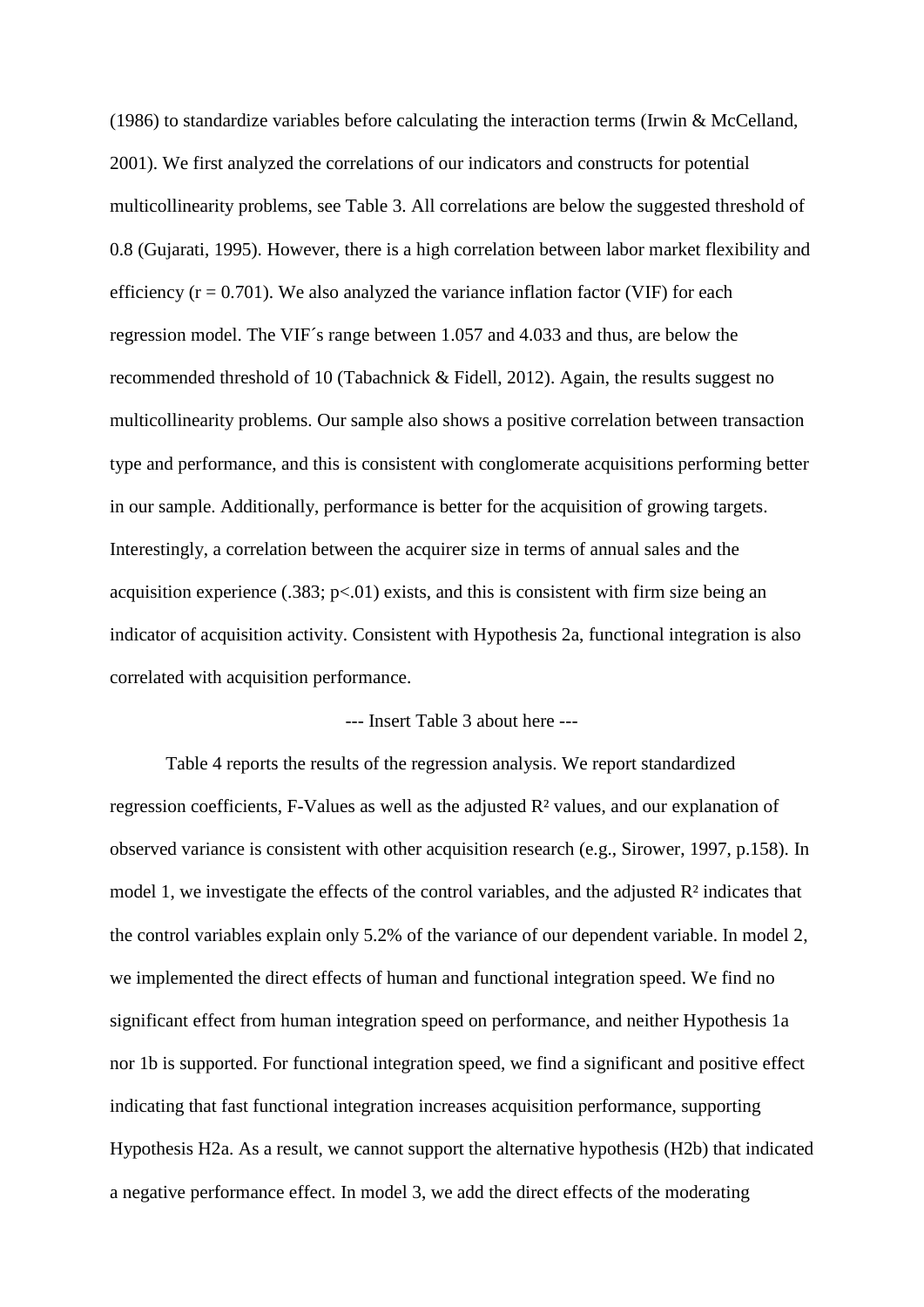variables. Only labor market flexibility has a negative direct performance effect ( $\beta$ =-.175;  $p<.1$ ).

--- Insert Table 4 about here ---

In model 4, we implement the four interaction terms. Both direct effects, as suggested in H1 and H2, remain equal compared to models 2 and 3 with regards to significance and direction. While human integration speed is still insignificant, functional integration speed remains positive and significant  $(\beta = 137; \, \text{p} < 1)$ . The interaction effects are significant and show diverging directions as indicated by H3 and H4. Specifically, H3a indicated a positive moderating effect of labor market flexibility on the human integration speed performance relationship. We find support for the theoretical relationship, as well as for the more complex performance relationships of human integration speed. Slow human integration is beneficial in cases of a rigid labor market and fast integration is beneficial for high labor market flexibility  $(\beta = 188; \text{ p} < 1)$ . This supports Hypothesis H3a and the effects are displayed in Figure 1. Further, we find a negative moderating effect of labor market flexibility on the relationship of functional integration speed on acquisition performance ( $\beta = -0.213$ ; p<.05), supporting Hypothesis H3b. The performance effects between high and low labor market flexibility do not differ in cases of slow functional integration speed. However, Figure 2 shows that highly flexible labor markets negatively and less flexible labor markets positively impact the functional integration speed performance relationship. These results suggest that labor market factor conditions influence the impact of human and task integration on acquisition performance.

--- Insert Figure 1 about here ---

--- Insert Figure 2 about here ---

For Hypotheses H4a and H4b, we find significant moderating relationships. Hypothesis H4a indicated a negative moderating effect of labor market efficiency on the relationship of human integration speed on acquisition performance. Our empirical results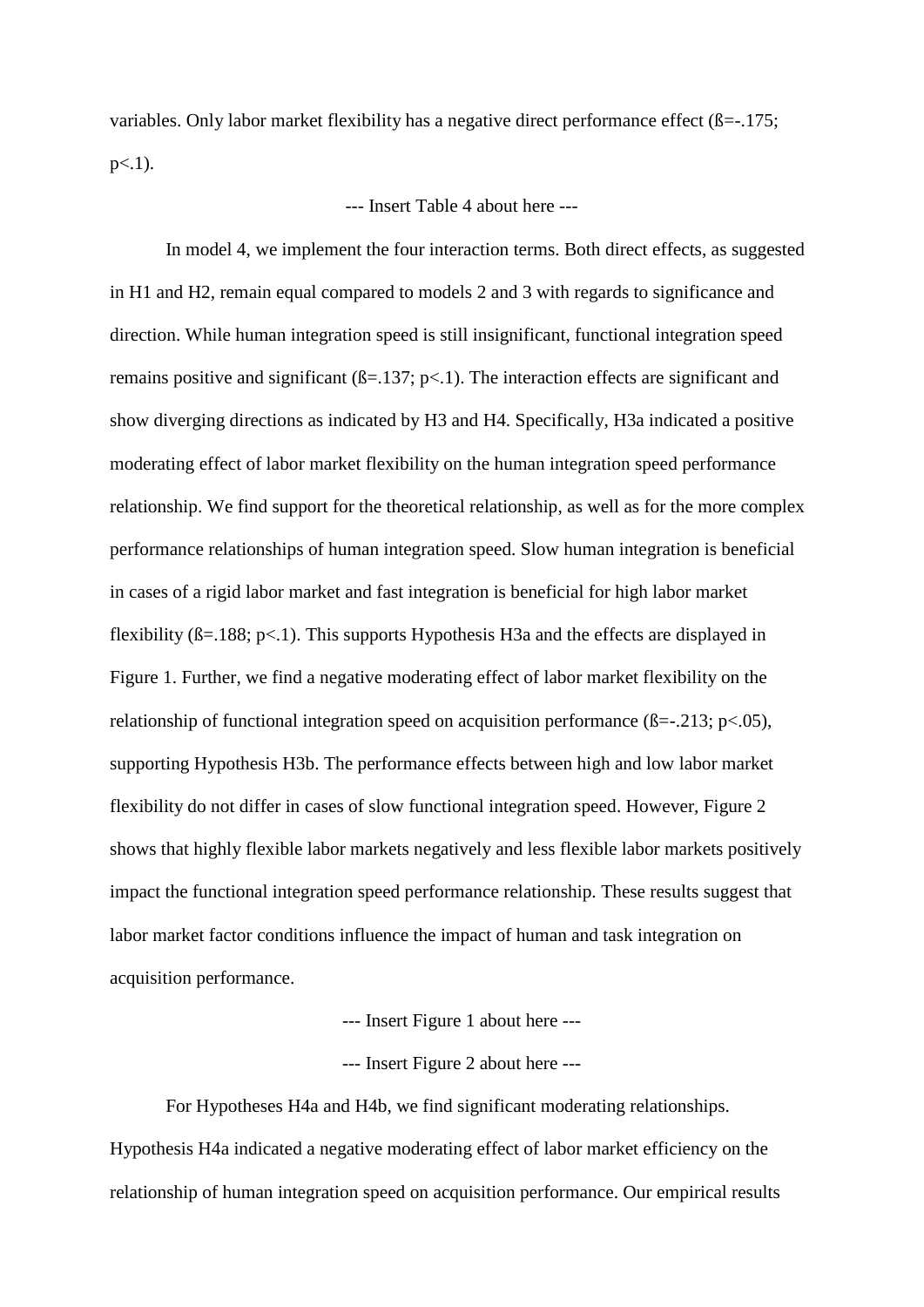indicate a negative interaction ( $\beta = -0.318$ ; p<0.01). Figure 3 shows that slow human integration speed is more beneficial in efficient labor markets, and fast human integration speed has a positive impact in less efficient labor markets. For Hypotheses H4b, we find the opposite effect for functional integration speed  $(\beta = .361; p < .01)$ . As Figure 4 confirms, the beneficial effects of fast functional integration speed require efficient labor markets, and there is no benefit of when labor markets are inefficient.

--- Insert Figure 3 about here ---

--- Insert Figure 4 about here ---

## **Supplemental analysis and Robustness Tests**

We performed supplemental analysis to test the robustness of our results. First, acquisition motives might impact integration approaches (Lebedev et al., 2015). For example, there is evidence that integration may destroy value in high-technology acquisitions (Puranam et al., 2009; Paruchuri et al., 2006), but provide benefits in other industries (e.g. Cording et al., 2008). While our focus on traditional industries should limit motives, as evidenced by a high proportion of horizontal acquisitions, we tested whether our effects are robust across acquisition motives (e.g. market-share, new product development, product-portfolio), operational aims (e.g. staff retention, headcount-reduction, customer retention), and financial aims (e.g. annual sales, operating income, cost savings). Each construct was assessed with a single item on a 7 point Likert scale ranging from  $1 =$  "not important" to  $7 =$  "very important", as controls to our regression model. The results show that strategic ( $\beta = 0.150$ ;  $p = 0.029$ ) and financial ( $\beta = 0.267$ ;  $p = 0.000$ ) motives impact acquisition performance, while operational aims do not. However, our proposed interaction-effects do not change with regards to either direction or significance (H3a:  $\beta = 0.182$ ; p = 0.058; H3b:  $\beta = -0.236$ ; p = 0.008; H4a:  $\beta = -$ 0.236;  $p = 0.020$ ; H4b:  $\beta = 0.362$ ;  $p = 0.003$ ). Additionally, we tested whether integration approaches are affected by acquisition motives. We find that strategic motives correlate with faster human integration speed and that strategic and operational motives correlate with faster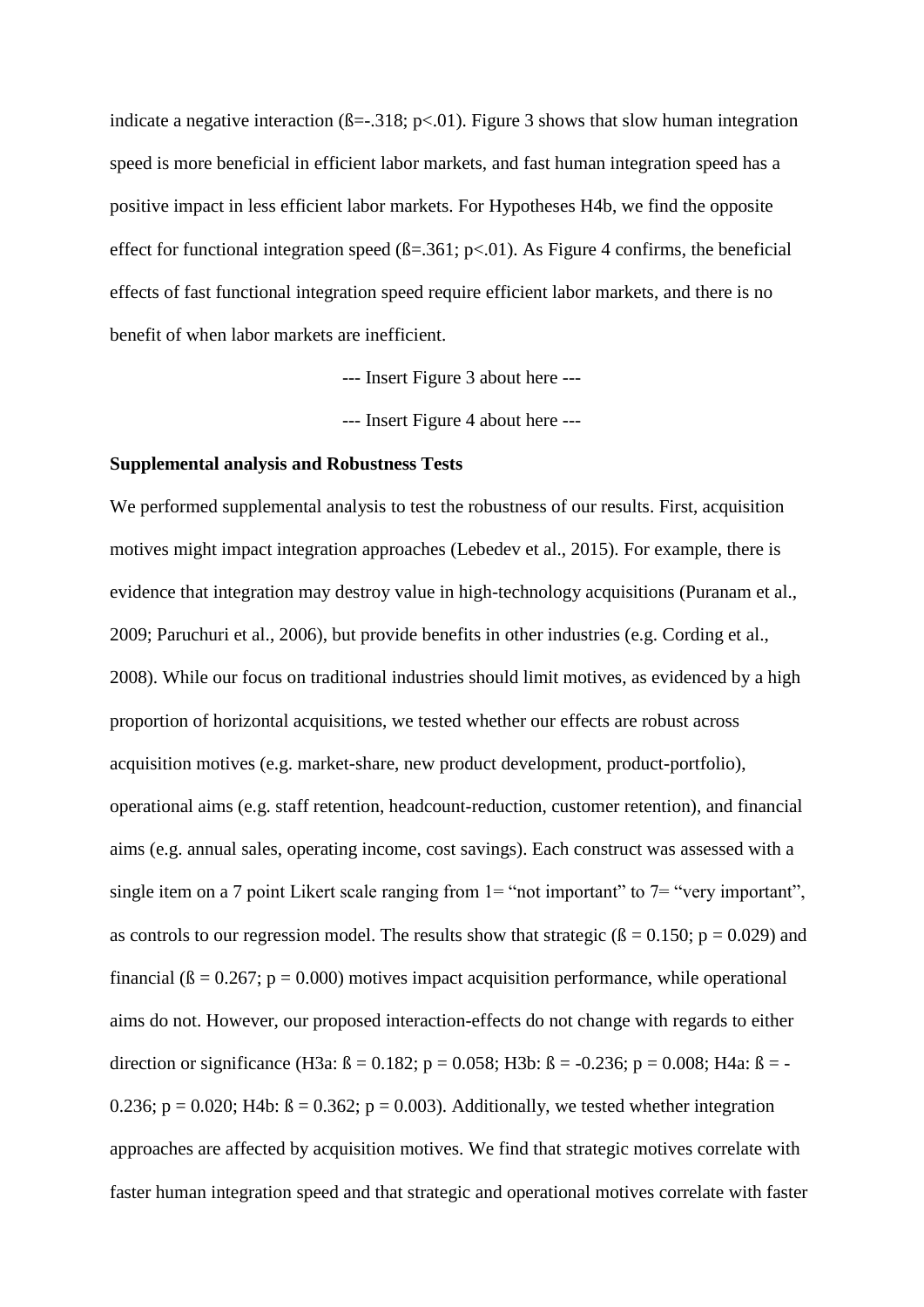functional integration speed. A relationship between functional integration and operational motives in acquisitions has face validity, as functional integration would be required to achieve operational motives.

Second, geographical and cultural distance might impact the chosen integration approach (Dow & Larimo, 2011), as well as our research model. Consequently, we examined acquiring and target countries into the German-speaking, Scandinavian, other European, and countries outside Europe. Based on a parametric test, we find no significant differences between the subgroups and integration speed. We also transformed our country variables in two dummy variables to determine whether the acquirer and the target share a common cultural background in terms of sharing an official language or whether they belong to the same geographical region (Rossi & Volpin, 2004). Again, we find no statistical differences regarding integration speed for either direction or significance.

As we have used a broad variety of control variables to avoid concerns regarding omitted variables bias, model-overfitting might be a serious concern (Zaheer et al., 2013). As a consequence, we calculated extended (with acquisition aims, language, and geographic dummy) and reduced models (without controls). Both, the extended, as well as the reduced models, provide consistent results, suggesting our findings are not artifacts of model specification.

## **DISCUSSION**

Against a background where existing acquisition research largely applies an internal focus on combining firms (Teerikangas & Joseph, 2012), we agree with Wu and colleagues (2016) that research needs to consider institutional contexts. Our research answers to calls to examine the institutional environment (Ferreira, et al., 2014; Hutzschenreuter, Kleindienst, & Lange, 2015) and contingent effects of labor market factor conditions (Buckley et al., 2016; Siegel & Larson, 2009). As a result, we complement earlier research on the constraining nature of the institutional environment (Capron & Guillén, 2009). Further, our results confirm expectations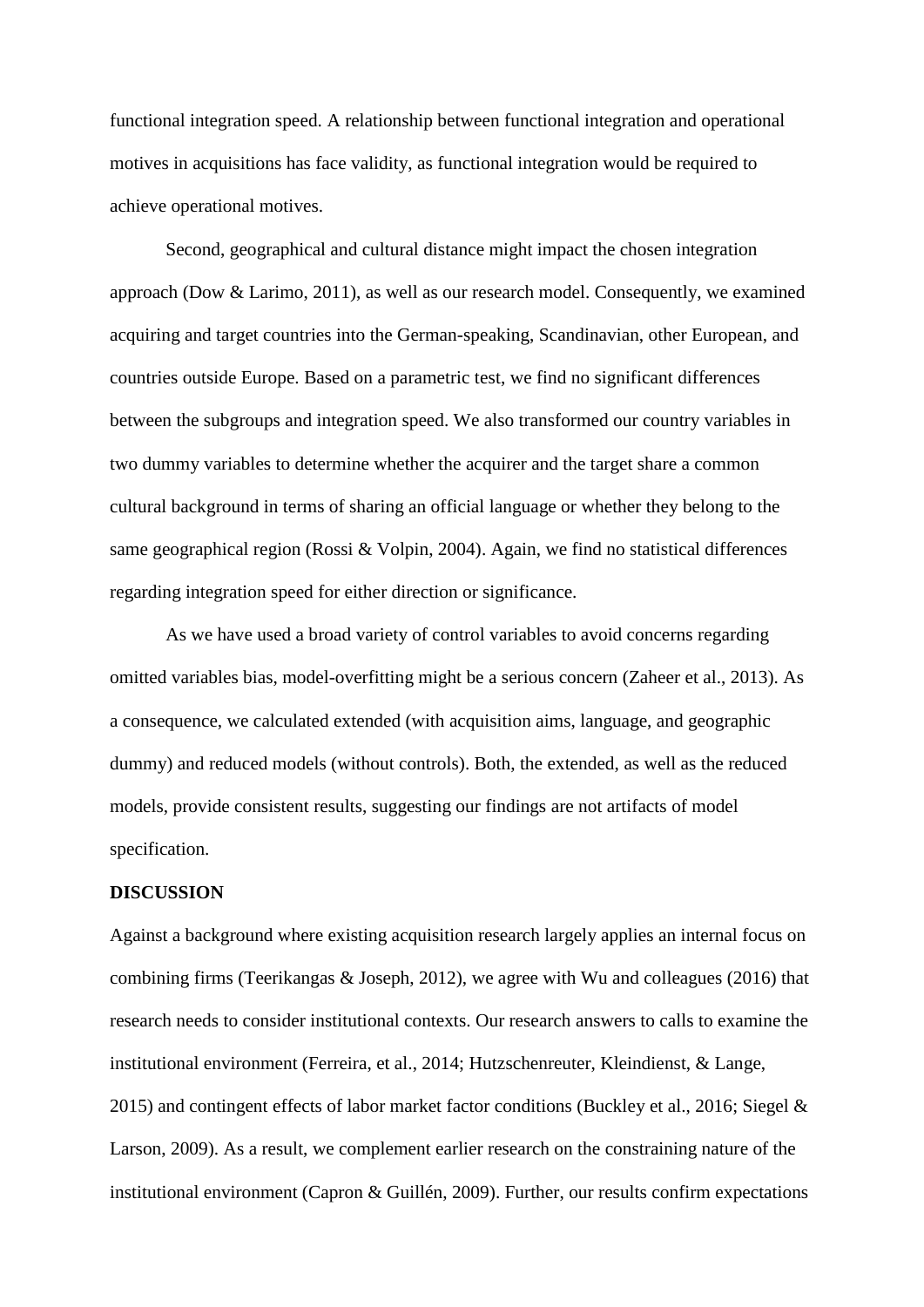of new institutional economics (North, 1990) that institutions in developed economies impact economic growth. We contribute to this line of research by confirming institutional setting of host and parent firm countries interact in realizing opportunities from acquisitions. Specifically, our results show different direct effects for human and functional integration speed with an insignificant direct effect for human integration speed and a positive direct effect of functional integration speed on acquisition performance without considering institutional context. This can be partially explained by our focus on manufacturing industries where operational integration plays a major role.

We also find the impact of human and task integration speed is moderated by labor market factor conditions. Our results supporting the impact of human integration speed is positively moderated by labor market flexibility and negatively moderated by labor market efficiency. Consistent with expectations human integration speed becomes positive when paired with property rights, free markets, and competition typical of high labor market flexibility., However, the interaction of human integration speed and labor market efficiency is opposite of what was expected, and it lowers acquisition performance. Understanding the relationship between human integration speed and labor market efficiency represents an opportunity for future research. For functional integration speed, a slower pace of integration benefits performance when a host country has high labor market flexibility. However, this may be offset under conditions of labor market efficiency that amplifies the positive effect of functional integration speed on acquisition performance. Further, faster human integration under conditions of labor market flexibility may facilitate functional integration and improved acquisition performance. In discussing implications of our findings, we separately highlight research and managerial implications.

## **Research implications**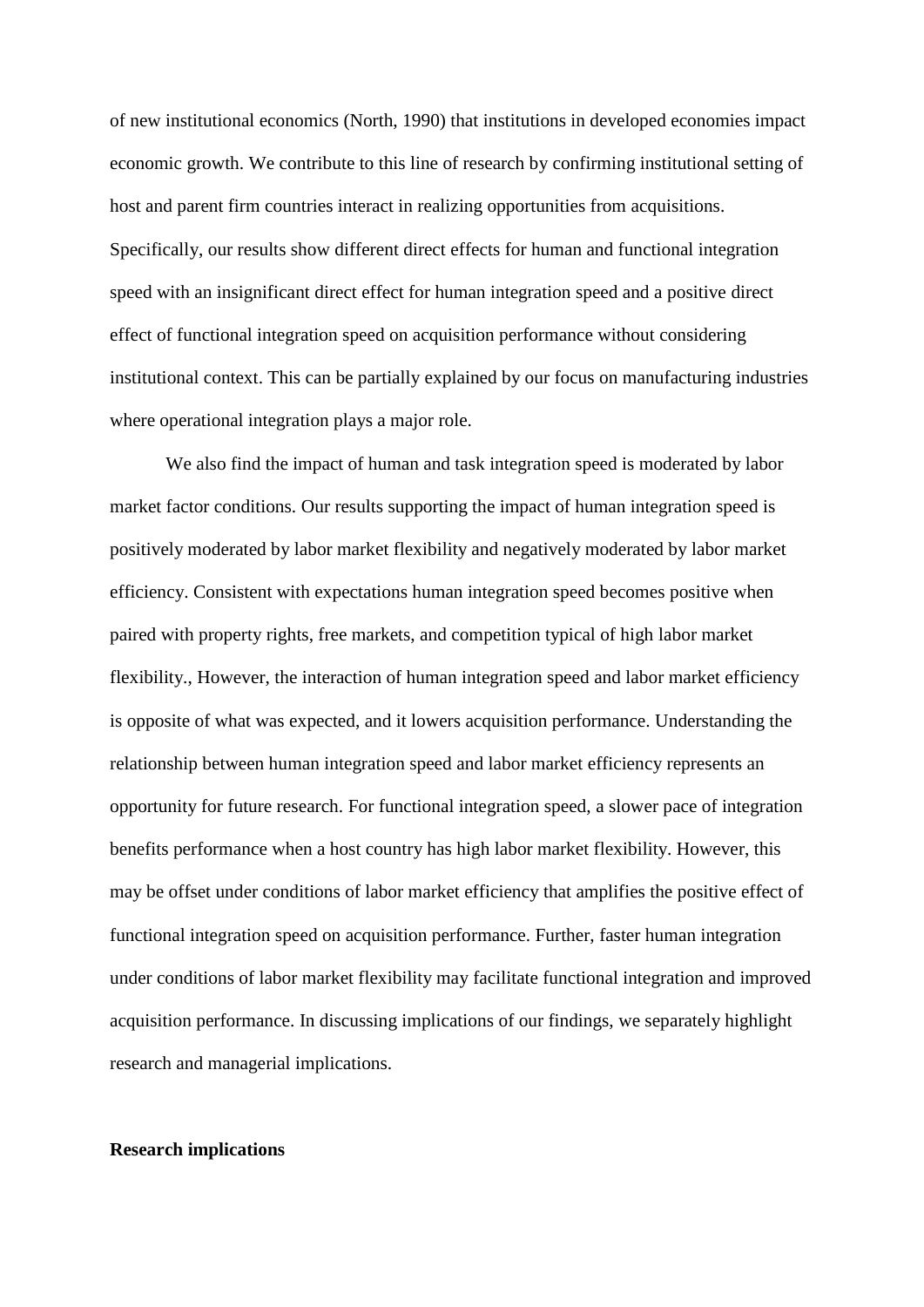Extant acquisition theory suffers from lack of attention to the environment surrounding acquisitions (Teerikangas & Joseph, 2012; King & Schriber, 2016). The majority of research on integration speed focuses on characteristics internal to combining firms (e.g., Angwin, 2004; Bauer, King & Matzler, 2016; Cording et al., 2008; Homburg & Bucerius, 2006), unlikely to sufficiently explain acquisition performance especially when combining firms from different environments. While prior research largely assumes that cultural distance is symmetrical between countries (Weber, Tarba & Reichel, 2009), we find integration decisions and their outcomes will vary between two countries depending on where a target and acquirer are located. Further, most research on cross-border acquisitions has examined cultural differences versus more fine-grained institutional differences. In a review, Lebedev and colleagues (2015) conclude that the quality of institutions is important for cross-border acquisition performance. We complement and extend this research by examining whether institutional differences involving labor market efficiency and flexibility also impact crossborder acquisition decisions and performance.

Second, extant acquisition research acknowledges integration speed as one of the most important levers of acquiring managers, however often either disregards interaction with institutional contexts (e.g. Homburg & Bucerius, 2006), and offers conflicting findings on speed. Our focus on the institutional environment can reconcile conflicting findings regarding the benefits (e.g., Chanmugan, et al., 2005; Cording et al., 2008; Morag & Barakonyi, 2009) and drawbacks (Meglio et al., 2015; Puranam et al., 2009; Weber et al., 2009) of integration speed. We find that the interaction of integration decisions and institutional conditions significantly impact acquisition performance. Specifically, labor market efficiency and flexibility largely impacts acquisition performance through a moderating impact on human and task integration speed. This confirms the importance of labor market flexibility and efficiency as an important part of a nation's institutional environment (Whang, Hong, Kafouros & Wright, 2012). Our results suggest tighter labor regulations lead to more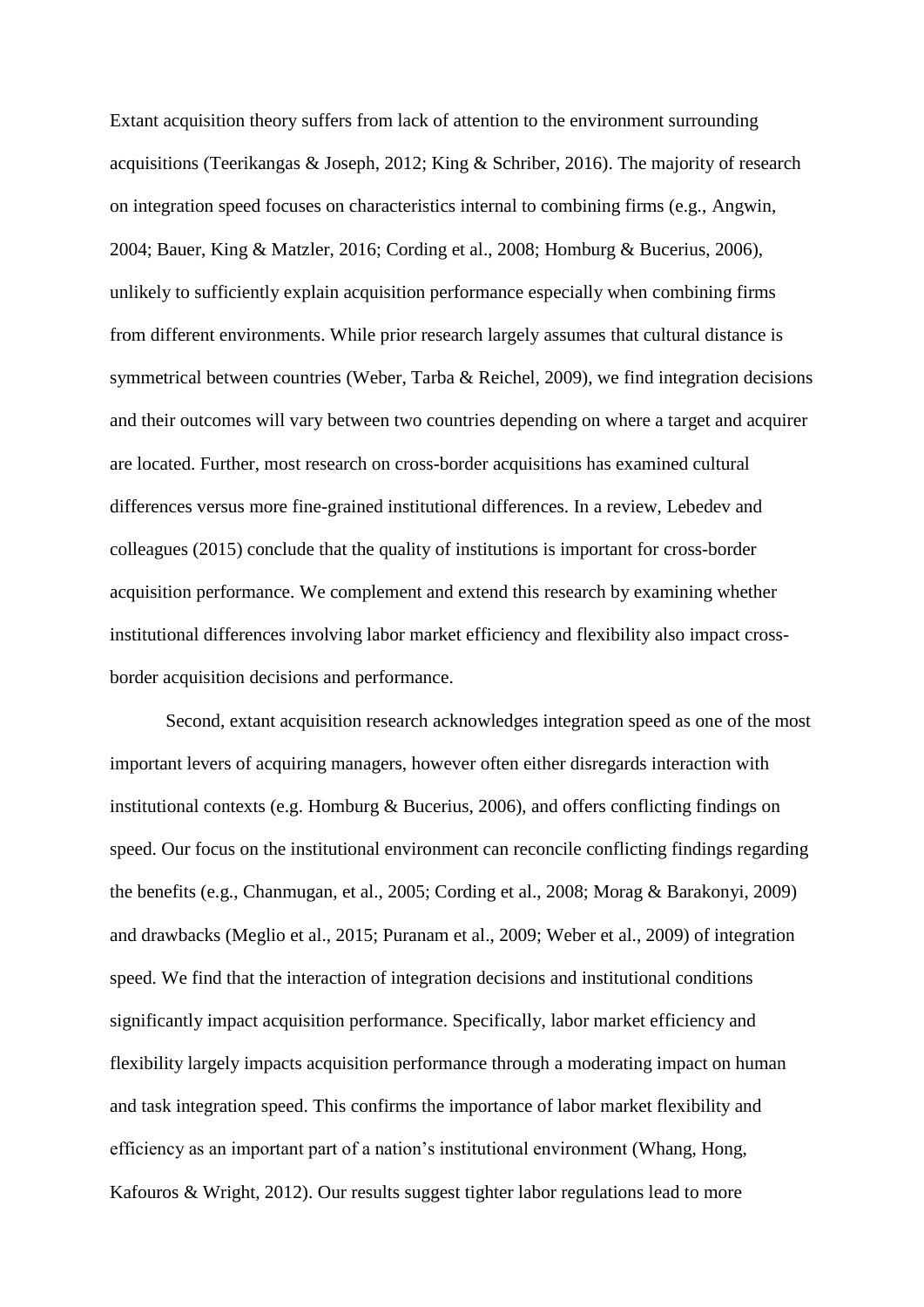organizational effort and reorganization costs, but they also reinforce the importance of human and functional integration speed. Further, faster human integration can mitigate limits of tighter labor markets. However, contrary to theory, the interaction between human integration speed and labor market efficiency had a negative opposite effect and underscores the need for continued research. Importantly, we find that it is not only the absolute value of differences, but the direction of the differences that matter (Hutzschenreuter, Kleindienst, & Lange, 2016).

Third, our study also adds to new institutional economics (North, 1990) by showing how it offers a fruitful starting point for understanding acquisition performance. Prior research has begun to elaborate the effects of institutions on acquisitions involving developing countries (Hoskisson et al., 2013; Lebedev et al., 2015). While institutional differences may be the starkest in acquisitions involving developing and developed countries, we demonstrate they matter also in between developed countries. Thus, we extend and develop this research by further strengthening the relation between acquisitions and opportunities and threats from institutional context differences. Specifically, we show how institutions interact with acquisition choices to shape acquisition outcomes also in developed countries.

### **Managerial implications**

Our results also have important implications for managers. First, integration speed can be a decisive success-factor in acquisitions. Nonetheless, the positive effect of functional integration speed should not automatically lead to the conclusion that managers should speed up the integration of organizational functions. Managers should set integration speed with consideration of an acquisition's context. In cases of a highly flexible labor market, key employees could easily leave the organization when changes are too disruptive. Thus, human resource management should focus on retaining these employees (Zhang, Ahammad, Tarba, Cooper, Glaister & Wang, 2015). Still, it is likely more important that a market displays labor market efficiency where managers need to be more concerned with functional integration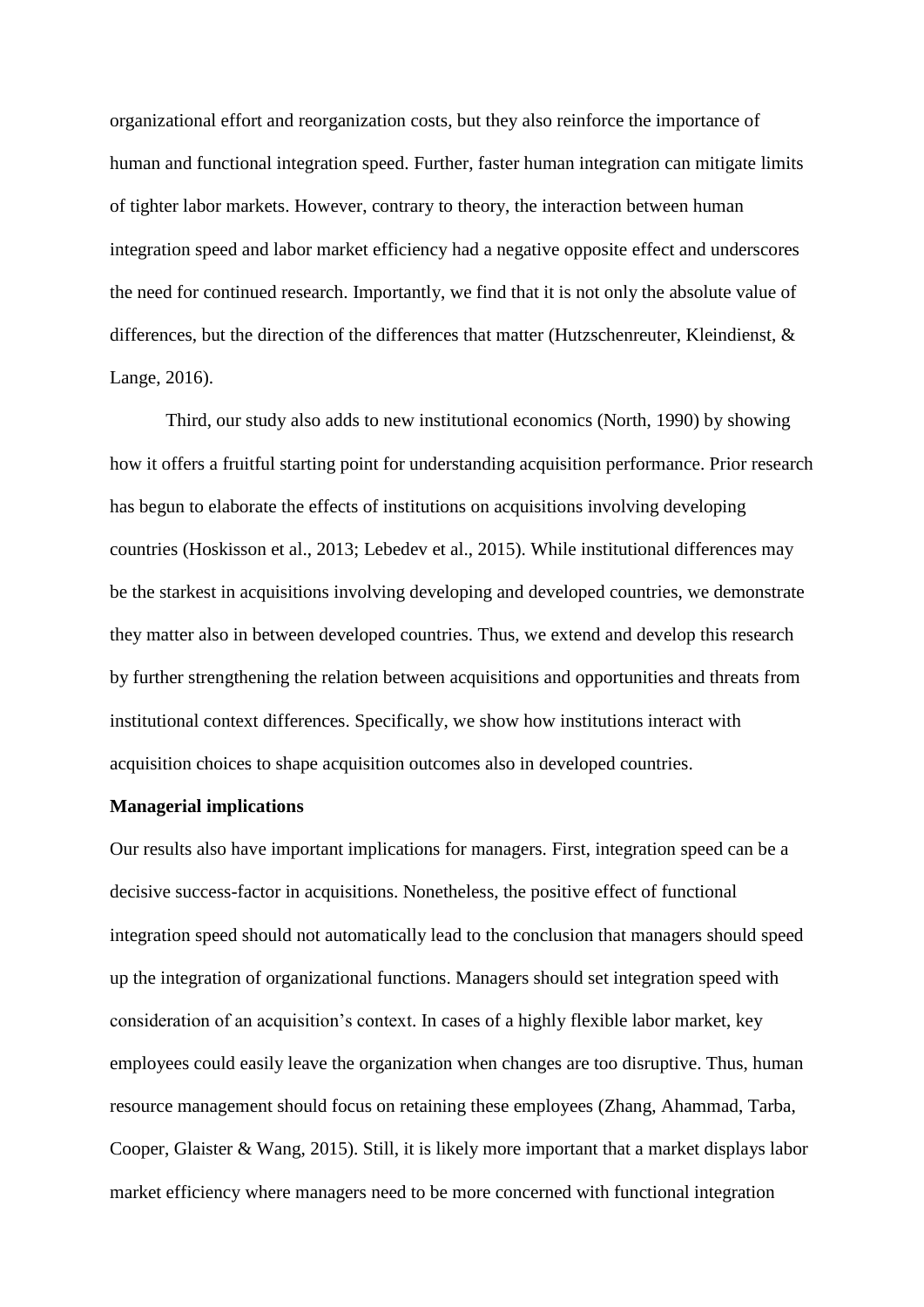speed. This underscores that acquisition integration is a multidimensional construct and that managers need to consider the interplay between human and functional integration speed.

## **Limitations and Research Opportunities**

Our study has several limitations worth noting, including our application of retrospective primary data to measure acquisition performance. This relates to concerns about the decreasing capacity of recollection and overly positive assessments by managers (Ellis, Reus & Lamont, 2009; Golden, 1992). However, we attempt to mitigate this concern by focusing on more recent acquisitions. Research also supports that managerial assessment of firm performance is consistent with objective measures of performance (Richard et al., 2009). Further, managerial assessment is often the only available option and has the advantage of managers being able to consider multiple dimensions of performance (Papadakis & Thanos, 2010). Still, examining the impact of labor market flexibility and efficiency on acquisition integration with objective performance measures to triangulate our results represents an opportunity for future research. A related limitation derives from a smaller sample size, though the significance of our observed effects could become even stronger in a larger sample. Regardless, our sample has the advantage of considering respondents from multiple countries, and our response rate is consistent with other primary data research on acquisitions (Bauer & Matzler, 2014; Homburg & Bucerius, 2006).

Additional changes in research design also represent opportunities. For example, future research should repeat this study to build cumulative knowledge in the field of integration and institutions (Bettis, Ethiraj, Gambardella, Helfat & Mitchell, 2016; Lewin, Chiu, Fey, Levine, McDermott, Murmann, & Tsang, 2016). Additionally, the majority of cross-border acquisition research focuses on developed country acquirers (Lebedev et al., 2015), and, while we do not find differences for acquisitions involving developing economies, there continues to be a need to examine acquisition activity by emerging market firms (Liu  $\&$ Vrontis, 2017; Collison, Brennan, & Rios-Morales, 2017) and their interaction with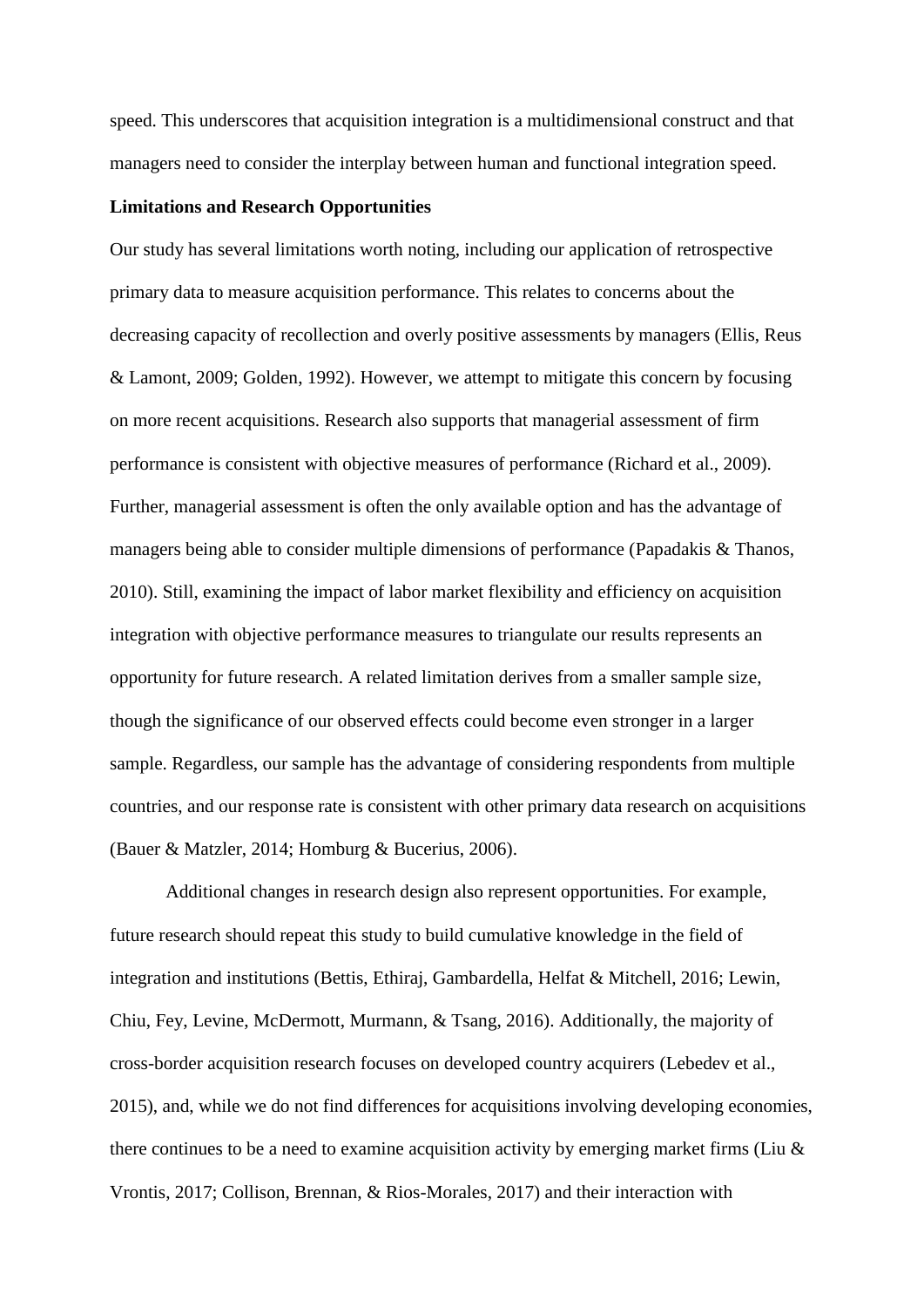institutions (e.g. protection of firm founders) or corporate governance (Young et al., 2008), as there is an increased trend of acquisitions by firms in emerging markets (Liu & Deng, 2014; Xing, Liu, Tarba & Cooper, 2016; Xing, Liu, Tarba, & Cooper, 2017). Further, while we complement our primary data with secondary data on labor market characteristics, research in this area could benefit a longitudinal design would be preferable (Ellis, Reus, & Lamont, 2009; Zollo & Meier, 2008). Our measure of acquisition experience also focuses on general experience, and it would be useful to investigate prior acquisition experience in a target firm's country (e.g., Andersson & Svensson, 1994), as well as a target firm's experience (e.g., Cuypers, Cuypers, & Martin, 2016). Still, alternate research designs represent an opportunity for future research.

Overall, our findings reinforce Hutzschenreuter and colleagues (2016) suggestion that future research also consider additional aspects of institutional environment beyond labor market efficiency and flexibility (e.g., Liou, Chao & Ellstrand, 2017; Sternard & Sauermann, 2016). Research is also needed on the microfoundations of cross-border acquisitions, particularly considerations of the impacts on people and how they react (e.g., Liu et al., 2017). Still, most research on acquisition integration takes an internal focus, and we find an interaction between internal and external conditions better explains cross-border acquisition performance.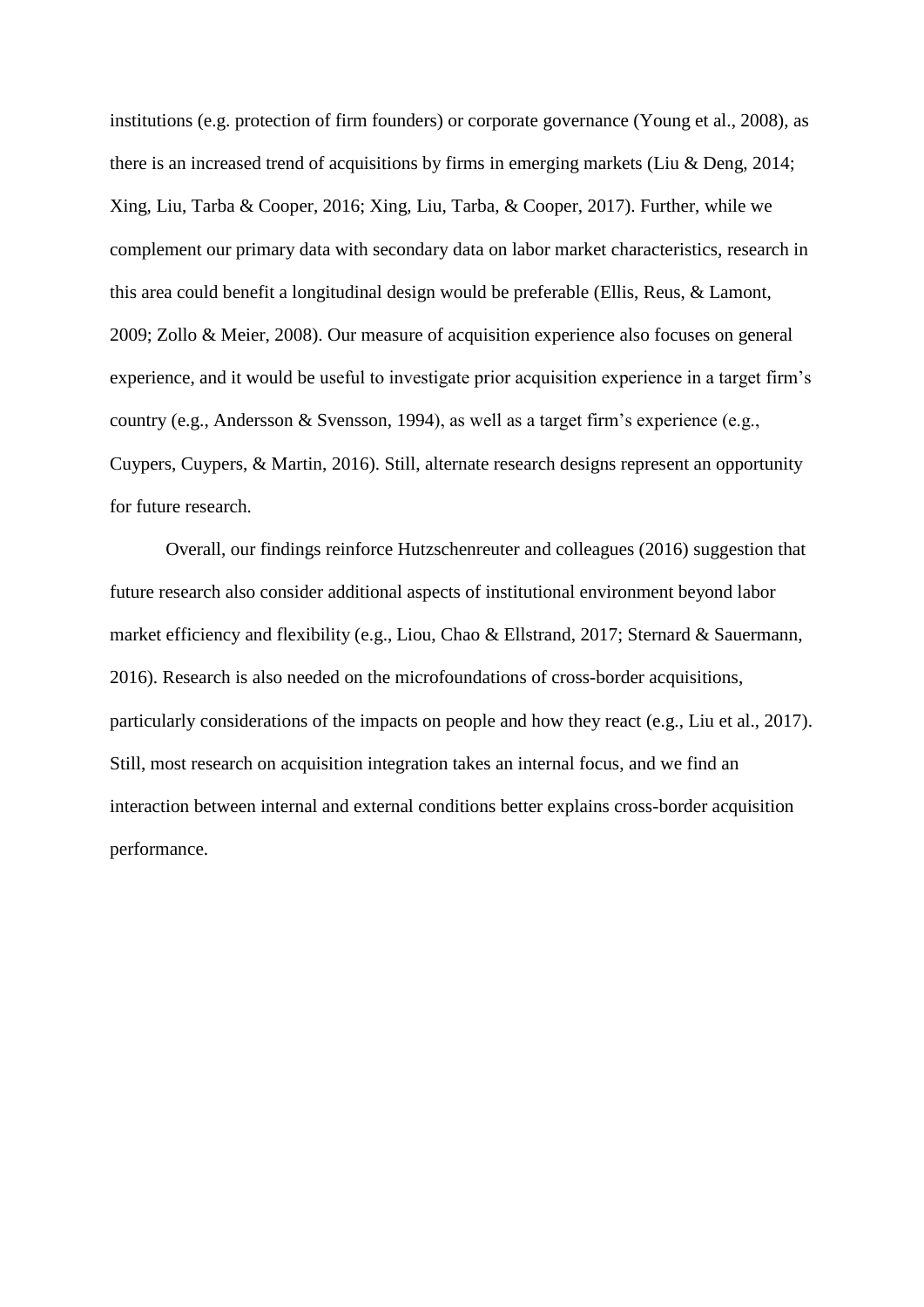#### **References**

Aguilera, R. V., & Dencker, J. C. (2004): The role of human resource management in cross-border mergers and acquisitions. *The International Journal of Human Resource Management*, 15(8): 1355-1370.

Ahammad, M., Glaister, K., Weber, Y., & Tarba, S. (2012): Top management retention in cross-border acquisitions: The roles of financial incentives, acquirer's commitment and autonomy. *European Journal International Management*, Vol. 6: 458-480.

Ahammad, M. F., Tarba, S. Y., Liu, Y., & Glaister, K. W. (2014): Knowledge transfer and cross-border acquisition performance: The impact of cultural distance and employee retention. *International Business Review*,  $25(1): 66-75.$ 

Akgün, A., & Lynn, G. (2002): New product development team improvisation and speed-to-market: an extended model. *European Journal of Innovation Management*, 5(3): 117-29.

Alimov, A. (2015): Labor market regulations and cross-border mergers and acquisitions. *Journal of International Business Studies*, 46(8): 984–1009.

Andersson, T., & Svensson, R. (1994). Entry modes for direct investment determined by the composition of firm-specific skills, *Scandinavian Journal of Economics*, 96: 551-560.

Ang, S. H., Benischke, M. H. & Doh, J. P. (2015). The interactions of institutions on foreign market entry mode, *Strategic Management Journal*, 36, pp. 1536–1553.

Angwin, D. (2004): Speed in M&A integration: The first 100 days. *European Management Journal*, Vol. 22(4): 418-430.

Angwin, D., & Meadows, M. (2015): New integration strategies for post-acquisition management. *Long Range Planning*, Vol. 48(4): 235-251.

Anner, M., & Caraway, T. (2010): International institutions and workers' rights: Between labor standards and market flexibility. *Studies in Comparative International Development*, 45(2): 151–169.

Appelbaum, S. H., Gandell, J., Yortis, H., Proper, S., & Jobin, F. (2000): Anatomy of a merger: behavior of organizational factors and processes throughout the pre-during-post-stages (part1). *Management Decision*, Vol. 38(9): 649-661.

Armstrong, S. J., & Overton, T. S. (1977): Estimating Nonresponse Bias in Mail Surveys. *Journal of Marketing Research*, Vol. 14: 396-402.

Bagchi, P., & Rao, R. P. (1992): Decision making in mergers: An application of the analytic hierarchy process. *Managerial Decision Economics*, Vol. 13: 91-99.

Barkema, H. G., & Schijven, M. (2008): How do firms learn to make acquisitions? A review of past research and an agenda for the future. *Journal of Management*, Vol. 30(4): 594-634.

Baron, R., & Kenny, D. (1986): The moderator-mediator variable distinction in social psychological research: Conceptual, strategic, and statistical distinctions. *Journal of Personality and Social Psychology*, Vol. 51(6): 1173-1182.

Bauer, F., & Matzler, K. (2014): Antecedents of M&A success: The role of strategic complementarity, cultural fit, and degree and speed of integration. *Strategic Management Journal*, Vol. 35(2): 1-23.

Bauer, F., King, D., & Matzler, K. (2016): Speed of acquisition integration: Separating the role of human and task integration. *Scandinavian Journal of Management*, Vol. 32: 150-165.

Bauer F. (2016): *A literature review and a suggestive future research agenda on speed of integration in M&A – Tacking stock of what we know*, in: Risberg, A., King, D.R., & Meglio, O. (Eds.): The Routledge Companion to Mergers and Acquisitions, Routledge, London, New York

Bauer, F., Dao, M.A., Matzler, K., & Tarba, S.Y. (2017): How industry lifecycle sets boundary conditions for M&A integration. *Long Range Planning*, 50(4): 501-517.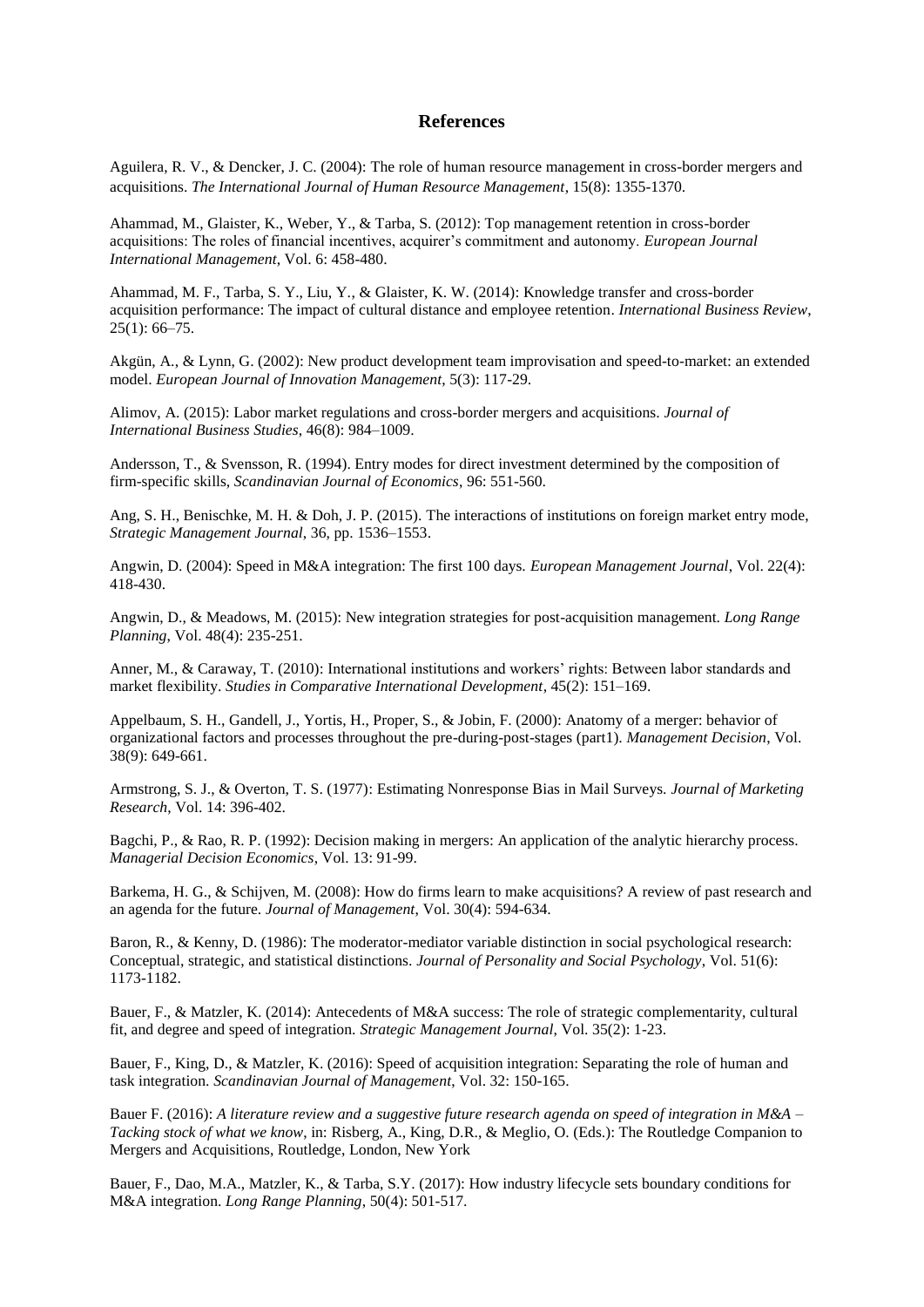Becker, D. (2005): *Ressourcen-Fit bei M&A-Transaktionen – Konzeptionalisierung, Operationalisierung und Erfolgswirkung auf Basis des Resourcebased View*. Wiesbaden: Gabler Verlag.

Belenzon, S., Tsolmon, U., (2016). Market frictions and the competitive advantage of internal labor markets. *Strategic Management Journal* 37: 1280–1303.

Bettis, R. A., Ethiraj, S., Gambardella, A., Helfat, C., & Mitchell, W. (2016): Creating repeatable cumulative knowledge in strategic management – A call for a broad and deep conversation among authors, referees, and editors. *Strategic Management Journal*, 37(2): 257-261.

Bijlsma-Frankema, K. (2004): Dilemmas of managerial control in post-acquisition processes. *Journal of Managerial Psychology*, 19: 252–268.

Birkinshaw, J., Bresman, H., & Hakanson, L. (2000): Managing the post acquisition integration process: How human integration and task integration processes interact to foster value creation. *Journal of Management Studies*, Vol. 37(3): 365-425.

Botero, J. C., Djankov, S., Porta, R.L., Lopez-de-Silanes, F., & Shleifer, A. (2004). The Regulation of Labor. *Quarterly Journal of Economics* 119 (4): 1339–1382.

Breen, R. (2005). Explaining cross-national variation in youth unemployment: Market and institutional factors. *European Sociological Review*, 21(2): 125-134.

Brozovic, D. (forthcoming): Strategic flexibility: A review of the literature. *International Journal of Management Reviews*: 1-29.

Brueller, N., Carmeli, A., & Markman, G. (*forthcoming*): Linking merger and acquisition strategies to post merger integration: A configurational perspective of human resource management. *Journal of Management*.

Buckley, P.J., Munjal, S., Enderwick, P., & Forsans, N. (2016): Do foreign resources assist or impede internationalisiation? Evidence from internationalization of Indian multinational enterprises. *International Business Review*, 25: 130-140.

Buono, A., & Bowditch, J. L. (2003): *The human side of mergers and acquisitions - managing collisions between people, cultures and organizations*. Washington D.C.

Calipha, R., Tarba, S. Y., & Brock, D. M. (2010): Mergers and acquisitions: A review of phases, motives, and success factors. *Advances in Mergers and Acquisitions*, 9: 1–24.

Capron, L., Dussauge, P., & Mitchell, W. (1998): Resource redeployment following horizontal acquisitions in Europe and North America, 1988-1992. *Strategic Management Journal*, 19(7): 631-661.

Capron, L., & Guillén, M. (2009): National corporate governance institutions and post acquisition reorganization. *Strategic Management Journal*, Vol. 30: 803-833.

Carbonell, P., Rodriguez-Escudero, A., & Pujari, D. (2009): Customer involvement in new service development: An examination of antecedents and outcomes. *The Journal of Product Innovation Management*, 26: 536–550.

Cartwright, S. (2005): Mergers and acquisitions: An update and appraisal. *International Review of Industrial and Organizational Psychology*, Vol. 20: 1-38.

Carney, M., Dieleman, M. and Taussig, M. (2016). How are institutional capabilities transferred across borders? *Journal of World Business*, 51: 882–894.

Chacar, A. S., Newburry, W., Vissa, B., & Chacar, A. (2010): Bringing institutions into performance persistence research: Exploring the impact of product, financial, and labor market institutions. *Journal of International Business Studies*, 41(7): 1119–1140.

Chanmugam, R., Shill, W., Mann, D., Ficery, K., & Pursche, B. (2005): The intelligent clean room: Ensuring value capture in mergers and acquisitions. *Journal of Business Strategy*, 26(3): 43-49.

Choi, J. J., Lee, S. M. & Shoham, A. (2016). The effects of institutional distance on FDI inflow: General environmental institutions (GEI) versus minority investor protection institutions (MIP), *International Business Review*, 25, pp. 114–123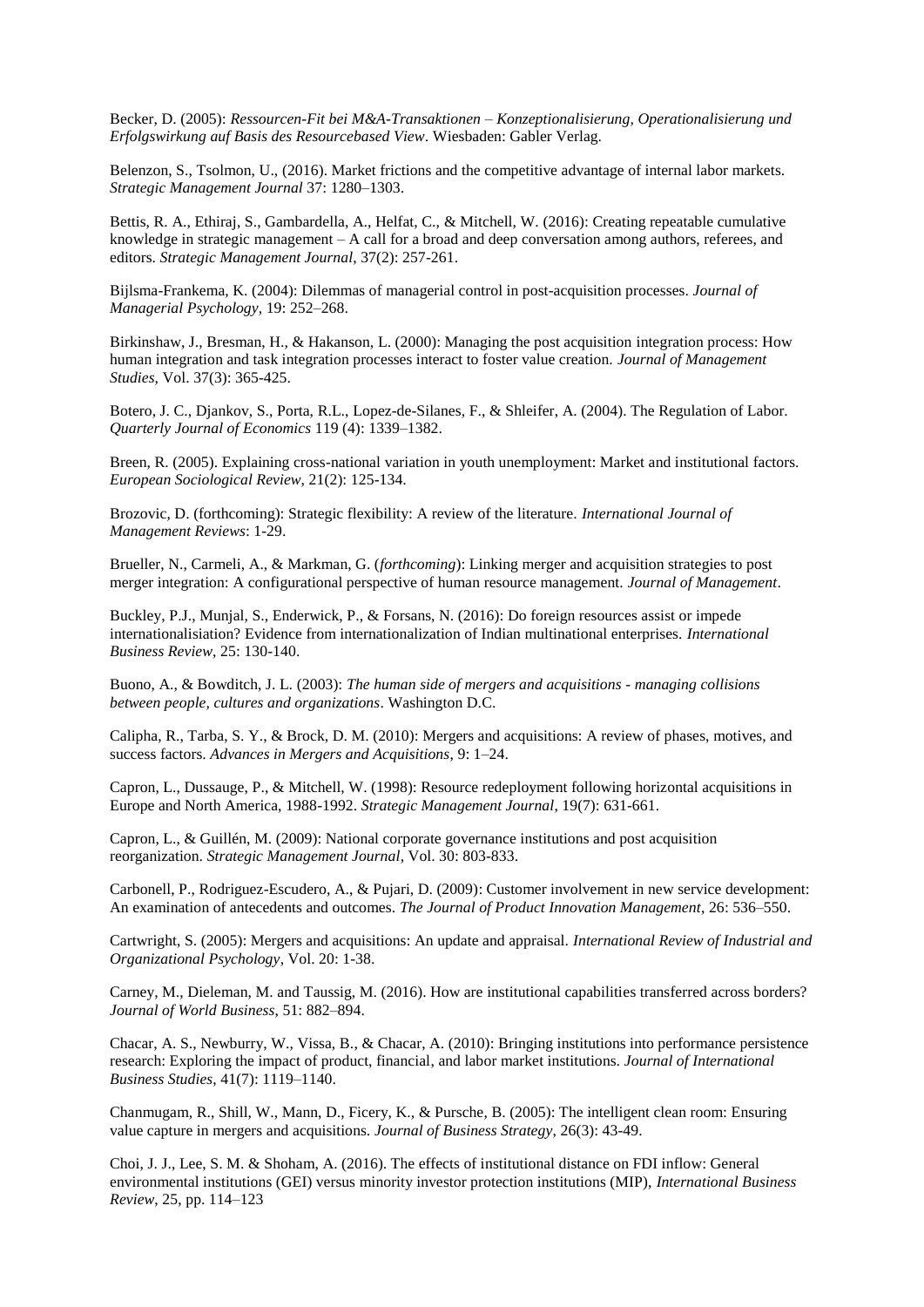Christensen, C. M., Alton, R., Rising, C., & Waldeck, A. (2011): The new M&A playbook. *Harvard Business Review*, March: 48-57.

Churchill, G. A. (1995): *Marketing research: Methodological foundations* (6th ed.). New York.

Collings, D., Scullion, H., & Morley, M. (2007): Changing patterns of global staffing in the multinational enterprise: Challenges to the conventional expatriate assignment and emerging alternatives. *Journal of World Business*, Vol. 42: 198-213.

Collison, P., Brennan, L. & Rios-Morales, R. (2017). Attracting Chinese Foreign Direct Investment to Small, Developed Economies: The Case of Ireland, *Thunderbird International Business Review*, 59: 401–419.

Cogman, D., Tan, J. (2010), A lighter touch for post-merger integration, *McKinsey Quarterly*, 34: 8-12.

Cooke, F. L. (2006): Acquisitions of Chinese State‐Owned Enterprises by Multinational Corporations: Driving Forces, Barriers and Implications for HRM. *British Journal of Management*, 17(S1): 105-S121.

Cooke, F. L., & Huang, K. (2011): Postacquisition evolution of the appraisal and reward systems: A study of Chinese IT firms acquired by US firms. *Human Resource Management*, Vol. 50(6): 839-858.

Cording, M., Christman, P., & King, D. (2008): Reducing causal ambiguity in acquisition integration: Intermediate goals as mediators of integration decisions and acquisition performance. *Academy of Management Journal*, Vol. 51(4): 744-767.

Cording, M., Christmann, P., & Weigelt, C. (2010). Measuring theoretically complex constructs: The case of acquisition performance. *Strategic Organization*, Vol. 8 (1): 11-41.

Cuypers, I. R., Cuypers, Y., & Martin, X. (2017). When the target may know better: Effects of experience and information asymmetries on value from mergers and acquisitions. *Strategic Management Journal*, 38(3): 609- 625.

Datta, D. (1991): Organizational fit and acquisition performance: Effects on post acquisition integration. *Strategic Management Journal*, Vol. 12(4): 281-297.

Debroux, P. (1993): Japanese mergers and acquisitions: Overcoming obstacles to improved systemic efficiency. *Atlantic Economic Journal*, Vol. 24(3): 224-256.

De Massis, A., Audretsch, D., Uhlaner, L., & Kammerlander, N. (2017): Innovation with limited resources: Management lessons from the German Mittelstand. *Journal of Product Innovation Management*, online first

Dikova, D., Sahib, P., & Wittleoostuijn, A. (2010): Cross-broader acquisition abandonment and completion: The effect of institutional differences and organizational learning in the international business service industry, 1981- 2001. *Journal of International Business Studies*, 41: 223-245.

Dillman, D. (2000): *Mail and Internet Surveys: The Tailored Design Method* (2nd. ed.). New York: Wiley.

Dillman, D., Smyth, J., & Christian, L. (2009): *Internet, mail, and mixed mode surveys: the tailored design method*. Hoboken: Wiley & Sons.

DiPrete, T.A. (1993): Industrial restructuring and the mobility response of American workers in the 1980s. *American Sociological Review*, 58(1): 74-96.

Dow, D., & Larimo, J. (2011): Disentangling the roles of international experience and distance in establishment mode choice. *Management International Review*, 51: 321-355.

Eckardt, R., Skaggs, B., Youndt, M. (2014): Turnover and knowledge loss: An examination of the differential impact of production manager and worker turnover in service and manufacturing firms. *Journal of Management Studies*, Vol. 51: 1025-1057.

Ellis, K., Reus, T., & Lamont, B. (2009): The effects of procedural and informational justice in the integration of related acquisitions. *Strategic Management Journal*, Vol. 30 (2): 137-161.

Ellis, K., Reus, T., Lamont, B., & Ranft, A. (2011): Transfer effects in large acquisitions: How size specific experience matters. *Academy of Management Journal*, Vol. 6: 1261-1276.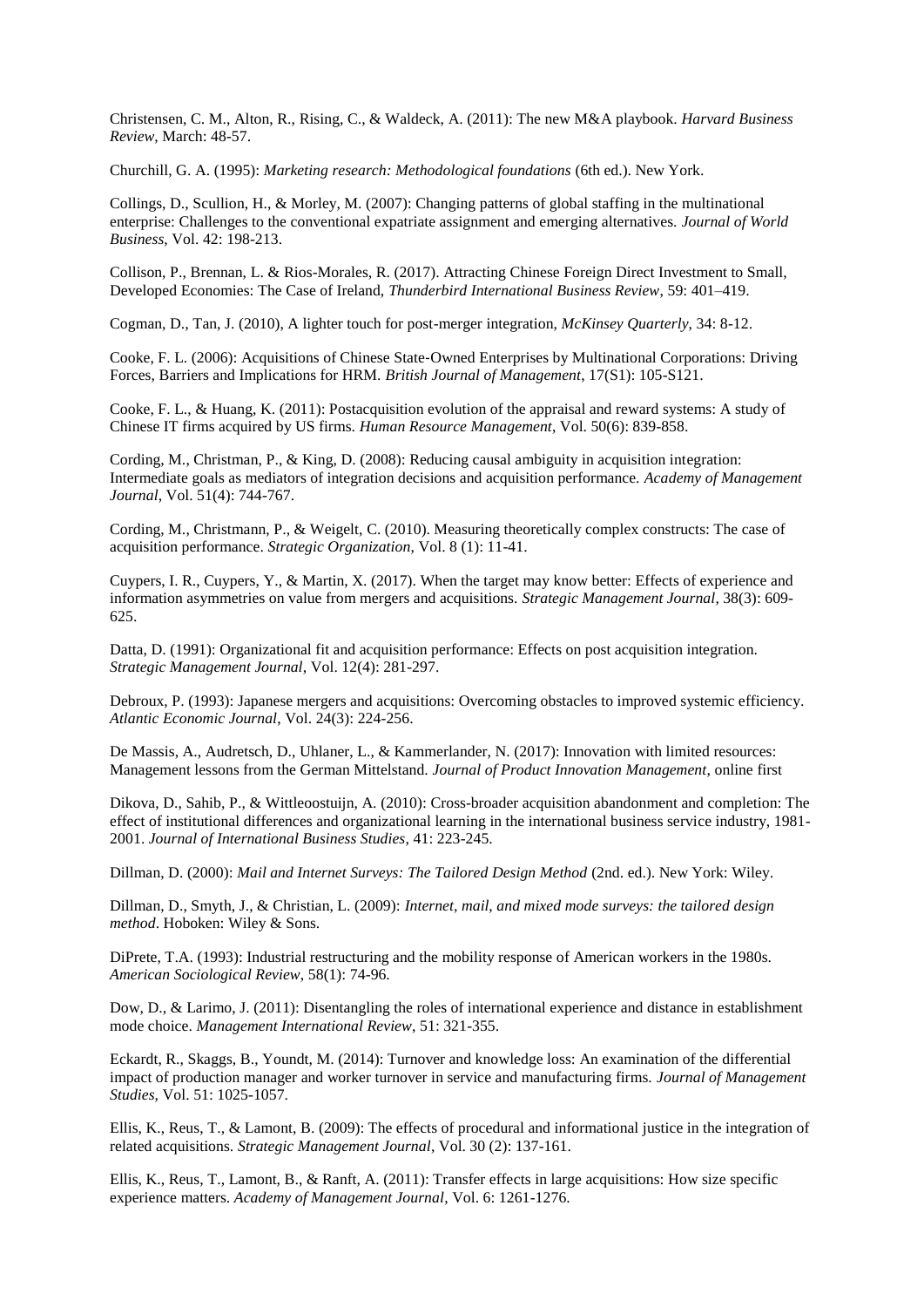Faundez, J. (2016) Douglas North's theory of institutions: Lessons for law and development, *Hague Journal on the Rule of Law*, 8(2): 373-419.

Ferreira, M., Santos, J., de Almeida, M., & Reis, N. (2014): Mergers and acquisitions research: A bibliometric study of top strategy and international business journals, 1980-2010. Journal of Business Research, 67(12): 2550-2558.

Gates, S., & Very, P. (2003): Measuring performance during M&A integration, *Long Range Planning*, 36: 167– 185.

Giovanni, J. (2005): What drives capital flows? The case of cross-border M&A activity and financial deepening, *Journal of International Economics*, 65(1): 127-149.

Goktan, A., & Miles, G. (2011): Innovation speed and radicalness: are they inversely related? *Management Decision*, 49(4): 533-47.

Golden, B. (1992): The past is the past – or is it? The use of retrospective accounts as indicators of past strategy. *Academy of Management Journal*, Vol. 35(4): 848-860.

Graebner, M. E. (2004): Momentum and serendipity: How acquired leaders create value in the integration of technology firms. *Strategic Management Journal*, Vol. 25(8-9): 751-777.

Greig, F. (2008). Propensity to negotiate and career advancement: Evidence from an investment bank that women are on a "slow elevator". *Negotiation Journal*, 24(4): 495-508.

Gujarati, D. (1995). *Basic econometrics*, 3rd ed. New York: McGraw-Hill.

Hambrick, D.C., & Cannella, A.A. (1993): Relative standing: A framework for understanding departures of acquired executives. *Academy of Management Journal*, Vol. 36(4): 733-762.

Harrison, D. M., McLaughlin, M.E., & Coalter, T.M. (1996): Context, cognation, and common method variance: psychometric and verbal protocol evidence. *Organization Behaviour and Human Decision Processes*, Vol. 68(3): 246-261.

Haspeslagh, P. C., & Jemison, D. B. (1991): *Managing Aacquisitions*. New York.

Hitt, M., King, D., Krishnan, H., Makri, M., Schijven, M., Shimizu, K., & Zhu, H. (2009): Mergers and acquisitions: Overcoming pitfalls, building synergy, and creating value. *Business Horizons*, Vol. 52(6): 523-529.

Holmund, M., Kock, S., & Vanyushyn, V. (2007): Small and medium-sized enterprises´ internationalization and the influence of importing on exporting, *International Small Business Journal*, 25(5): 459-475.

Homburg, C., & Bucerius, M. (2005): A marketing perspective on mergers and acquisitions: How marketing integration affects postmerger performance. *Journal of Marketing*, Vol. 69: 96-113.

Homburg, C., & Bucerius, M. (2006): Is speed of integration really a success factor of mergers and acquisitions? An analysis of the role of internal and external relatedness. *Strategic Management Journal*, Vol. 27: 347-367.

Hoskisson, R., Wright, M., Filatotchev, I., Peng, M. 2013. Emerging multinationals from mid-range economies: The influence of institutions and factor markets. *Journal of Management Studies*, 50: 1295-1321.

Hutzschenreuter, T., Kleindienst, I. & Lange, S. (2016). The Concept of Distance in International Business Research: A Review and Research Agenda, *International Journal of Management Reviews*, 18: 160–179.

Irwin, J., & McCelland, G. (2001): Misleading heuristics for moderated multiple regression models. *Journal of Marketing Research*, Vol. 38: 100-109.

Jemison, D.B., & Sitkin, S.B. (1986). Corporate Acquisitions: A Process Perspective. *Academy of Management Review* 11: 145–163.

Keil, T., Laamanen, T., & McGrath, R. (2013): Is a counterattack the best defense? Competitive dynamics through acquisitions. *Long Range Planning*, Vol. 46: 195-215.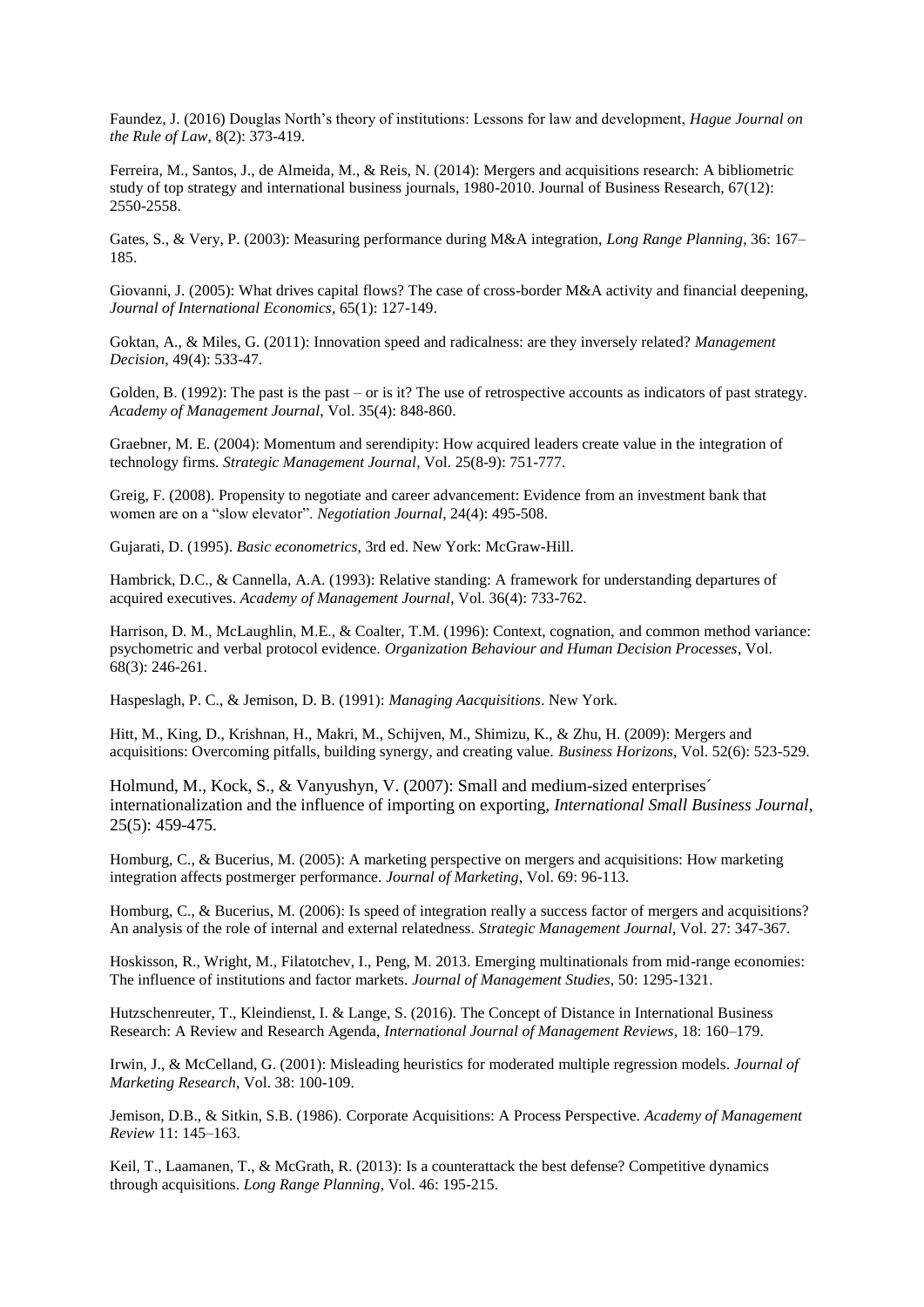Kessler, E.H., & Bierly, P. (2002): Is faster really better? An empirical test of the implications of innovation speed. *IEEE Transactions on Engineering Management*, 49(1): 2-12.

Khan, Z., Soundararajan, V., Wood, G. and Ahammad, M. F. (2017). Employee emotional resilience during post-merger integration across national boundaries: Rewards and the mediating role of fairness norms, *Journal of World Business*. DOI: 10.1016/j.jwb.2017.06.009.

Kim, H., & Song, J. (2017): Filing institutional voids in emerging economies: The impact of capital market development and business groups on M&A deal abandonment. *Journal of International Business Studies*, 48(3): 308–323.

King, D., Dalton, D. R., Daily, C. M., & Covin, J. G. (2004): Meta-analyses of post-acquisition performance: Indications of unidentified moderators. *Strategic Management Journal*, Vol. 25: 187-200.

King, D., & Schriber, S. (2016): Addressing competitive responses to acquisitions. *California Management Review*, Vol. 58(1): 109-124.

Kostova, T. (1999): Transfer of strategic organizational practices: a contextual perspective. *Academy of Management Review*, Vol. 24(2): 308–324.

Kostova, T., & Roth, K. (2002). Adoption of an organizational practice by subsidiaries of multinational corporations: Institutional and relational effects. *Academy of Management Journal*, 45(1), 215-233.

Krishnan, H., Hitt, M., & Park, D. (2007): Acquisition premiums, subsequent workforce reductions and postacquisition performance. *Journal of Management Studies*, Vol. 44: 709-732.

Lakshman, C. (2011): Post acquisition cultural integration in mergers & acquisitions: A knowledge-based approach. *Human Resource Management*, Vol. 50(5): 605-623.

Larsson, R., & Finkelstein, S. (1999): Integrating strategic, organizational, and human resource perspectives on mergers and acquisitions: A case survey of synergy realization. *Organizational Science*, Vol. 10(1): 1-26.

Lazear, E.P. (1998): Personnel economics: Past lessons and future directions. *Journal of Labor Economics*, 17(2): 1999-236.

Lebedev, S., Peng, M., Xie, E., Stevens, C. (2015). Mergers and acquisitions in and out of emerging economies, *Journal of World Business*, 50: 651-662.

Lee, J., Park, N. K., & Kim, H. (2014): The effect of change in organizational identity on knowledge creation by mobile R&D workers in M&As. *Journal of Organizational Change Management*, 27: 41–58.

Lewin, A. Y., Chiu, C.-Y., Fey, C. F., Levine, S. S., McDermott, G., Murmann, J. P., & Tsang, E. (2016): The critique of empirical social science: New policies at management and organization review. *Management and Organization Review*, 12: 649-658.

Liou, R. S., Chao, M. C., & Ellstrand, A. (2017): Unpacking Institutional Distance: Addressing Human Capital Development and Emerging-Market Firms' Ownership Strategy in an Advanced Economy. *Thunderbird International Business Review*, 59(3): 281–295.

Liu, Y. & Deng, P. (2014). Chinese cross-border M&A: Past achievement, contemporary debates and future direction, *Advances in Mergers and Acquisitions*, 13: 85–107.

Liu, Y., Sarala, R.M., Xing, Y., & Cooper, C.L. (2017): Human side of collaborative partnerships – A microfoundational perspective. *Group and Organization Management*, 42(2): 151-162.

Liu, Y. & Vrontis, D. (2017). Emerging-Market Firms Venturing into Advanced Economies: The Role of Context, *Thunderbird International Business Review*, 59: 255–261.

Liu, Y., & Woywode, M. (2013). Light-touch Integration of Chinese Cross-Border M&A: The Influences of Culture and Absorptive Capacity, *Thunderbird International Business Review*. Vol. 55(4): 469–483.

Lord, M.D., & Ranft, A.L. (2000): Organizational learning about new international markets: exploring the internal transfer of local market knowledge. *Journal of International Business Studies*, Vol. 31(4): 573-589.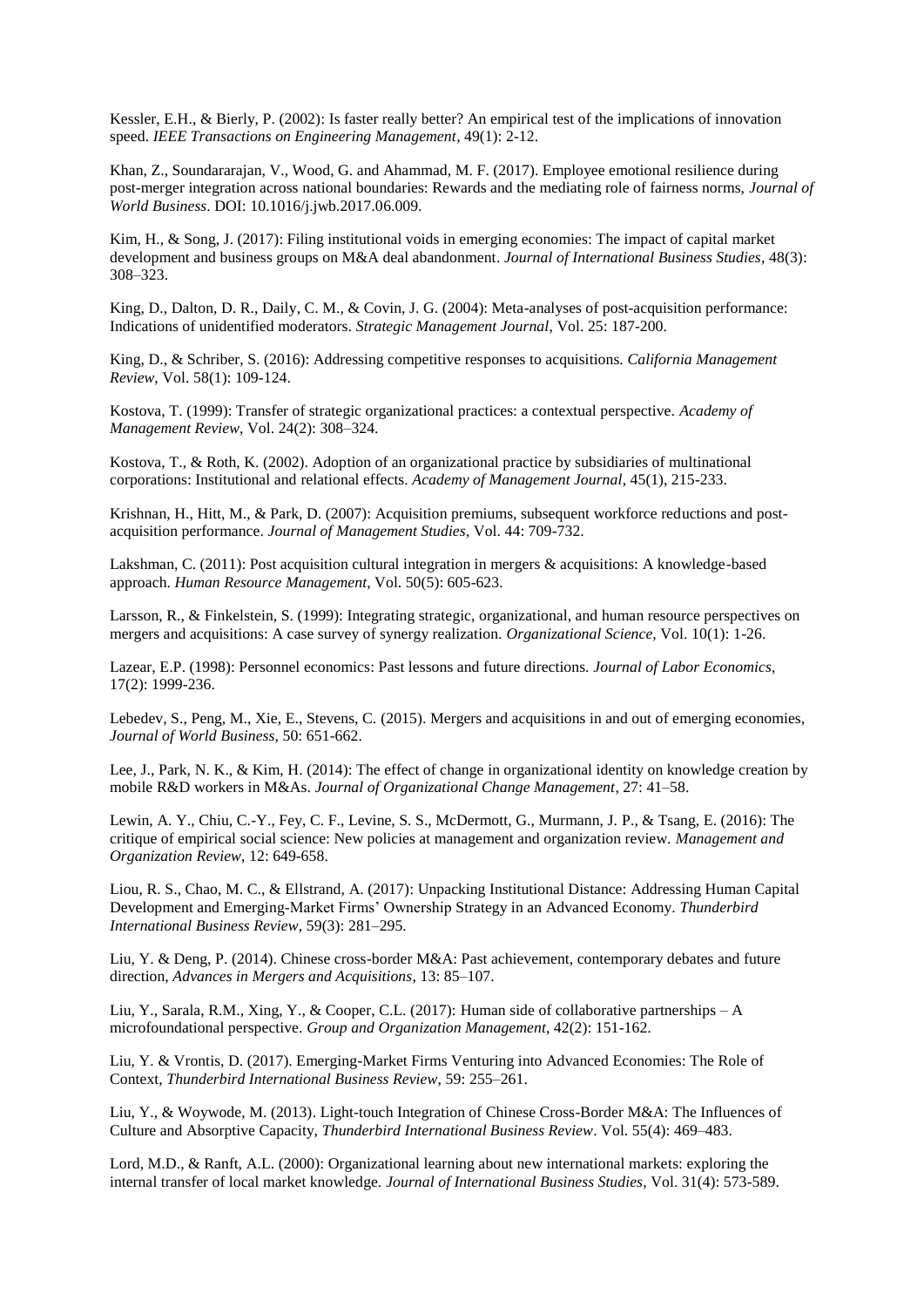Makino, S., Isobe, T., & Chan, C. M. (2004). Does country matter? *Strategic Management Journal*, 25(10), 1027-1043.

Mayer, D., & Kenney, M. (2004): Economic action does not take place in a vacuum: Understanding Cisco's acquisition and development strategy. *Industry and Innovation*, Vol. 11(4): 299-325.

Meyer, K.E., & Peng, M.W. (2016): Theoretical foundations of emerging economy business research. *Journal of International Business Studies*, 47(1): 3-22.

Meglio, O., & Risberg, A. (2010): Mergers and acquisitions–—Time for a methodological rejuvenation in the field? *Scandinavian Journal of Management*, Vol. 26: 87-95.

Meglio, O., & Risberg, A. (2011): The (mis)measurement of M&A performance—A systematic narrative literature review. *Scandinavian Journal of Management*, 24: 418-433.

Meglio, O., King, D., & Risberg, A. (2015): Improving acquisition outcomes with contextual ambidexterity. *Human Resource Management*, Vol. 54(S1): 29-43.

Meglio, O., King, DR., Risberg, A. (2017). Speed in acquisitions: A managerial framework. *Business Horizons*, 60(3): 415-425.

Mellahi, K., & Collings, D. (2009): Strategic talent management: A review and research agenda. *Human Resource Management Review*, Vol. 19(4): 304-313.

Meschi, P. X., Phan, T. T., & Wassmer, U. (2016): Transactional and institutional alignment of entry modes in transition economies. A survival analysis of joint ventures and wholly owned subsidiaries in Vietnam. *International Business Review*, 25(4): 946–959.

Meyer, K.E., Estrin, S., Bhaumik, S.K., & Peng, M.W., (2009). Institutions, resources, and entry strategies in emerging economies. *Strategic Management Journal* 30, 61–80.

Miller, S. R., Lavie, D., & Delios, A. (2016): International intensity, diversity, and distance: Unpacking the internationalization-performance relationship. *International Business Review,* 25(4): 907–920.

Morag, O., & Barakonyi, K. (2009): The influence of speed of integration on M&A integration success. VEZETÈSTUDOMÀNY, Vol. 11: 55-59.

Mortensen, D. T., & Pissarides, C. A. (1994): Job Creation and Job Destruction in the Theory of Unemployment. *The Review of Economic Studies*, 61(3): 397–415.

Neffke, F., & Henning, M. (2013): Skill relatedness and firm diversification. *Strategic Management Journal*, Vol. 34: 297-316.

Neumark, D., & Wascher, W. (2004). Minimum wages, labor market institutions, and youth employment: a cross-national analysis. *ILR Review*, 57(2), 223-248.

North, D. C. 1990. *Institutions, institutional change, and economic performance*. New York: Norton.

Papadakis V, & Thanos I. (2010): Measuring the performance of acquisitions: An empirical investigation using multiple criteria. *British Journal of Management*, Vol. 21(4): 859-873.

Paruchuri, S., Nerkar, A., & Hambrick, D. C. (2006): Acquisition integration and productivity losses in the technical core: Disruption of inventors in acquired companies*. Organization Science*, Vol. 17: 545-562.

Paustian-Underdahl, S. C., Fainshmidt, S., Sanchez, J. I., Misati, E., Zhao, Y. & Zhang, H. (2017). The Role of Economic Development and Perceived Growth Opportunities in Employee Reactions to M&As: A Study of the Merger Syndrome Across 29 Countries, *Group & Organization Management*, 42: 163–194.

Piketty, T. (2014): *Capital in the 21st Century*. Harvard: Boston, MA.

Podsakoff, P. M., & Organ, D. W. (1986): Self-reports in organizational research: Problems and prospects. *Journal of Management*, Vol. 12(4): 531-544.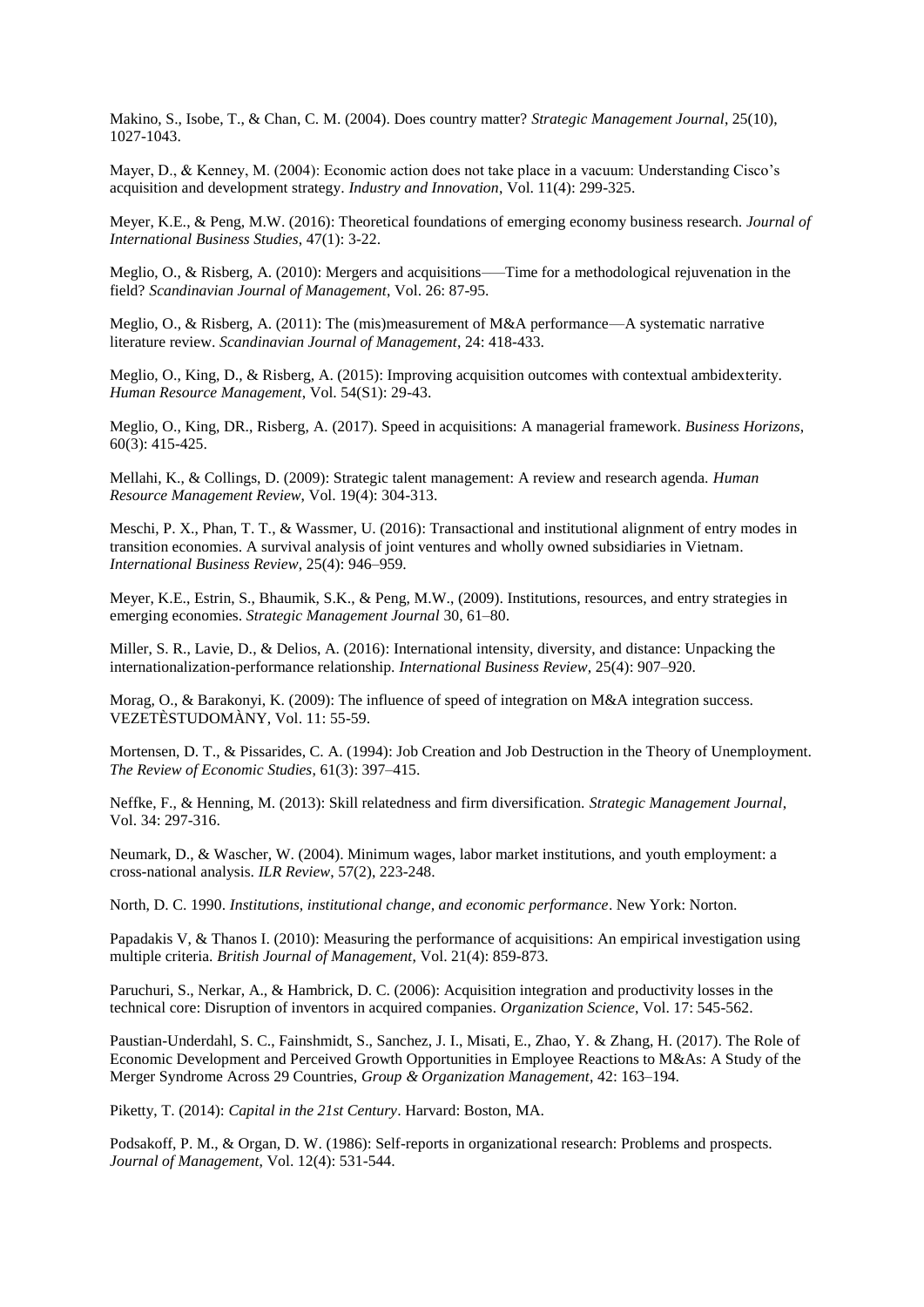Podsakoff, P. M., MacKenzie, S. B., Lee, J.-Y., & Podsakoff, N. P. (2003): Common method biases in behavioral research: A critical review of the literature and recommended remedies. *Journal of Applied Psychology*, Vol. 88(5): 879-903.

Podsakoff, P. M., MacKenzie, S. B., & Podsakoff, N. P. (2012): Sources of method bias in social science research and recommendations on how to control it. *Annual Review of Psychology*, Vol. 65: 539-569.

Puranam, P., Singh, H., & Chaudhuri, S. (2009): Integrating acquired capabilities: When structural integration is (un) necessary. *Organization Science*, Vol. 20: 313-328.

Richard P, Devinney T, Yip G, & Johnson G. (2009). Measuring organizational performance. Towards methodological best practice*. Journal of Management*, Vol. 35: 718-804.

Rossi, S., & Volpin, P.F. (2004): Cross-country determinants of mergers and acquisitions. *Journal of Financial Economics*, 74: 277-304.

Sarala, R., Junni, P., Cooper, C., & Tarba, S. (2016): A sociocultural perspective on knowledge transfer in mergers and acquisitions. *Journal of Management*, Vol. 42: 1230-1249.

Schlaepfer, R., di Paola, S., Kupiers, R., Brauchli-Rohrer, B., Marti, A., Brun, P., et al. (2008): How can leadership make a difference - an integration survey. PWC, pp. 1-16.

Schneper, W. D., & Guillén, M. F. (2004): Stakeholder rights and corporate governance: A cross-national study of hostile takeovers. *Administrative Science Quarterly*, 49(2): 263-295.

Schweiger, D.M., & Goulet, P.K. (2000): Integrating mergers and acquisitions: an international research review. *Advances in Mergers and Acquisitions,* 1: 61–91.

Schweiger, D., & Goulet, P.K. (2005): Facilitating acquisition integration through deep-level cultural learning interventions: A longitudinal field experiment. *Organization Studies*, 26(10): 1477-1499.

Schweizer, L. (2005): Organizational integration of acquired biotechnology companies into pharmaceutical companies: The need for a hybrid approach. *Academy of Management Journal*, 48(6): 1051-1074.

Schweizer, L., Patzelt, H. (2012): Employee commitment in the post-acquisition integration process: The effect of integration speed and leadership. *Scandinavian Journal of Management*, Vol. 38: 298-310.

Scott, W.R., & Davis, G.F. (2007): *Organizations and Organizing: Rational, Natural, and Open System Perspectives*, first ed. Pearson Prentice Hall, Upper Saddle River, N.J.

Shimizu, K., Hitt, M., Vaidyanath, D., & Pisano, V. (2004): Theoretical foundations of cross-border mergers and acquisitions: A review of current research and recommendations for the future. *Journal of International Management*, Vol. 10: 307-353.

Shrivastava, P. (1986): Postmerger integration. *The Journal of Business Strategy*, Vol. 7(1): 65-76.

Siegel, D., & Simons, K. (2010): Assessing the effects of mergers and acquisitions on firm performance, plant productivity, and workers: New evidence from matched employer-employee data. *Strategic Management Journal*, Vol. 31(8): 903-916.

Siegel, J. I. & Larson, B. Z. (2009). Labor Market Institutions and Global Strategic Adaptation: Evidence from Lincoln Electric, *Management Science*, 55, pp. 1527–1546

Sirower, M.L. (1997): *The synergy trap – How companies lose the acquisition game*. The Free Press, New York.

Slangen, A. (2006): National cultural distance and initial foreign acquisition performance: The moderating effect of integration. *Journal of World Business*, Vol. 41: 161-170.

Slangen, A. H. L. & van Tulder, R. J. M. (2009): Cultural distance, political risk, or governance quality? Towards a more accurate conceptualization and measurement of external uncertainty in foreign entry mode research. *International Business Review*, 18(3): 276–291.

Spector, P. (2006): Method variance in organizational research – Truth or urban legend? *Organizational Research Methods*, Vol. 9(2): 221-232.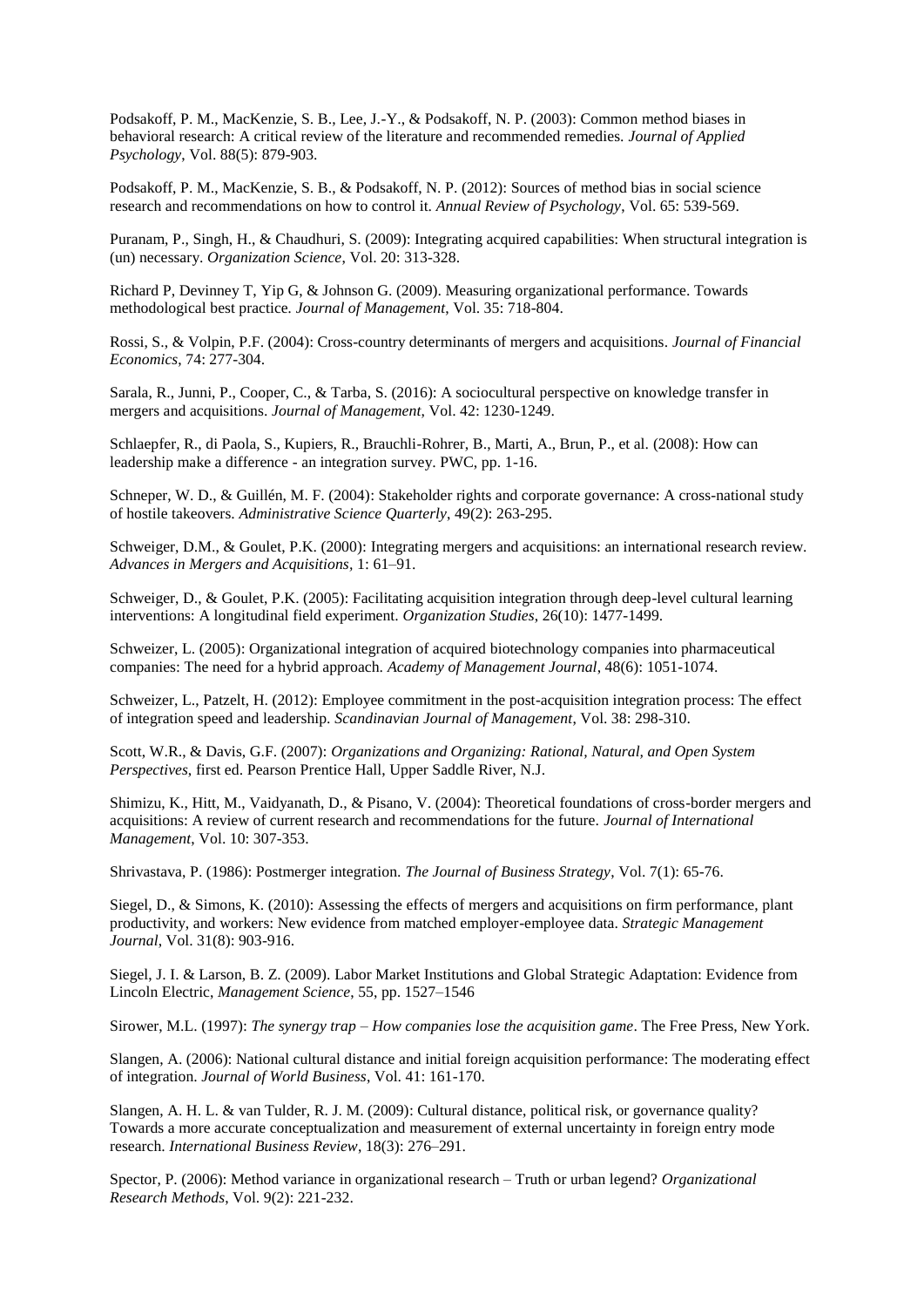Steigenberger, N., (2016). The Challenge of Integration: A Review of the M&A Integration Literature. *International Journal of Management Reviews*, 19(4): 408-431.

Stenard, B. S., & Sauermann, H. (2016): Educational mismatch, work outcomes, and entry into entrepreneurship. *Organization Science*, 27(4): 801-824.

Stucchi, T. (2012): Emerging market firms' acquisitions in advanced markets: Matching strategy with resource-, institution- and industry-based antecedents, *European Management Journal*. 30(3), pp. 278–289.

Tabachnick, B.G., & Fidell, L., (2012): *Using Multivariate Statistics*, sixth ed. Pearson Education Limited, Boston.

Teerikangas, S., & Very, P. (2006): The culture-performance relationship in M&A: From yes/no to how. *British Journal of Management*, Vol. 17: 31-48.

Teerikangas, S., & Josep, R. (2012): *Post-deal integration – an overview*. In: Faulkner, D., Teerikangas, S., & Josep, R.: The Handbook of Mergers and Acquisitions, Oxford, University Press

Teusler, N. (2008): *Strategische Stabilitätsfaktoren in Unternehmenskooperationen – Eine kausalanalytische Betrachtung*, Wiesbaden, Gabler.

Ullrich, J., van Dick, R. (2007): The group psychology of mergers and acquisitions: Lessons from the social identity approach. *Advances in Mergers and Acquisitions*, Vol. 6: 1-15.

Uzelac, B., Bauer, F., Matzler, K., & Waschak, M. (2016): The moderating effects of decision-making preferences on M&A integration speed and performance. *The International Journal of Human Resource Management*, Vol. 27(20): 2436-2460.

Vester, J. (2002): Lessons learned about integrating acquisitions. *Research Technology Management*, Vol. 45: 33-41.

Walsh, J. (1988): Top management turnover following mergers and acquisitions. *Strategic Management Journal*, Vol. 9(2): 173-183.

Wang, C., Hong, J., Kafouros, M., & Wright, M. (2012). Exploring the role of government involvement in outward FDI from emerging economies. *Journal of International Business Studies*, 43(7): 655-676.

Weber, Y., Shenkar, O., & Raveh, A. (1996): National and corporate cultural fit in mergers/acquisitions: An exploratory study. *Management Science*, Vol. 42: 1215-1227.

Weber, Y., Tarba, S.Y., & Reichel, A. (2009): International mergers and acquisition performance revisited-the role of cultural distance and post-acquisition integration approach. *Advances in Mergers and Acquisitions*: 1-17.

Weber, Y., & Fried, Y. (2011): Guest editors' note: The dynamic of employees' reactions during postmerger integration processes. *Human Resource Management*, Vol. 50(6): 777-781.

Weber, Y., Tarba, S.Y., & Bachar, Z.R. (2011): Mergers and acquisitions performance paradox: the mediating role of integration approach. *European Journal of International Management*, Vol. 15(4): 373-393.

Weber, Y., & Tarba, S.Y. (2013): Sociocultural integration in mergers and acquisitions-New perspectives. Thunderbird International Business Review, Vol. 55(4): 327-331.

Weetman, P., & Gray, S. (1991): A comparative international analysis of the impact of accounting principles on profits: The USA versus the UK, Sweden, and the Netherlands. *Accounting and Business Research*, Vol. 21(84): 363-379.

Wu, J., Wang, C., Hong, J., Piperopoulos, P. & Zhuo, S. (2016). Internationalization and innovation performance of emerging market enterprises: The role of host-country institutional development, *Journal of World Business*, 51, pp. 251–263.

Xing, Y., Liu, Y., Tarba, S. Y., & Cooper, C. L. (2016): Intercultural influences on managing African employees of Chinese firms in Africa: Chinese managers' HRM practices. *International Business Review*, 25(1): 28–41.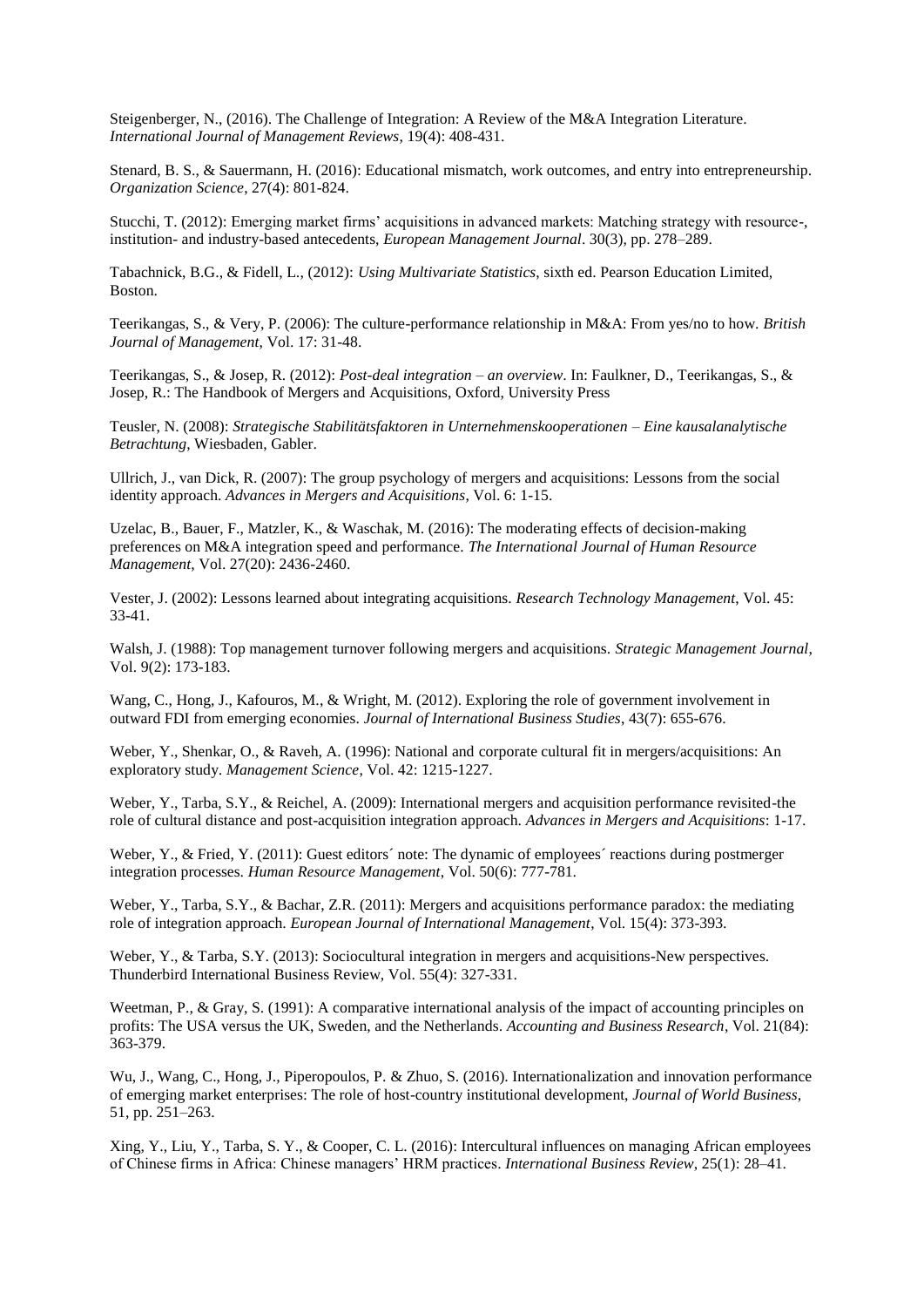Young, M. N., Peng, M. W., Ahlstrom, D., Bruton, G. D., & Jiang, Y. (2008): Corporate Governance in Emerging Economies: A Review of the Principal-Principal Perspective. *Journal of Management Studies*, 45(1): 196–220.

Zaheer, A., Castaner, X., & Sounder, D. (2013): Synergy sources, target autonomy, and integration in acquisitions. *Journal of Management*, Vol. 39(3): 604-632.

Zhang, J., Ahammad, M.F., Tarba, S.Y., Cooper, C.L., Glaister, K.W., & Wang, J. (2015): The effect of leadership style on talent retention during Merger and Acquisition integration: Evidence from China. The International Journal of Human Resource Management, 26(7): 1021-1050.

Zheng, N., Wei, Y., Zhang, Y., & Yang, J. (2014): In search of strategic assets through cross-border merger and acquisitions: Evidence from Chinese multinational enterprises in developed economies, *International Business Review*, 25(1): 177–186.

Zhu, H., Xia, J. and Makino, S. (2015). How do high-technology firms create value in international M&A? Integration, autonomy and cross-border contingencies, *Journal of World Business*, 50: 718–728.

Zollo, M., & Meier, D. (2008): What is M&A performance. *Academy of Management Perspectives*, Vol. 22(3): 55-77.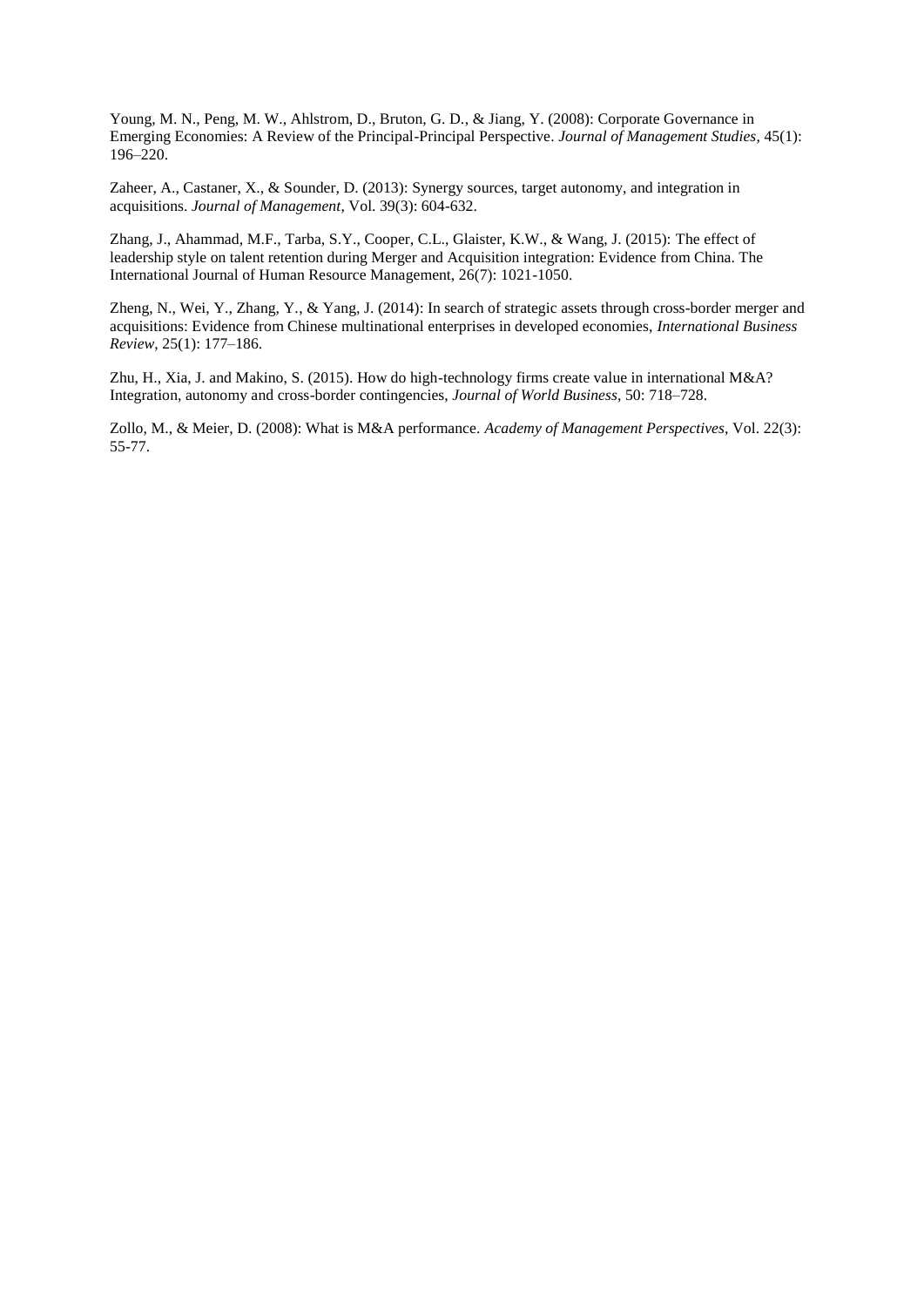Tables and Figures

| Relative size | $\%$ | Branch growth      | $\%$ | Annual sales of                         | $\%$           |  |
|---------------|------|--------------------|------|-----------------------------------------|----------------|--|
| $< 25\%$      | 41.9 | $> -15\%$          |      | 4.4 consolidated business in $\epsilon$ |                |  |
| 25% - 49%     | 22.2 | $-15\%$ to $-5\%$  |      | $6.9 < 25$ million                      | 29.6           |  |
| $50\% - 74\%$ | 9.9  | $-5\%$ to $+/-0\%$ | 14.8 | 25-49 million                           | 17.7           |  |
| 75% - 100%    | 16.7 | $+/-0\%$ to 5%     | 40.4 | 50-99 million                           | 20.7           |  |
| $>100\%$      | 9.4  | 5% to 10%          | 18.7 | $100-249$ million                       | 11.8           |  |
|               |      | 11% to 20%         | 11.3 | 250-499 million                         | 9.4            |  |
|               |      | 21% to 30%         | 2.5  | 500-1.000 million                       | 4.9            |  |
|               |      | $> 30\%$           | 1.0  | $>1.000$ million                        | 5.9            |  |
| Type of       | $\%$ |                    |      |                                         | In $%$         |  |
| transaction   |      |                    |      |                                         |                |  |
| Horizontal    | 64.5 |                    |      | Mergers                                 | $\overline{5}$ |  |
| Vertical      | 25.6 |                    |      | Acquisitions                            | 95             |  |
| Conglomerate  | 9.9  |                    |      |                                         |                |  |

Table 1: Descriptive Statistics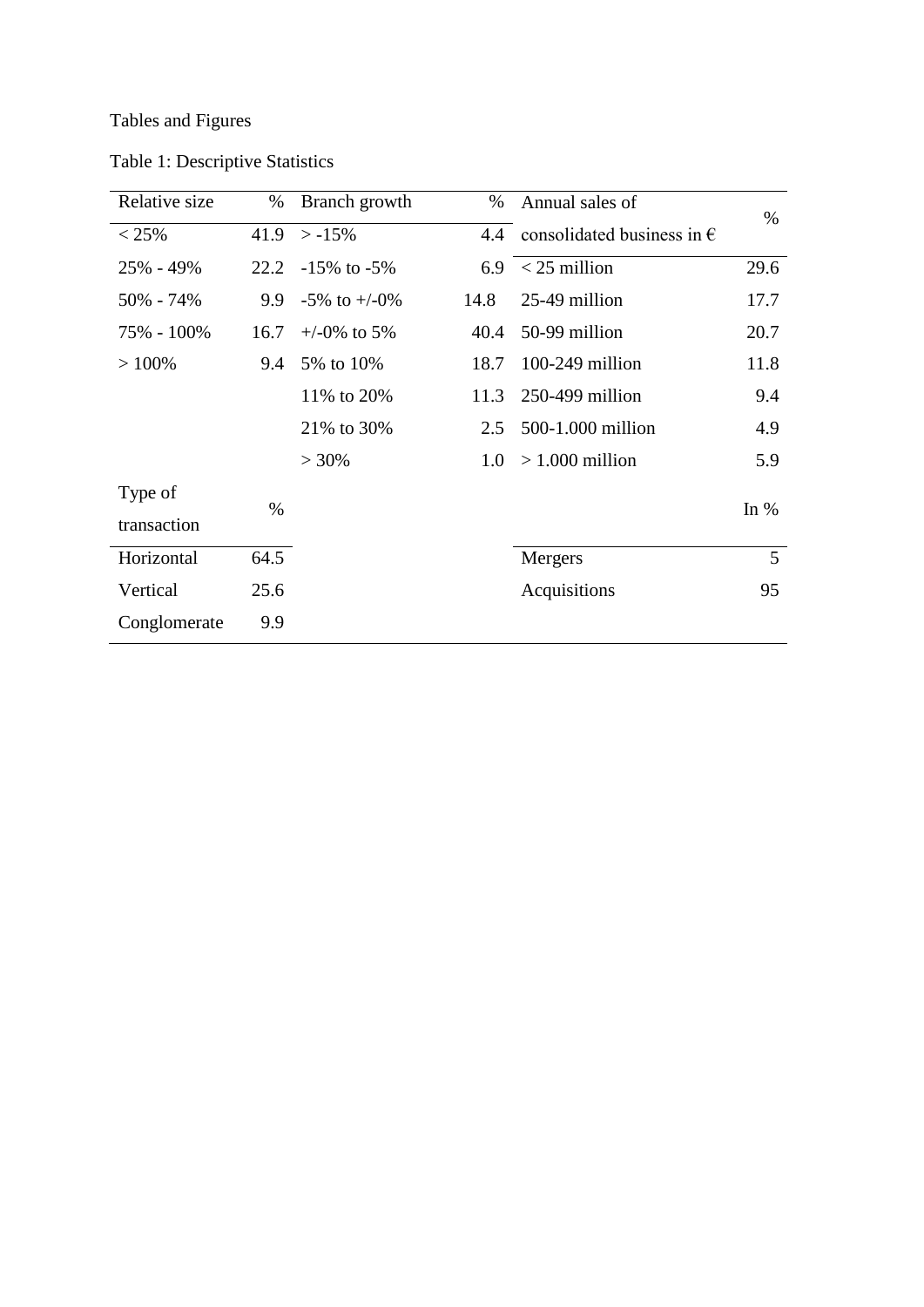|                | <b>Acquirer Location</b> |                |                |              |                |                |                |           |                |                |
|----------------|--------------------------|----------------|----------------|--------------|----------------|----------------|----------------|-----------|----------------|----------------|
|                | Target                   |                |                |              |                |                |                |           |                |                |
|                | Location                 | $\mathbf{1}$   | $\overline{2}$ | 3            | 4              |                |                | 5 6 other |                | Sum            |
| 1              | Germany                  | 34             | $\overline{6}$ |              | $\overline{2}$ |                |                |           |                | 42             |
| $\overline{2}$ | Austria                  | 15             | 5              | 3            |                |                |                |           |                | 23             |
| 3              | Switzerland              | 11             | $\overline{4}$ | 3            |                |                |                |           |                | 18             |
| 4              | Sweden                   |                |                | $\mathbf{1}$ | 44             | 6              |                |           |                | 51             |
| 5              | Norway                   |                |                |              | $\overline{7}$ | 3              | $\mathbf{1}$   |           |                | 11             |
| 6              | Finland                  |                |                |              | 11             | $\overline{4}$ | $\overline{2}$ |           |                | 17             |
| 7              | Denmark                  |                |                |              | $\overline{4}$ | $\mathbf{1}$   | $\mathbf{1}$   |           |                | 6              |
| 8              | Italy                    |                | 1              |              |                |                |                |           |                | $\mathbf{1}$   |
| 9              | France                   | $\mathbf{1}$   |                |              | $\,1$          |                | $\mathbf{1}$   |           |                | 3              |
| 10             | Ireland                  | $\overline{c}$ |                |              |                |                |                |           |                | $\overline{c}$ |
|                | Czech                    | $\mathbf{1}$   |                |              |                |                |                |           |                | $\mathbf{1}$   |
| 11             | Republic                 |                |                |              |                |                |                |           |                |                |
| 12             | Netherlands              |                | $\mathbf{1}$   |              |                | $\mathbf{1}$   |                |           | $\mathbf{1}$   | 3              |
| 13             | Bulgaria                 | $\mathbf{1}$   |                |              |                |                |                |           |                | $\mathbf{1}$   |
| 14             | Hungary                  |                | $\mathbf{1}$   |              |                |                |                |           |                | $\mathbf{1}$   |
| 15             | Romania                  | 1              |                |              |                |                |                |           |                | $\mathbf{1}$   |
| 16             | UK                       | $\mathbf{1}$   | $\mathbf{1}$   |              | 2              |                |                |           |                | $\overline{4}$ |
| 17             | Serbia                   | $\mathbf{1}$   |                |              |                |                |                |           |                | $\mathbf{1}$   |
| 18             | India                    |                | $\,1$          |              |                |                |                |           |                | $\mathbf{1}$   |
| 19             | <b>USA</b>               | 5              | 1              |              | $\overline{c}$ | $\mathbf{1}$   |                |           |                | 9              |
| 20             | China                    | $\mathbf{1}$   |                | $\mathbf{1}$ |                |                |                |           |                | $\overline{c}$ |
| 21             | Russia                   |                | $\mathbf{1}$   |              |                |                |                |           |                | $\mathbf{1}$   |
| 22             | <b>Brasil</b>            | $\overline{c}$ | $\,1$          |              |                |                |                |           | $\mathbf{1}$   | $\overline{4}$ |
|                | Sum                      | 76             | 23             | 8            | 73             | 16             | 5              |           | $\overline{c}$ | 203            |

Table 2: Acquirer and Target Countries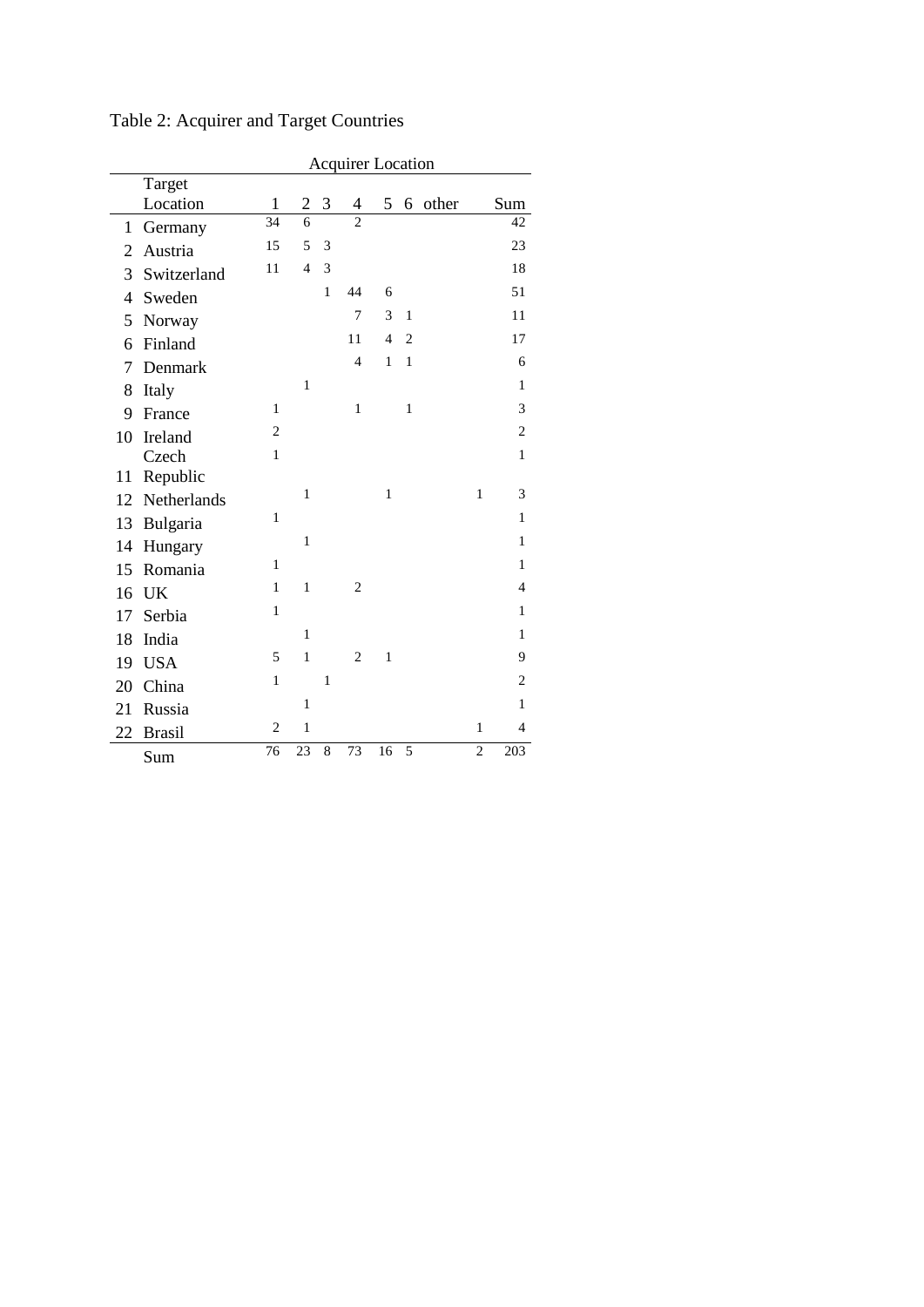|  | Table 3: Correlations among Variables |  |  |
|--|---------------------------------------|--|--|
|--|---------------------------------------|--|--|

|    |                                     |           | 2          | 3         | 4         | 5        | 6        |          | 8        | 9     | 10                | 11    | 12                | 13     |
|----|-------------------------------------|-----------|------------|-----------|-----------|----------|----------|----------|----------|-------|-------------------|-------|-------------------|--------|
|    | Performance                         |           |            |           |           |          |          |          |          |       |                   |       |                   |        |
|    | 2 Relative Size                     | 0.016     |            |           |           |          |          |          |          |       |                   |       |                   |        |
|    | 3 Annual Sales                      | 0.054     | $-0.209**$ |           |           |          |          |          |          |       |                   |       |                   |        |
|    | 4 Industry Growth                   | $0.230**$ | 0.100      | $-0.072$  |           |          |          |          |          |       |                   |       |                   |        |
|    | 5 Acquisition Experience            | 0.051     | $-0.147*$  | $0.383**$ | $-0.075$  |          |          |          |          |       |                   |       |                   |        |
|    | 6 Transaction Type                  | $0.166*$  | 0.041      | 0.050     | 0.080     | $-0.006$ |          |          |          |       |                   |       |                   |        |
|    | 7 Merger Acquisition                | $-0.008$  | 0.033      | $-0.103$  | $-0.018$  | 0.033    | 0.060    |          |          |       |                   |       |                   |        |
|    | 8 Competition Intensity             | $-0.029$  | 0.038      | $-0.067$  | 0.057     | 0.011    | 0.075    | $-0.002$ |          |       |                   |       |                   |        |
|    | 9 Average Growth                    | $0.181**$ | 0.070      | $-0.136$  | $0.428**$ | $-0.014$ | 0.128    | 0.088    | $-0.032$ |       |                   |       |                   |        |
| 10 | Human Integration Speed             | 0.080     | $-0.101$   | 0.083     | 0.052     | 0.104    | $-0.105$ | $-0.015$ | $-0.045$ | 0.072 |                   |       |                   |        |
|    | <b>Functional Integration Speed</b> | $0.177*$  | $-0.142*$  | 0.007     | 0.054     | 0.079    | $-0.029$ | $-0.062$ | $-0.044$ |       | $0.053$ $0.448**$ |       |                   |        |
| 12 | <b>Labor Market Flexibility</b>     | $-0.128$  | 0.043      | $-0.194*$ | 0.071     | 0.073    | $-0.096$ | $-0.020$ | 0.032    | 0.095 | 0.059             | 0.075 |                   |        |
| 13 | <b>Labor Market Efficiency</b>      | $-0.044$  | $-0.027$   | $-0.125$  | 0.111     | 0.087    | 0.021    | $-0.085$ | $0.140*$ | 0.036 | $-0.032$          |       | $0.126$ $0.701**$ |        |
|    | Mean                                | 5.02      | 2.30       | 2.92      | 4.99      | 3.14     | 1.45     | 1.95     | 0.10     | 4.11  | 2.99              | 3.64  | 0.11              | $-.06$ |
|    | <b>STDV</b>                         | 0.95      | 1.34       | 1.80      | 1.24      | 1.52     | 0.67     | 0.22     | 0.38     | 1.35  | 1.69              | 1.29  | 0.74              | 0.57   |

 $+ p < 1; * p < 05; ** p < 01;$  two-tailed tests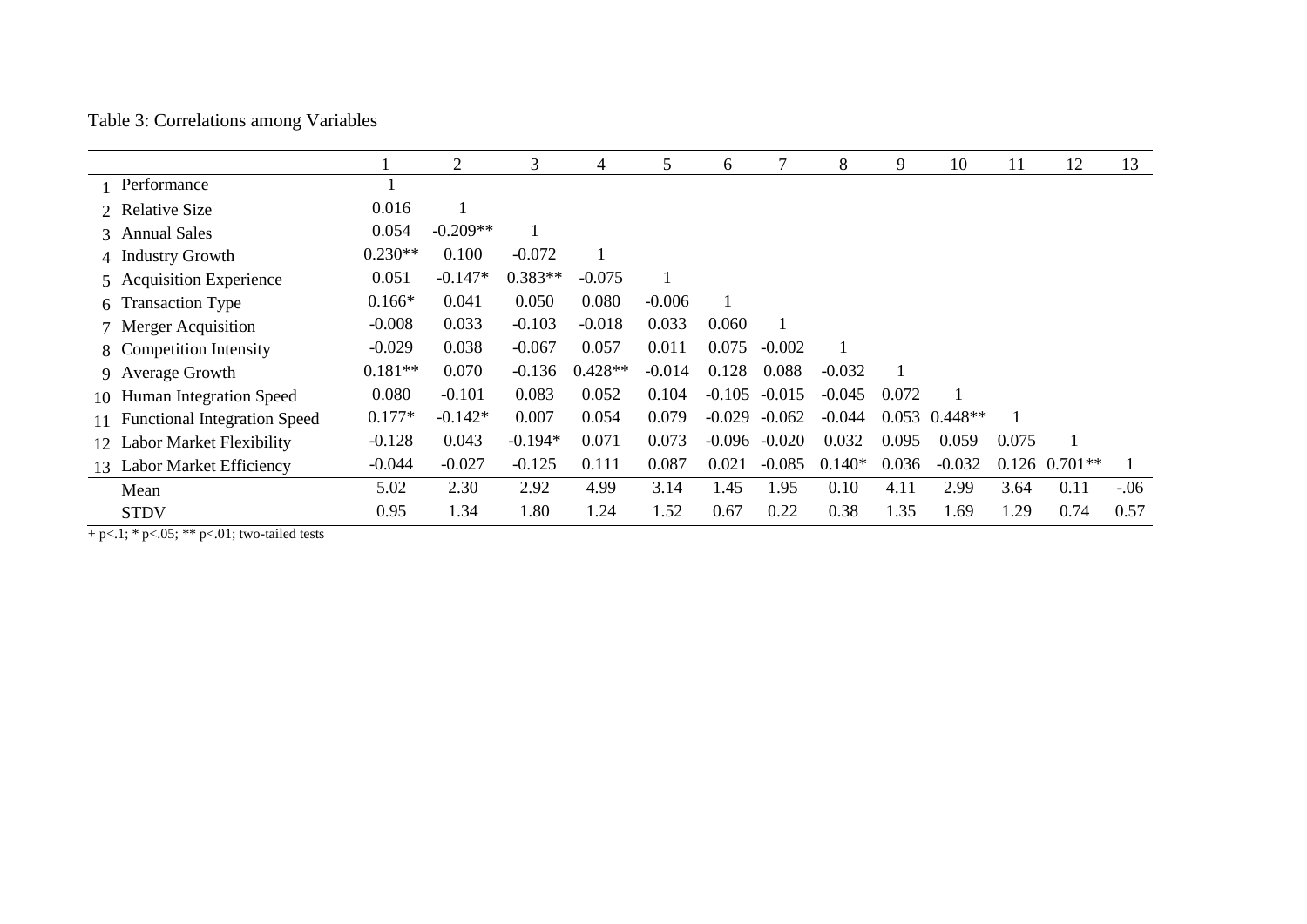Table 4: Regression Analysis

| Performance                                             | Model 1 | Model 2  | Model 3  | Model 4   |
|---------------------------------------------------------|---------|----------|----------|-----------|
| Human Integration Speed                                 |         | $-.002$  | .007     | .002      |
| <b>Functional Integration Speed</b>                     |         | $.166*$  | $.169*$  | $.137+$   |
| Labor Market Flexibility                                |         |          | $-.175+$ | $-.333**$ |
| Labor Market Efficiency                                 |         |          | .034     | .285*     |
| Labor Market Flexibility x Human Integration Speed      |         |          |          | $.188 +$  |
| Labor Market Flexibility x Functional Integration Speed |         |          |          | $-.213*$  |
| Labor Market Efficiency x Human Integration Speed       |         |          |          | $-.318**$ |
| Labor Market Efficiency x Functional Integration Speed  |         |          |          | $.361**$  |
| <b>Relative Size</b>                                    | .005    | .029     | .035     | .045      |
| <b>Annual Sales</b>                                     | .050    | .060     | .023     | .018      |
| <b>Industry Growth</b>                                  | $.189*$ | $.180*$  | $.183*$  | $.148+$   |
| <b>Acquisition Experience</b>                           | .050    | .036     | .060     | .062      |
| <b>Transaction Type</b>                                 | $.142*$ | $.145*$  | $.129+$  | $.127+$   |
| <b>Merger Acquisition</b>                               | $-.017$ | $-.0066$ | $-.011$  | .001      |
| <b>Competition Intensity Differences</b>                | $-.045$ | $-.038$  | $-.038$  | $-.094$   |
| Average Growth                                          | .089    | .082     | .093     | .095      |
| F-Value                                                 | 2.395   | 2.527    | 2.531    | 2.588     |
| Adjusted R <sup>2</sup>                                 | .052    | .070     | .083     | .112      |

+ p<.1; \* p<.05; \*\* p<.01; two-tailed tests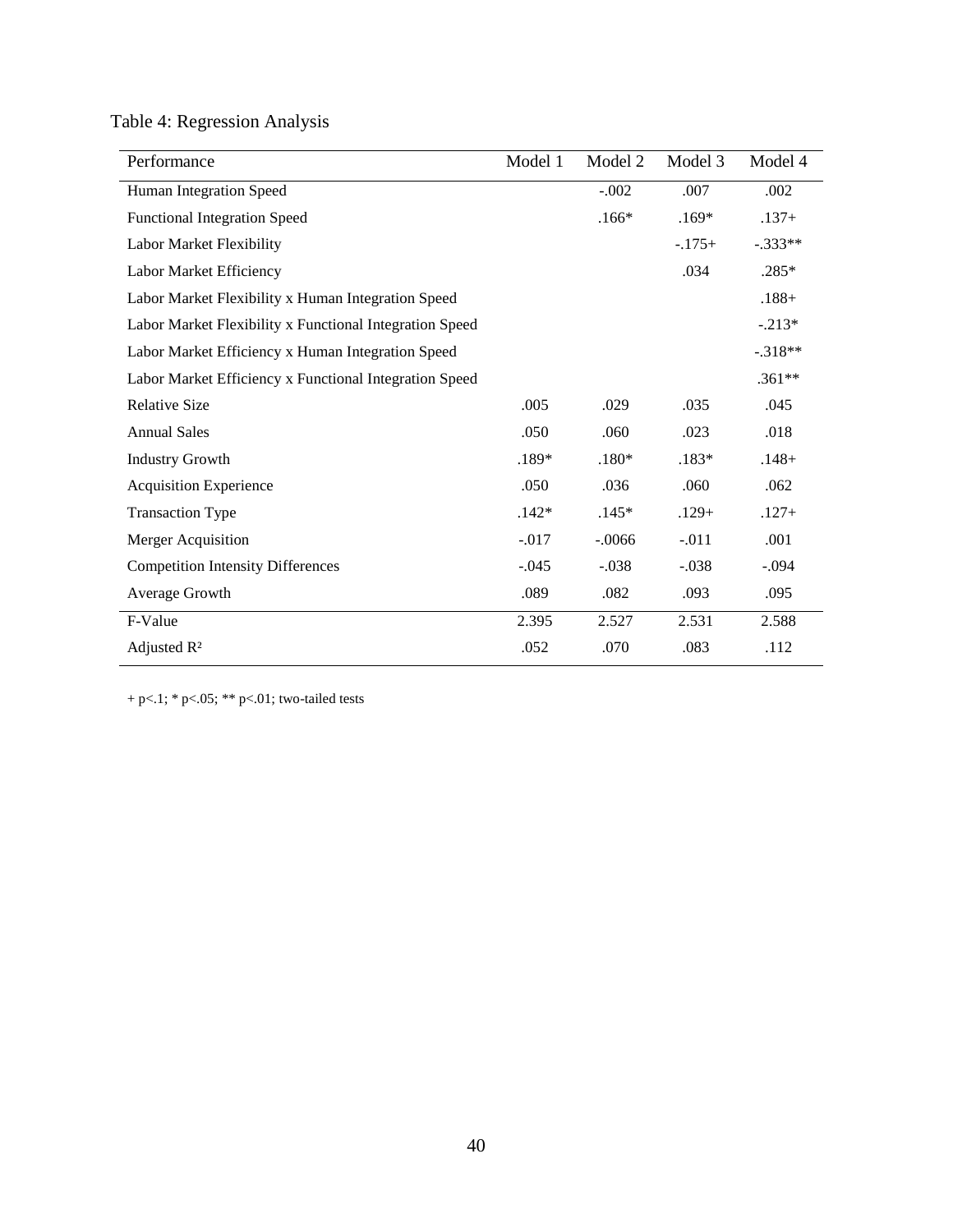

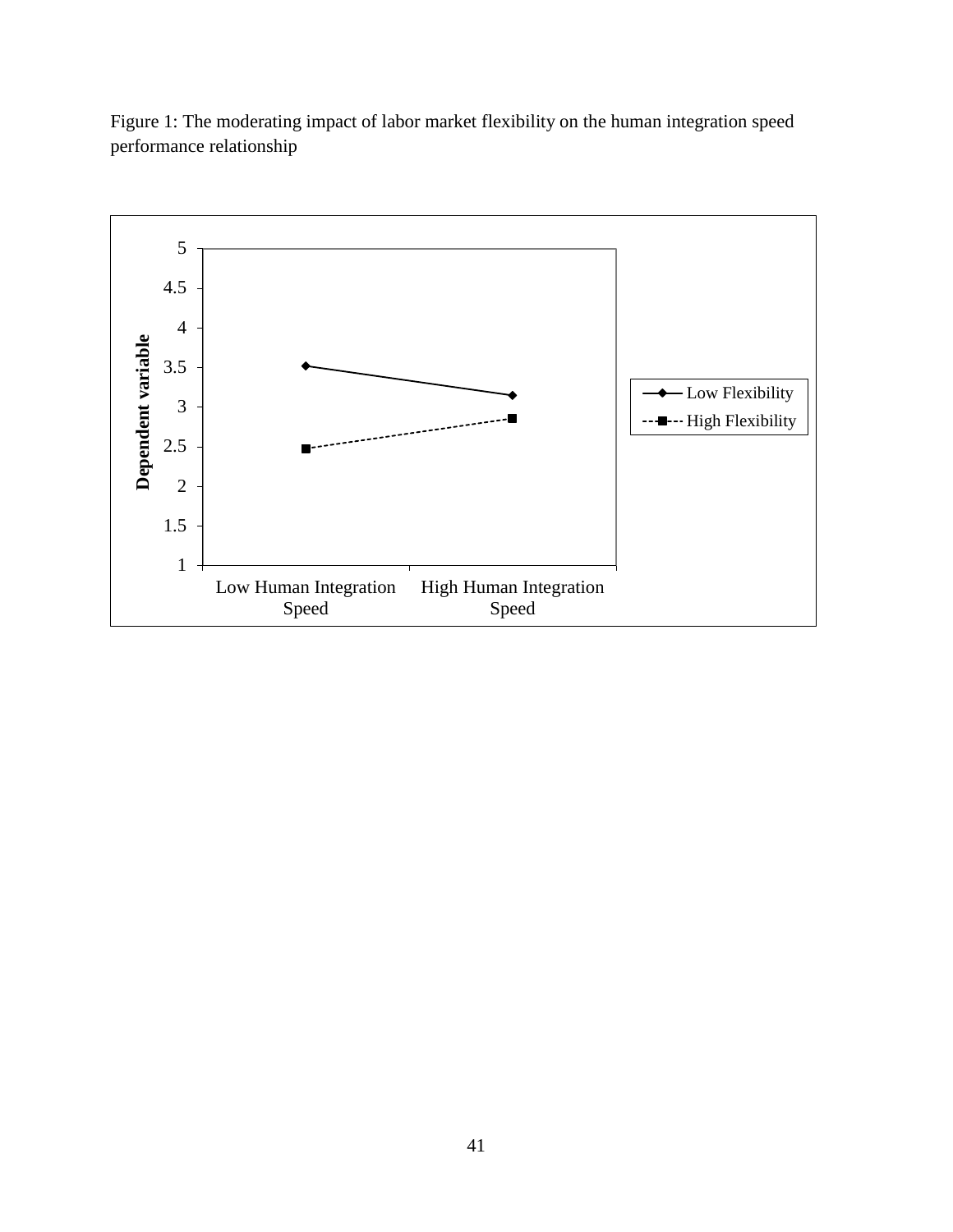

Figure 2: The moderating impact of labor market flexibility on the functional integration speed performance relationship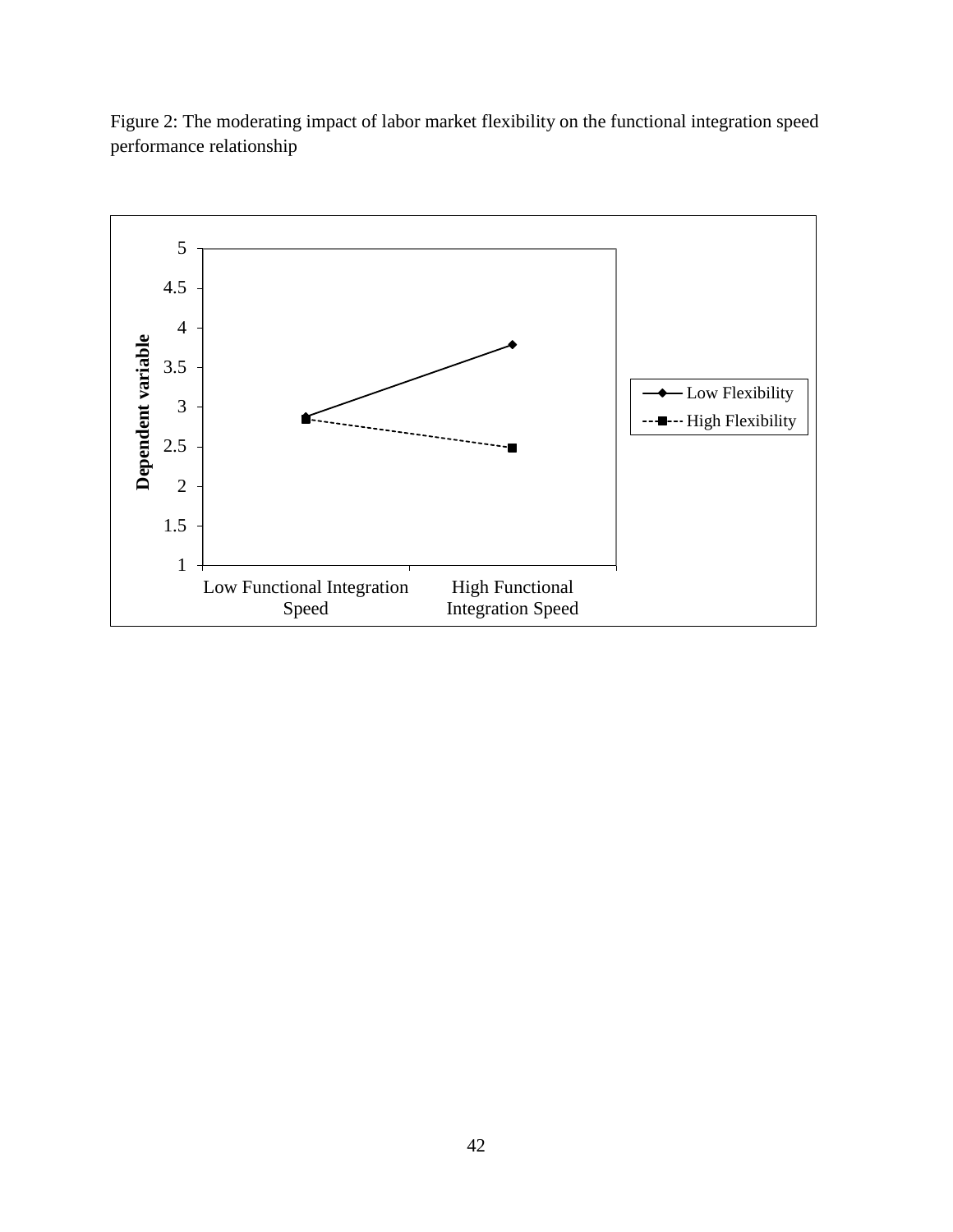

Figure 3: The moderating impact of labor market efficiency on the human integration speed performance relationship